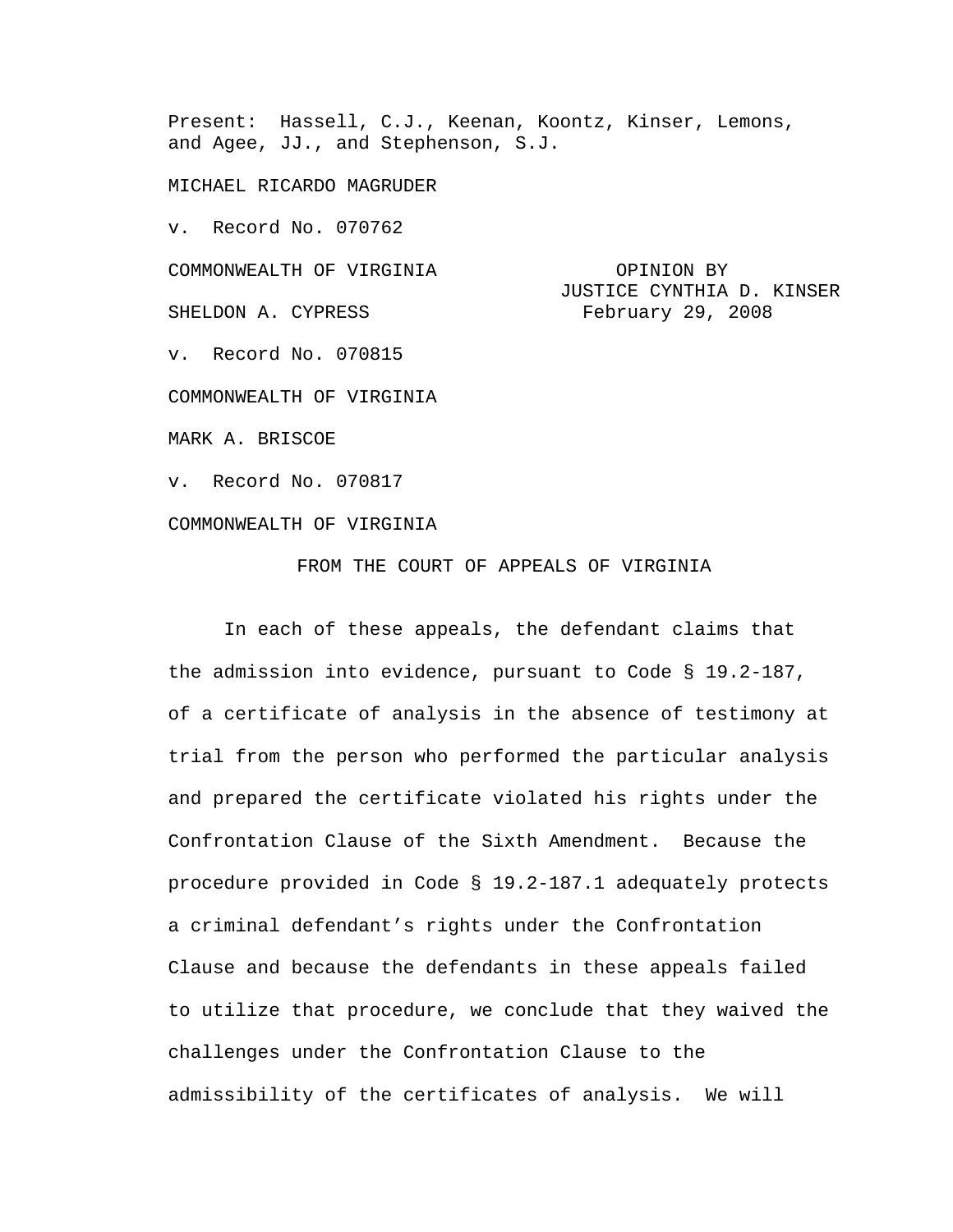therefore affirm the judgments of the Court of Appeals upholding the various convictions at issue.

## I. RELEVANT FACTS AND PROCEEDINGS

Although these appeals involve a common dispositive question of law, which we review de novo, Torloni v. Commonwealth, 274 Va. 261, 267, 645 S.E.2d 487, 490 (2007), their facts and procedural histories differ. Therefore, we will first summarize the relevant facts of each case and then analyze the dispositive issue that the appeals share. The appeal by Mark A. Briscoe involves one additional issue that we will address separately following the analysis of the dispositive issue.

### A. Magruder v. Commonwealth

During a consensual search of Michael Ricardo Magruder, Officer William Catlett of the City of Winchester Police Department discovered an "off-white rock-like substance" in the right front pocket of Magruder's pants. Catlett suspected the substance was crack cocaine. Catlett took possession of the "rock" and submitted it to a forensic laboratory for testing. A forensic analyst with the Department of Criminal Justice Services, Division of Forensic Science, tested the substance and reported in a certificate of analysis that it was "0.022 gram[s]" of cocaine. In the certificate, the analyst also attested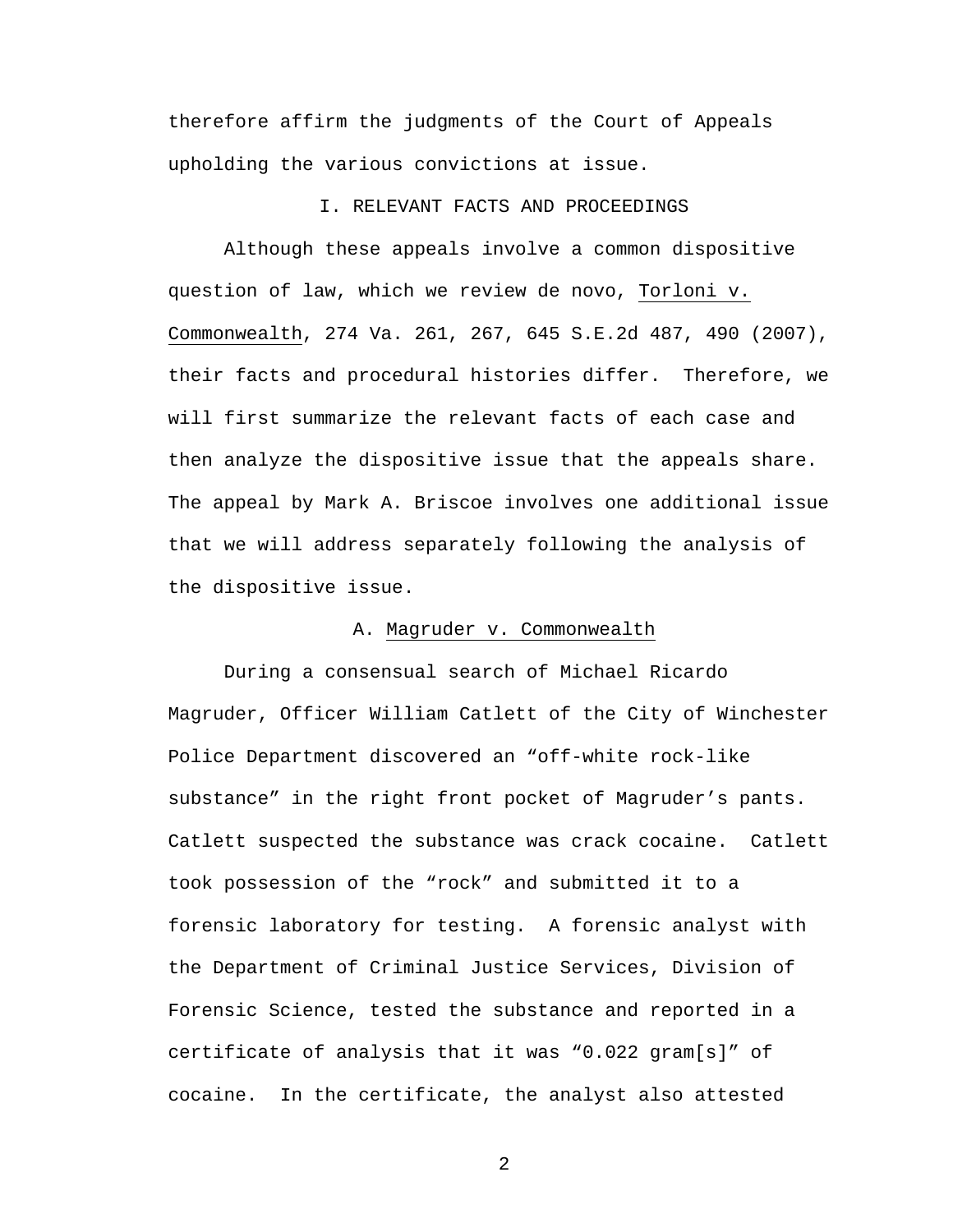that he had performed the analysis and that the certificate was "an accurate record of the results of that analysis."

Magruder was subsequently indicted in the Circuit Court of the City of Winchester for possession of cocaine, in violation of Code § 18.2-250(A). At a bench trial, the Commonwealth offered into evidence the certificate of analysis. Relying on the decision in Crawford v. Washington, 541 U.S. 36 (2004), Magruder objected, asserting that the admission of the certificate of analysis would violate his Sixth Amendment right to confront the witness against him. The circuit court overruled Magruder's objection, stating: "Crawford only applies to testimonial evidence. You have a right to call [the forensic analyst] if you want to." Magruder did not call the forensic analyst to testify and presented no evidence refuting the accuracy of the analysis of the substance seized from him, as reported in the certificate of analysis. The circuit court convicted Magruder of possession of cocaine and sentenced him to a suspended term of one year and six months of incarceration, with two years of supervised probation.

 The Court of Appeals affirmed Magruder's conviction in an unpublished opinion. Magruder v. Commonwealth, Record No. 1982-05-4 (March 13, 2007). Relying on its decision in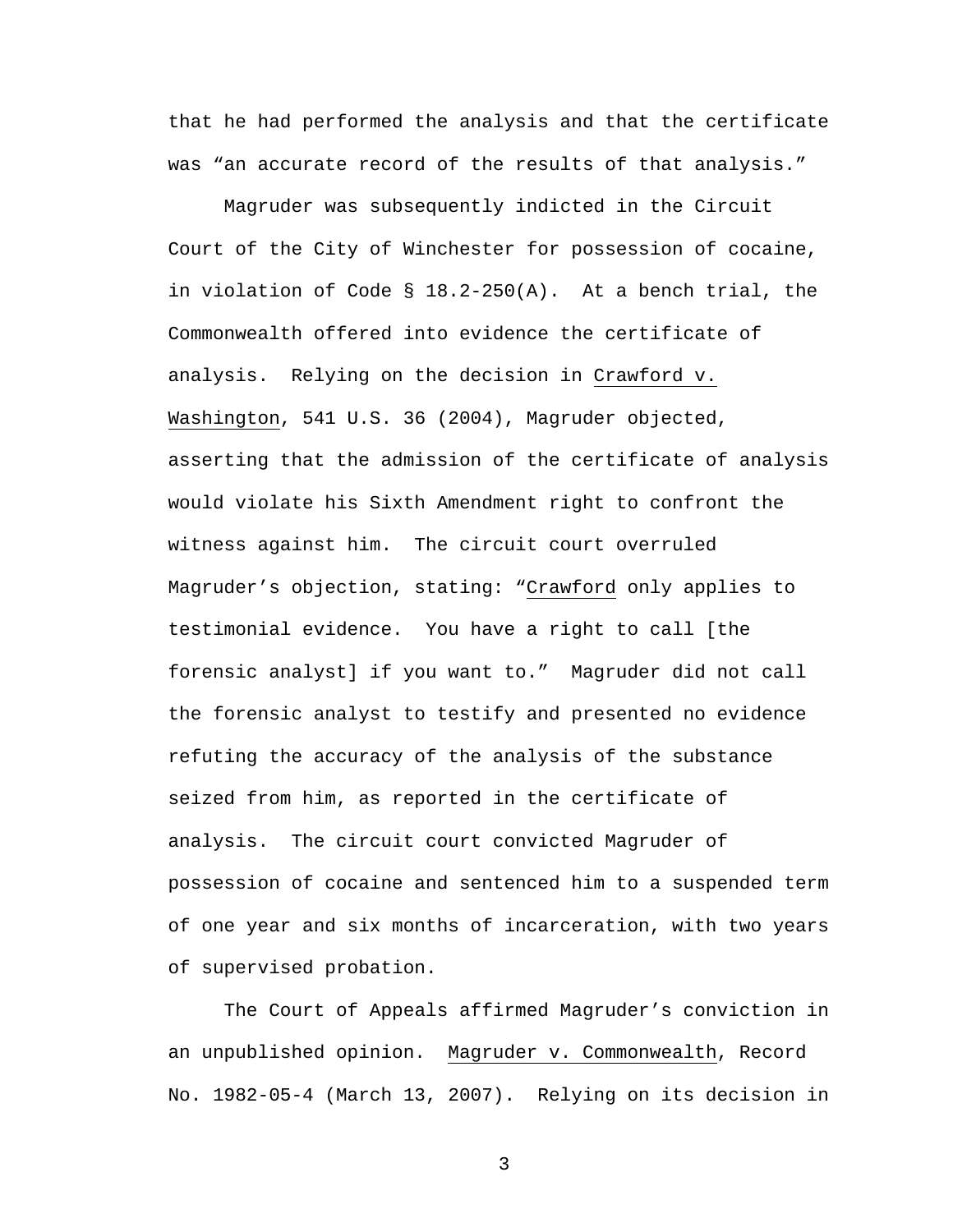Brooks v. Commonwealth, 49 Va. App. 155, 638 S.E.2d 131 (2006), the Court of Appeals held that the procedures set forth in Code §§ 19.2-187 and 19.2-187.1 adequately protected Magruder's Confrontation Clause rights and that Magruder's failure to notify the Commonwealth of his desire to cross-examine the forensic analyst at trial waived his right to do so. Magruder, slip op. at 1. Thus, the Court of Appeals concluded that the circuit court did not err in admitting the certificate of analysis in the absence of testimony from the person who performed the analysis. Id.

On appeal to this Court, Magruder presents two assignments of error:

- I. The Court of Appeals erred in concluding that . . . Code § 19.2-187.1 sets out a reasonable procedure to be followed in order for a defendant to exercise his right to confront a particular limited class of scientific witnesses at trial.
- II. The Court of Appeals erred in concluding that a defendant's failure to timely notify the Commonwealth of his desire to confront the forensic analyst at trial constitutes a waiver of that right.

#### B. Cypress v. Commonwealth

Sheldon A. Cypress was a passenger in an automobile being driven by his cousin when a trooper with the Virginia State Police stopped the vehicle because of its improperly tinted windows. The driver consented to a search of the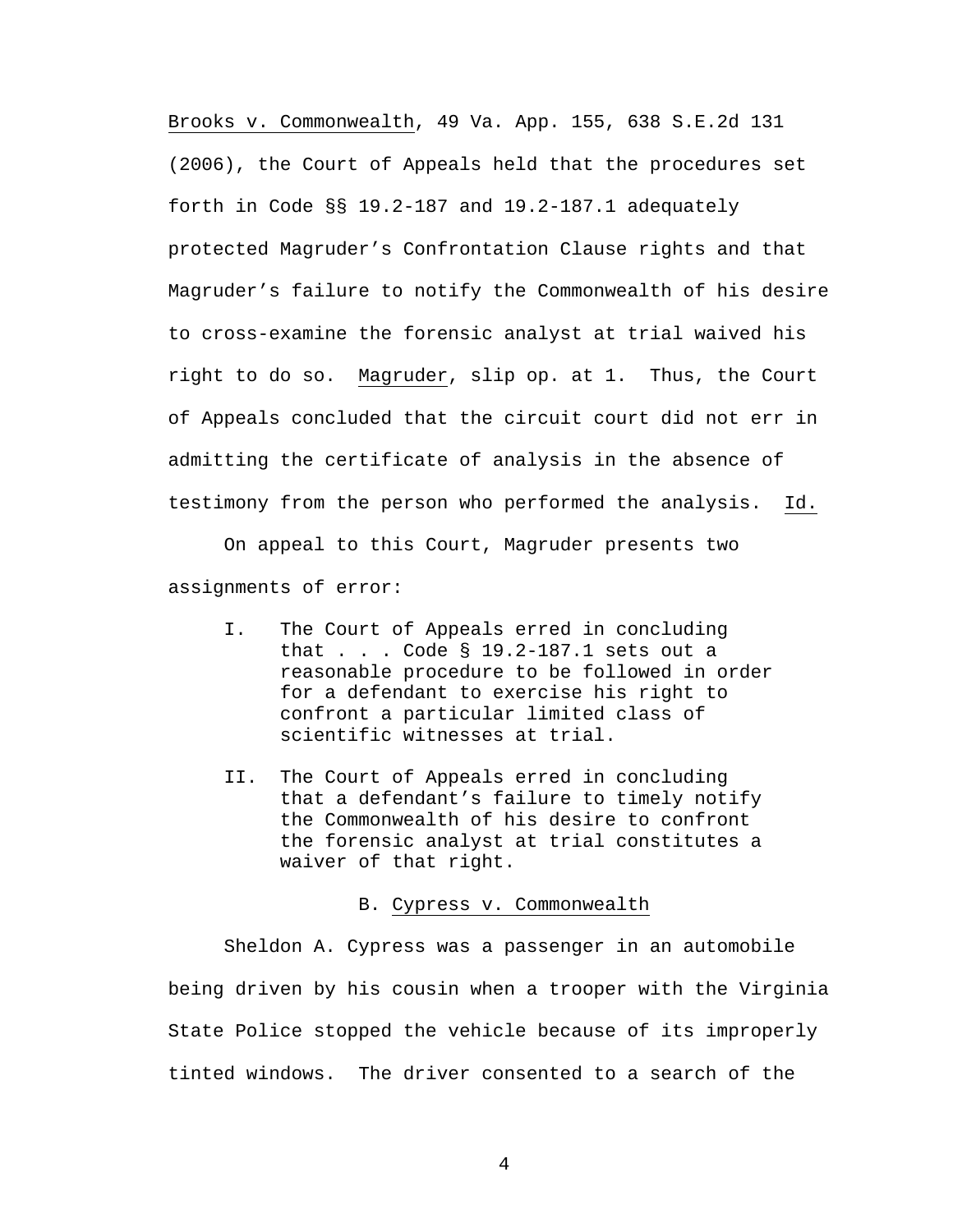vehicle. During that search, the trooper found, among other things, two plastic bags – one under the driver's seat and one under the passenger's seat – each containing a "chunky white substance" that the trooper suspected was crack cocaine. Subsequent forensic testing at the Department of Forensic Science revealed that the substance was cocaine, totaling 60.5 grams. A certificate of analysis reporting those results bore the signature of the forensic analyst who conducted the testing and included an attestation that she had performed the analysis.

Cypress was indicted in the Circuit Court of the City of Chesapeake for possession of cocaine with the intent to distribute, having previously committed the offense of distribution or possession with the intent to distribute, in violation of Code § 18.2-248(C). At a bench trial, the Commonwealth moved to admit the certificate of analysis into evidence. Cypress objected, arguing that under the holding in Crawford the certificate fell into a core class of testimonial evidence and was therefore inadmissible in the absence of testimony from the person who performed the analysis of the seized substance. The circuit court overruled the objection, holding that "the scientific results stated in the certificate of analysis are not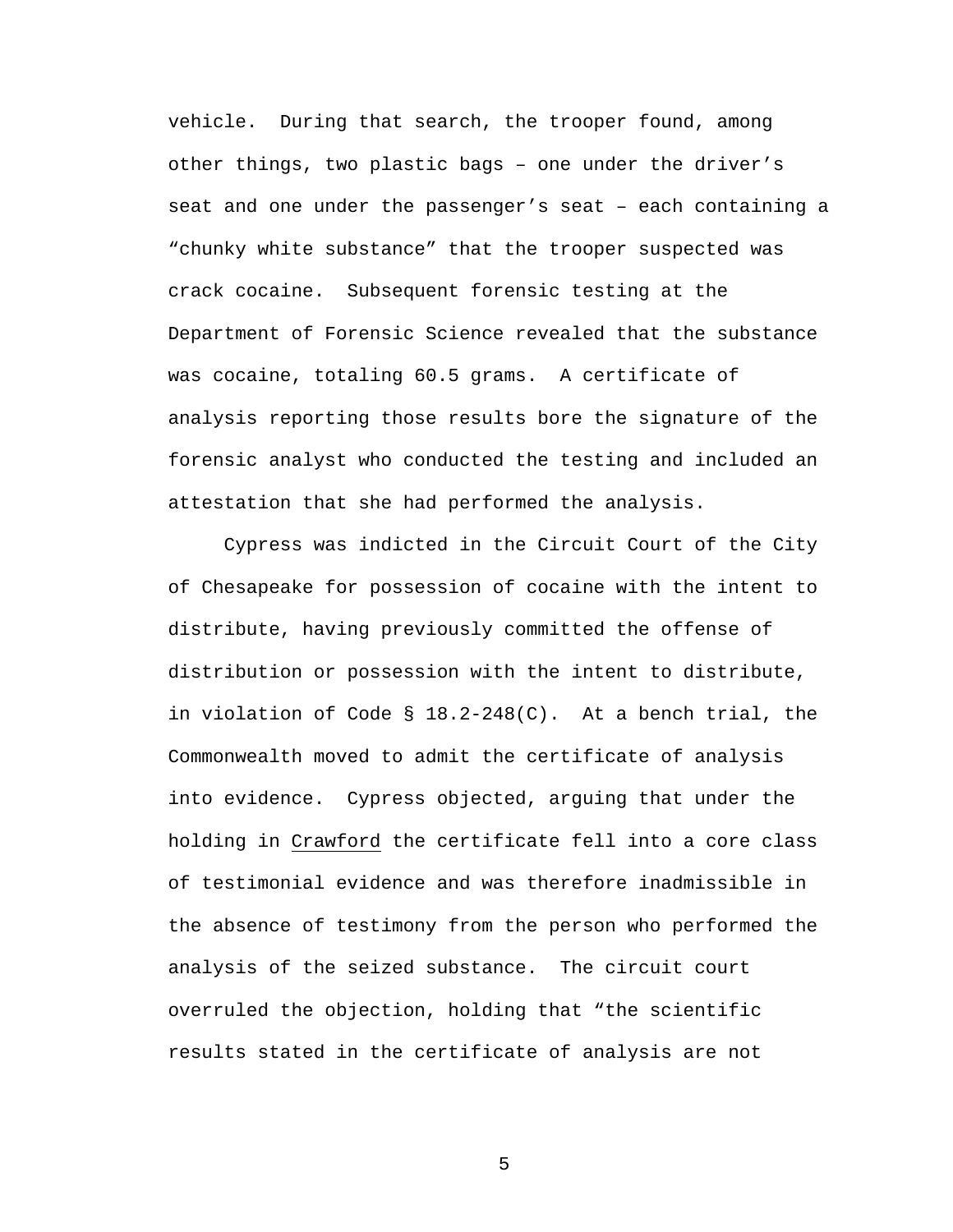testimonial statements as that term is defined or described in Crawford v. Washington."<sup>[1](#page-5-0)</sup>

Cypress did not call the forensic analyst as a witness and presented no evidence. The circuit court convicted Cypress of possession of cocaine with the intent to distribute, second or subsequent offense, and sentenced him to imprisonment for 15 years, with 10 years suspended, and a fine of  $$1,000.^2$  $$1,000.^2$ 

 The Court of Appeals denied Cypress' appeal in an unpublished per curiam order. Cypress v. Commonwealth, Record No. 1547-06-1 (January 3, 2007). Citing its decision in Brooks, the Court of Appeals stated: "assuming a certificate of analysis constitutes testimonial evidence under Crawford, a defendant's confrontation rights are nonetheless protected by the procedures provided by Code §§ 19.2-187 and 19.2-187.1." Id., slip op. at 2. The Court of Appeals, however, held that Cypress waived his right to confront the forensic analyst who prepared the

<span id="page-5-0"></span><sup>&</sup>lt;u>1</u>  $1$  Cypress renewed his Confrontation Clause challenge to the admissibility of the certificate of analysis again in motions to strike the Commonwealth's evidence, in a posttrial motion, and at sentencing. The circuit court denied the renewed motions for the reasons originally stated.

<span id="page-5-1"></span> $2$  There appears to be a discrepancy between the conviction order of April 19, 2006 and the sentencing order of June 26, 2006. The conviction order states that Cypress was convicted of distributing cocaine, a second or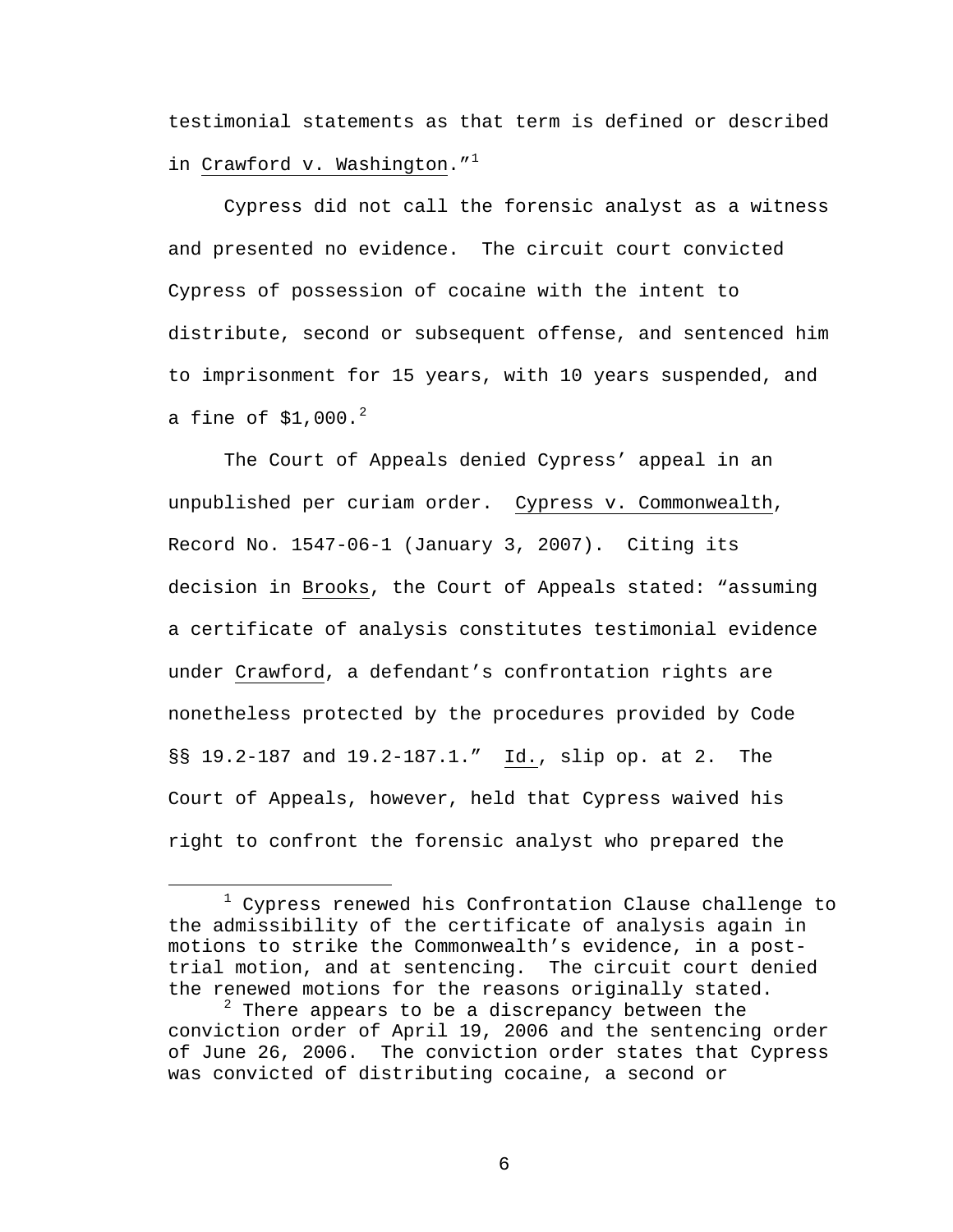certificate of analysis because he did not utilize the procedure set forth in Code § 19.2-187.1. Id. For the reasons stated in the January 3, 2007 order, a three-judge panel of the Court of Appeals also denied the petition for appeal. Cypress v. Commonwealth, Record No. 1547-06-1 (March 23, 2007).

Now on appeal to this Court, Cypress raises two assignments of error:

- I. The trial court erred by allowing into evidence the certificate of analysis over Defendant's objection that its introduction violated his Sixth Amendment Confrontation Clause rights as articulated in Crawford v. Washington and its progeny; the trial court erred by finding Cypress guilty of possession with intent to distribute cocaine where the only evidence that he possessed cocaine came from this drug certificate which should have been excluded from evidence[.]
- II. The Court of Appeals erred by ruling that Defendant waived his Confrontation Clause rights by declining to subpoena the chemist who prepared the certificate and this ruling impermissibly, and unconstitutionally, required Defendant to take affirmative steps to safeguard his Confrontation Clause rights[.]

## C. Briscoe v. Commonwealth

Police officers with the City of Alexandria Police

Department executed a search warrant for the apartment of

i<br>Li

subsequent offense. The sentencing order, however, states that he was convicted of distributing cocaine.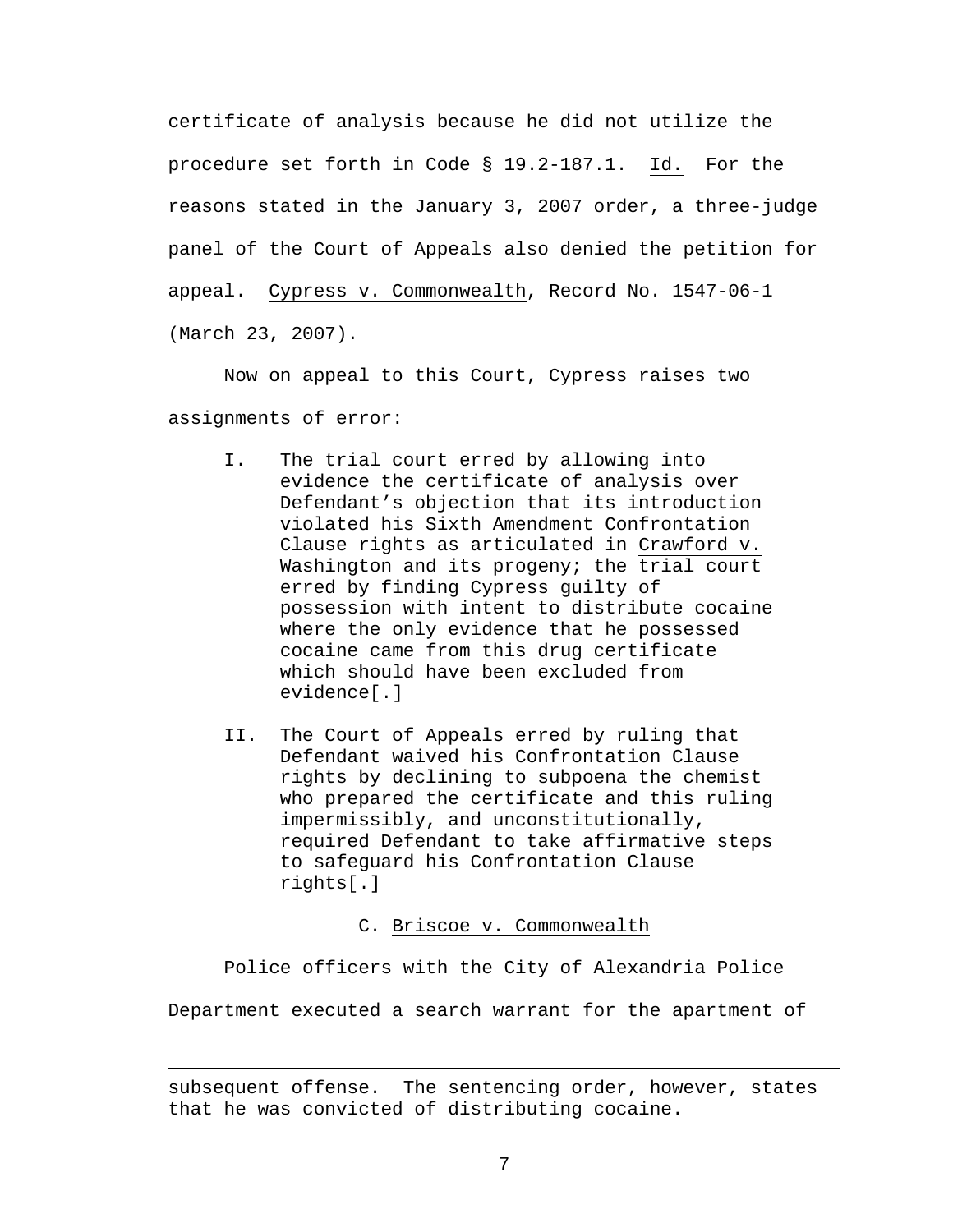Mark A. Briscoe. During the search, the officers seized suspected cocaine scattered about in the apartment's kitchen area, as well as two scales, a razor blade, a 100 gram weight, a box of plastic sandwich bags, and a plate. Many of these items appeared to have deposits of drug residue on them. In a search of Briscoe's person, the police seized a white, rock-like substance wrapped in plastic from the pocket of his shorts.

The police submitted the items of suspected cocaine to the Department of Criminal Justice Services, Division of Forensic Science, for testing. In two certificates of analysis, a forensic analyst reported that the confiscated substances were "solid material" cocaine totaling 36.578 grams. The certificates also contained the analyst's signature and attestation that she performed the analyses and that the certificates accurately reflected the results of those analyses.

Briscoe was indicted in the Circuit Court of the City of Alexandria for possession with the intent to distribute cocaine, in violation of Code § 18.2-248(C), unlawful transportation of cocaine into the Commonwealth with the intent to distribute, in violation of Code § 18.2-248.01, and conspiracy to distribute cocaine, in violation of Code §§ 18.2-248 and 18.2-256. During a bench trial, the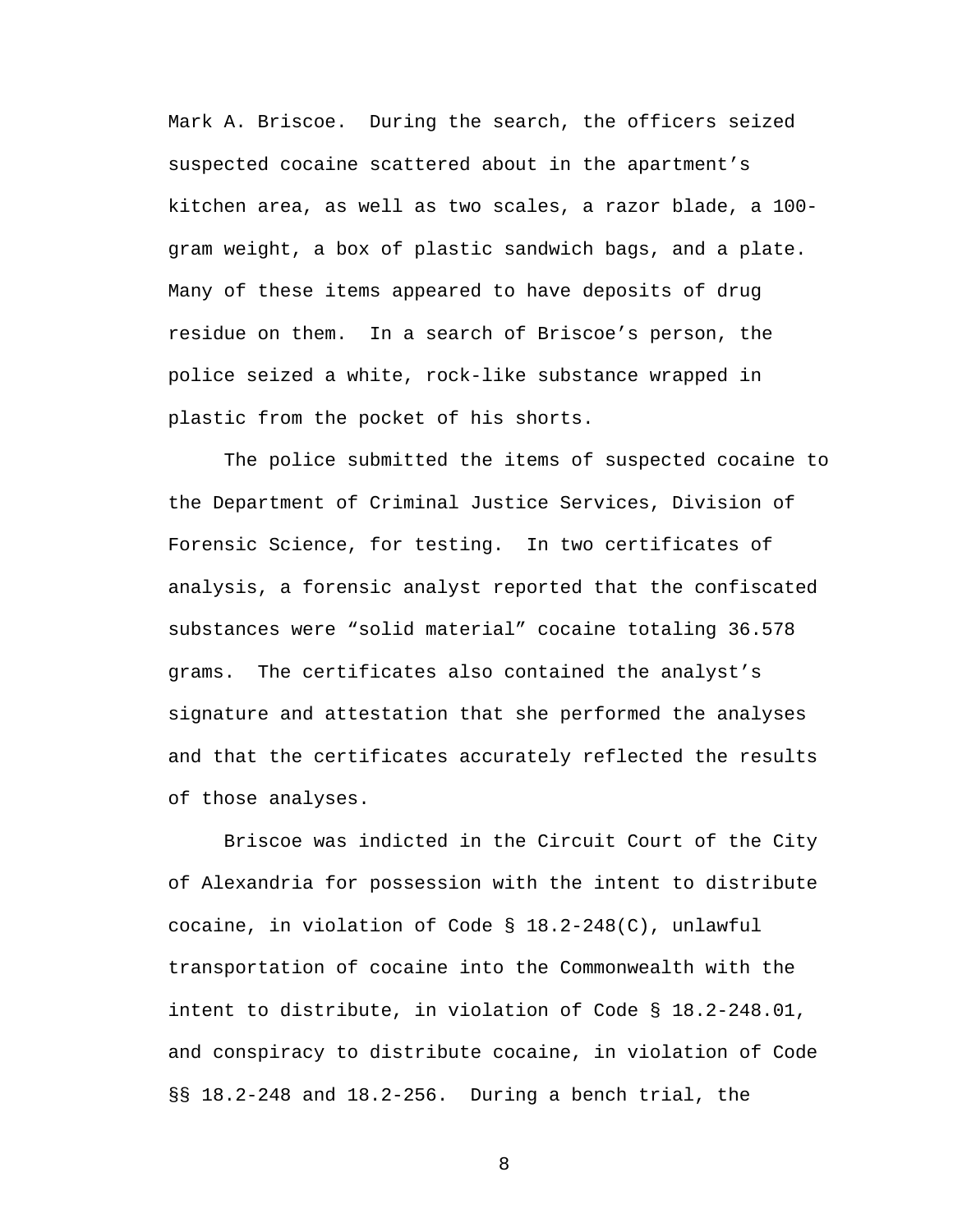Commonwealth sought to admit into evidence the two certificates of analysis. Briscoe objected, arguing that their admission, without the forensic analyst present to testify, violated his confrontation rights under the Sixth Amendment. Relying on the decision in Crawford, Briscoe asserted that the certificates were testimonial because they contained solemn declarations or affirmations that the Commonwealth sought to use in order to establish an element of the charged offenses. Briscoe also claimed that the procedure provided in Code § 19.2-187.1 permitting a defendant to call a forensic analyst as an adverse witness does not protect his confrontation rights and actually imposes an unconstitutional affirmative step that he must take in order to assert his Sixth Amendment right of confrontation.

The circuit court overruled Briscoe's objection, holding that the procedure in Code § 19.2-187.1 preserved his right to cross-examine the forensic analyst. In response to the circuit court's ruling, Briscoe further argued that the statutory right to call the forensic analyst as an adverse witness does not satisfy his constitutional right to confront the Commonwealth's witness and also impermissibly shifts the burden to produce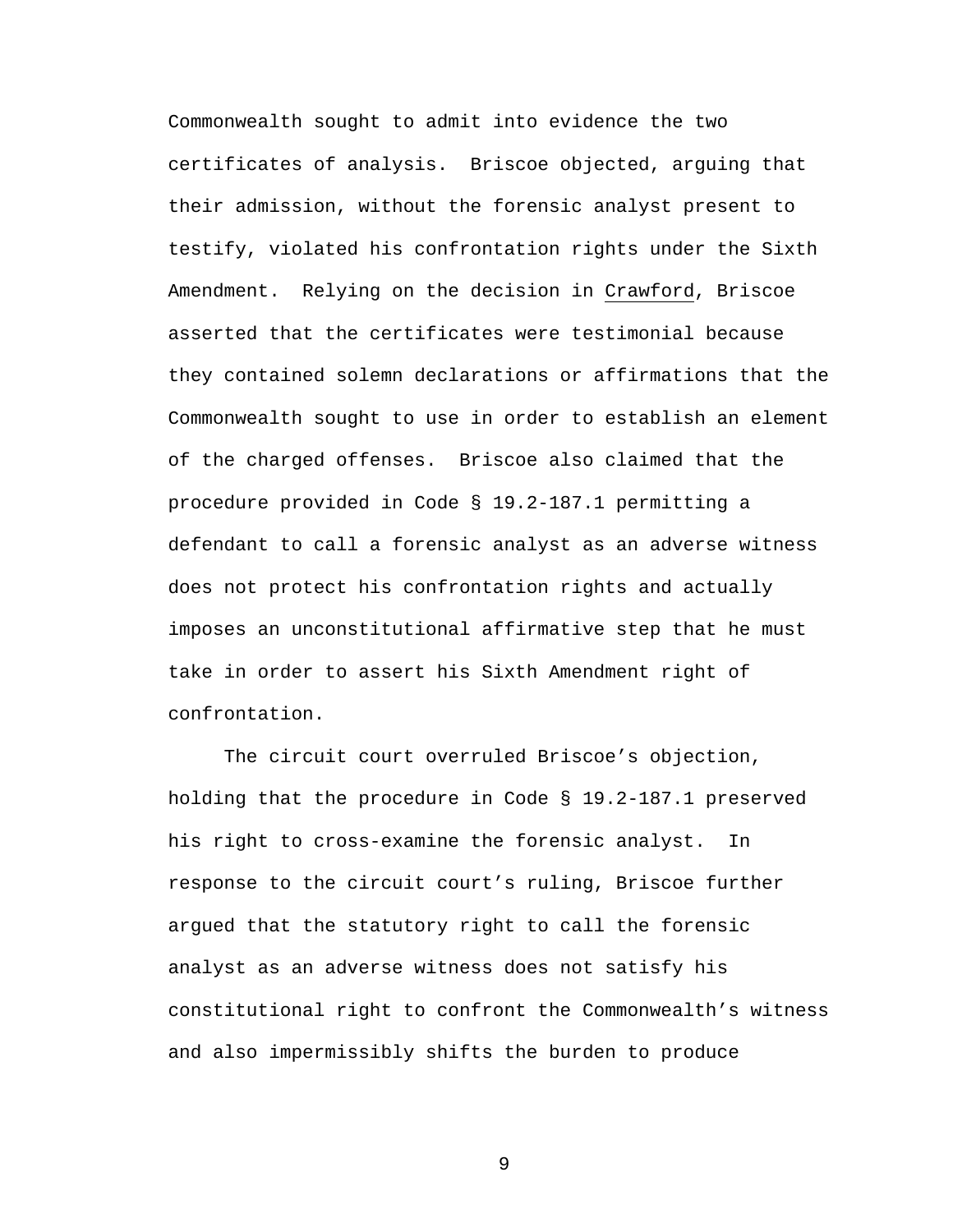evidence to a criminal defendant. The circuit court did not change its ruling.

Briscoe did not call the forensic analyst to testify and presented no evidence. The circuit court convicted Briscoe of possession with the intent to distribute cocaine and transportation of cocaine into the Commonwealth with the intent to distribute. The court sentenced Briscoe to a total of 20 years of incarceration, with all but 5 years and 8 months suspended.

 The Court of Appeals denied Briscoe's appeal in an unpublished per curiam order. Briscoe v. Commonwealth, Record No. 1478-06-4 (January 18, 2007). Assuming, without deciding, that the certificates of analysis constituted "testimonial" evidence under Crawford, the Court of Appeals held that Briscoe's right to confront the forensic analyst was protected by the procedure provided in Code § 19.2- 187.1. Id., slip op. at 2 (citing Brooks, 49 Va. App. at 161, 638 S.E.2d at 134). The court further held that, by failing to follow that statutory procedure, Briscoe waived his constitutional right to confront the forensic analyst who prepared the certificates. Id. Briscoe sought review of the Court of Appeals per curiam order, and a three-judge panel denied that petition for appeal for the reasons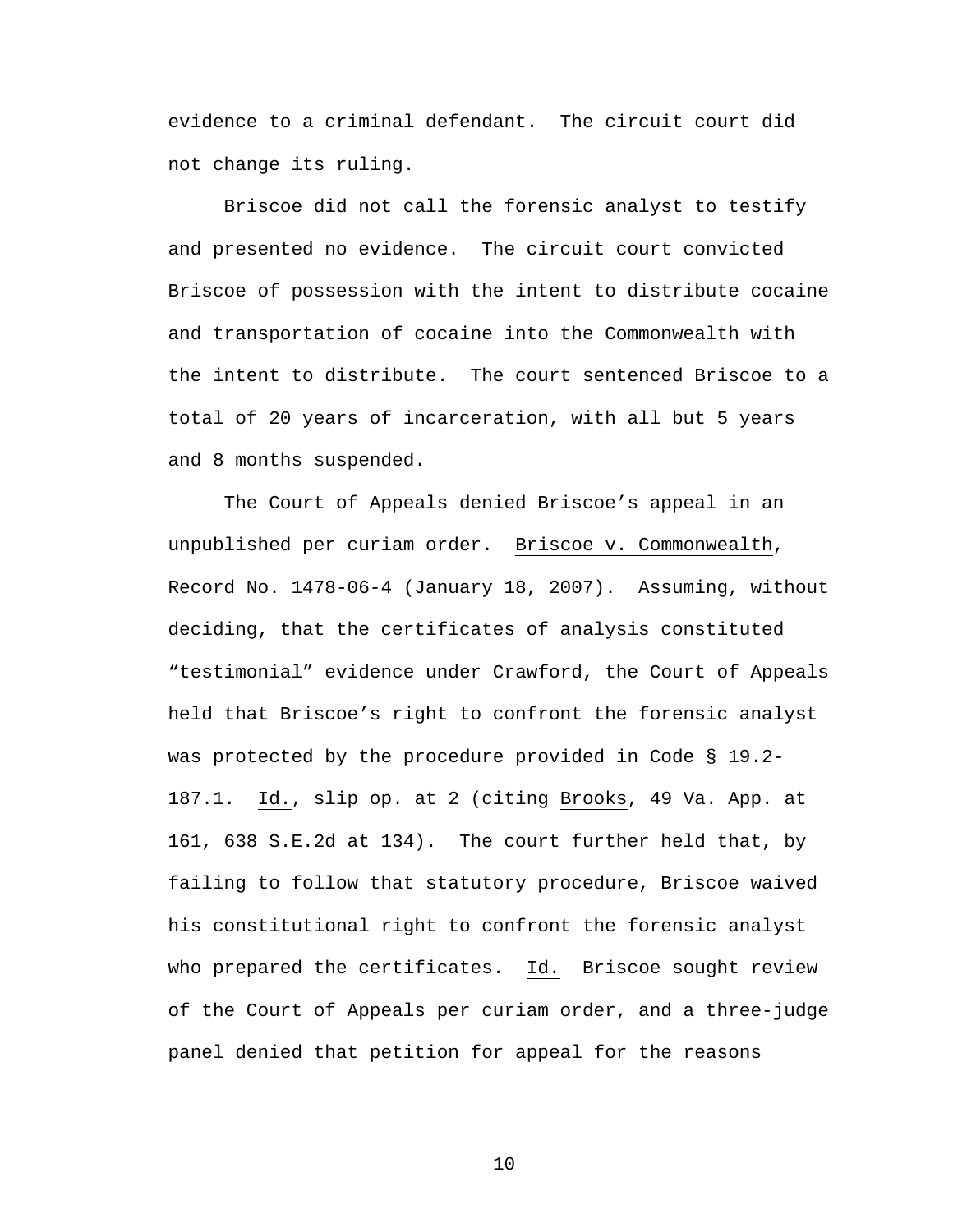stated in the January 18, 2007 order. Briscoe v. Commonwealth, Record No. 1478-06-4 (March 26, 2007).

On appeal to this Court, Briscoe raises this assignment of error with regard to the certificates of analysis: $3$ 

I. The Court of Appeals erred in upholding the trial court's finding that Defendant's constitutional right to confront and crossexamine adverse witnesses was not violated by the admission of the certificates of drug analysis into evidence.

# II. ANALYSIS

# A. Confrontation Clause

The dispositive issue before us is whether the procedure set forth in Code § 19.2-187.1 adequately protects a criminal defendant's rights under the Confrontation Clause of the Sixth Amendment, and if so, whether Magruder, Cypress, and Briscoe (collectively, the defendants) waived their Confrontation Clause challenges to the admissibility of the respective certificates of analysis by failing to utilize that procedure. Before resolving that issue, we first turn to the decision of the Supreme Court of the United States in Crawford v. Washington, since the defendants relied on it in claiming

<span id="page-10-0"></span> $\overline{\phantom{a}}$  3  $3$  Briscoe presents an additional, unrelated assignment of error that the Court will address in a separate section of this opinion.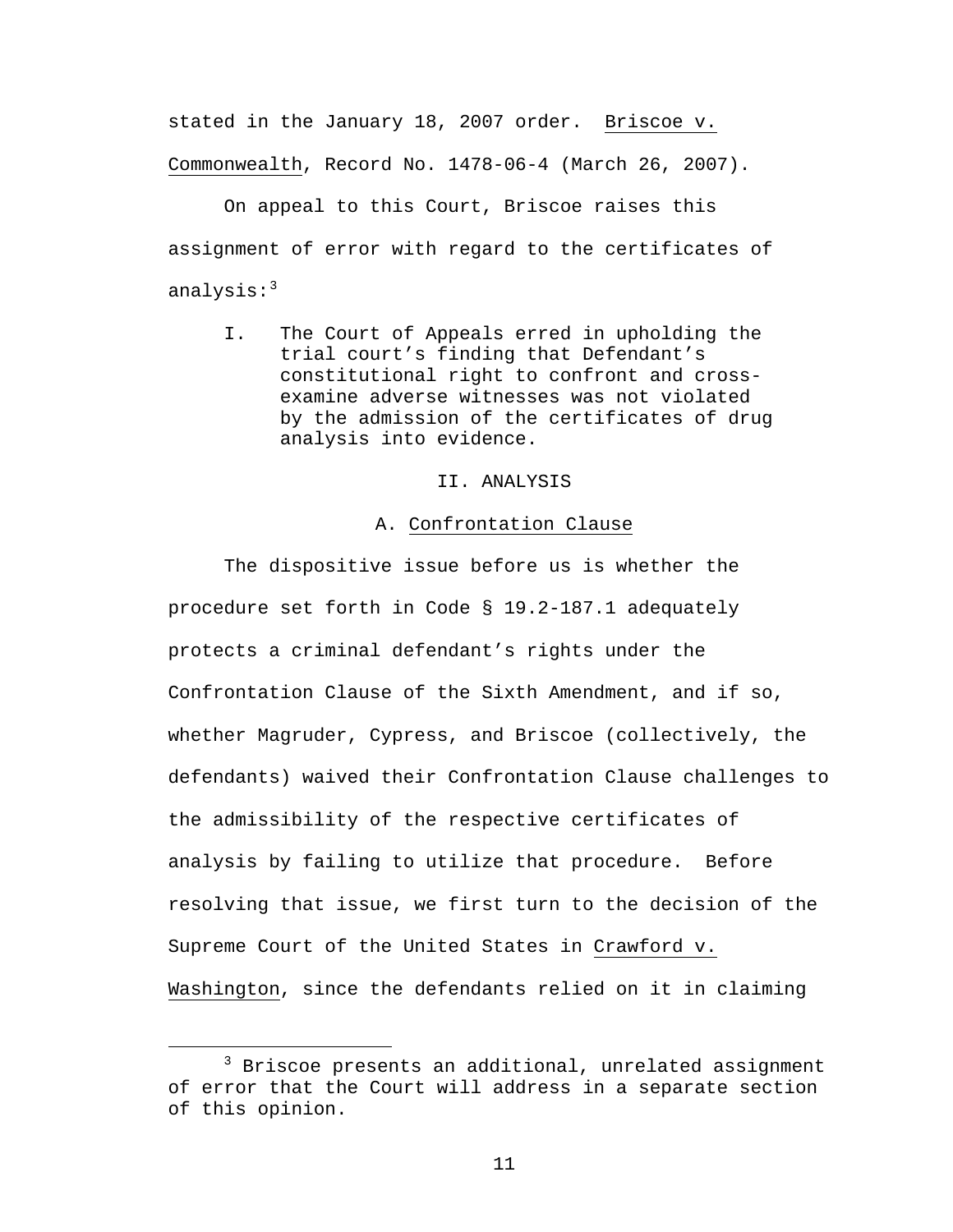that admission into evidence of the certificates of analysis violated their confrontation rights. Prior to that decision, the Confrontation Clause had not been construed to bar the admission of an unavailable witness' hearsay statement against a criminal defendant if the statement bore sufficient "indicia of reliability" either by falling within a "firmly rooted hearsay exception" or by "a showing of particularized guarantees of trustworthiness." Ohio v. Roberts, 448 U.S. 56, 66 (1980). In Crawford, the Supreme Court rejected the Roberts analysis and held that "[w]here testimonial evidence is at issue, . . . the Sixth Amendment demands what the common law required: unavailability [of the witness] and a prior opportunity for cross-examination." 541 U.S. at 68; accord Hodges v. Commonwealth, 272 Va. 418, 428-29, 634 S.E.2d 680, 685 (2006).

Now, under Crawford, the question whether admission of a hearsay statement against a criminal defendant violates the Confrontation Clause turns on whether the statement is "testimonial" in nature. See Anderson v. Commonwealth, 274 Va. 469, 478, 650 S.E.2d 702, 707 (2007) (in Confrontation Clause challenges since Crawford, the inquiry has been whether a hearsay statement is testimonial); Riner v. Commonwealth, 268 Va. 296, 322, 601 S.E.2d 555, 570 (2004)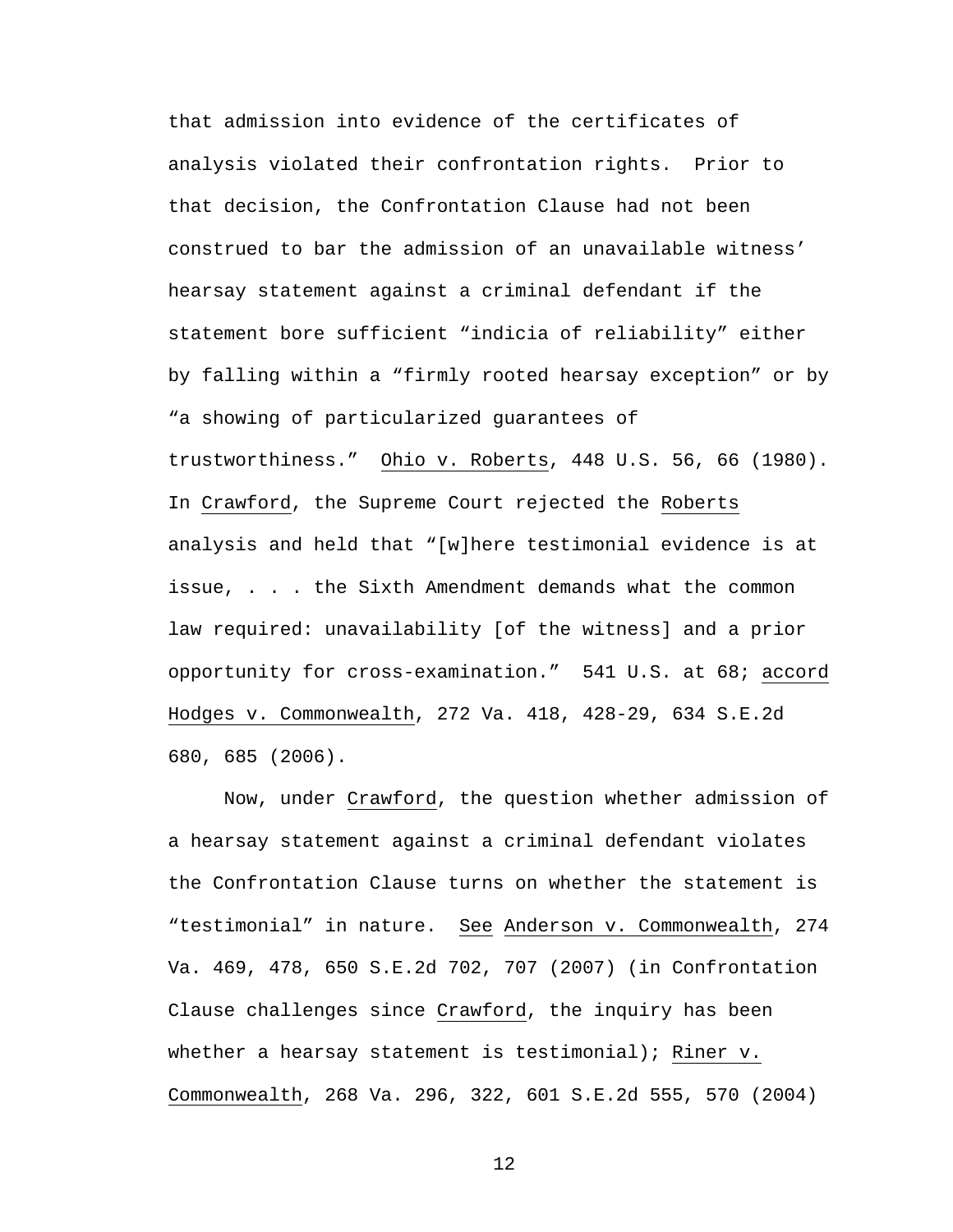(to decide whether admission of a hearsay statement violates the Confrontation Clause, the Supreme Court distinguished between "testimonial" and "non-testimonial" hearsay). The Supreme Court declined to provide a comprehensive definition of the term "testimonial" in Crawford, but it did state that the term "applies at a minimum to prior testimony at a preliminary hearing, before a grand jury, or at a former trial; and to police interrogations." 541 U.S. at 68; see also Davis v. Washington, 547 U.S. 813, \_\_\_\_ (2006) (holding that "[s]tatements are nontestimonial when made in the course of police interrogation under circumstances objectively indicating that the primary purpose of the interrogation is to enable police assistance to meet an ongoing emergency [but] [t]hey are testimonial when the circumstances objectively indicate that there is no such ongoing emergency, and the primary purpose of the interrogation is to establish or prove past events potentially relevant to later criminal prosecution").

In these appeals, it is not necessary to decide whether a certificate of analysis is "testimonial." Even if we assume the certificates in the cases at bar are testimonial, the decision in Crawford did not address the issues before us, i.e., whether a prescribed statutory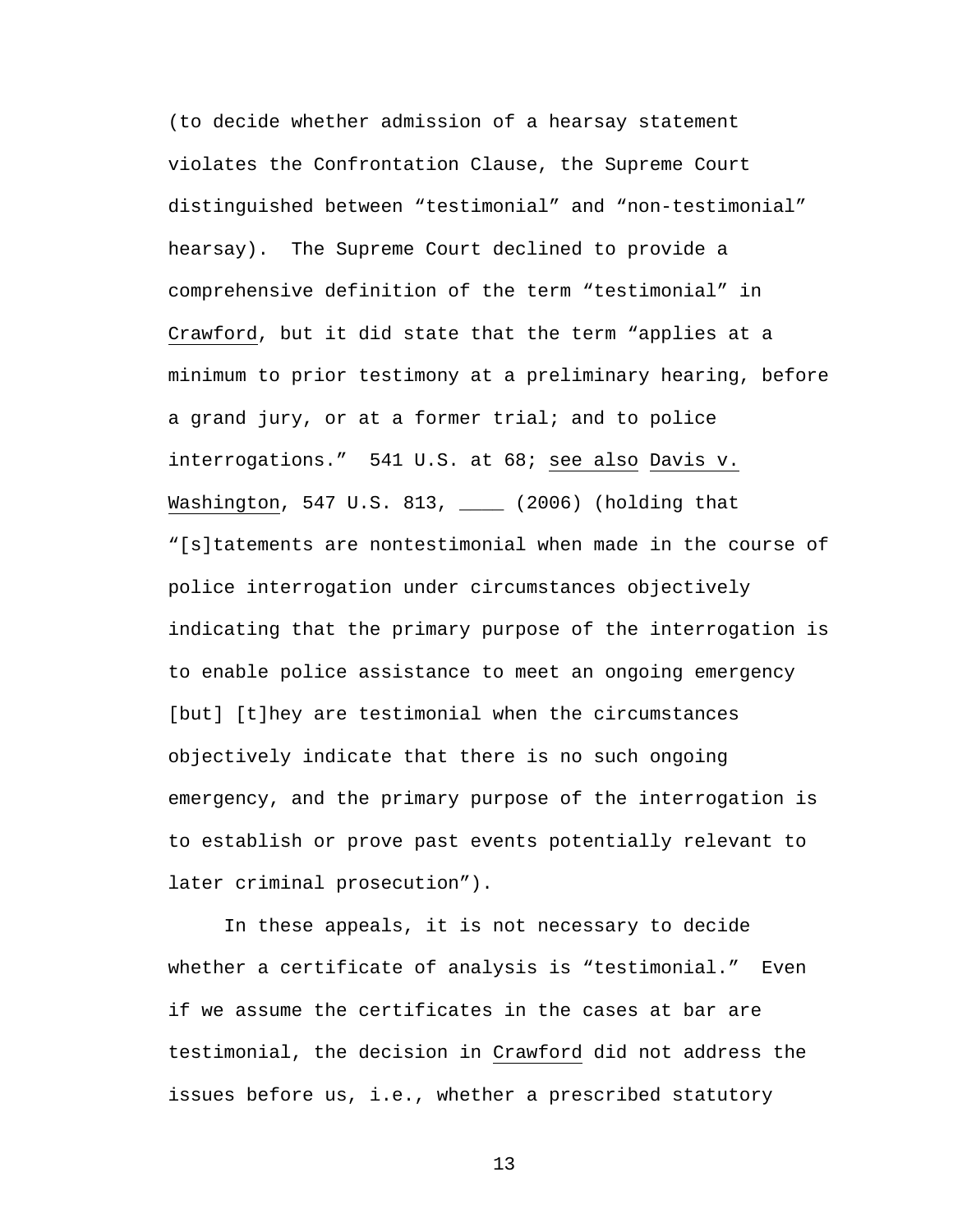demand procedure adequately protects a criminal defendant's rights under the Confrontation Clause and whether failure to follow that procedure waives the right to confront a particular witness. See Brown v. State, 939 So.2d 957, 960 (Ala. Crim. App. 2005) ("Crawford speaks to the issue of the meaning and scope of the Confrontation Clause; it does not, however, speak to the issues of preservation and waiver of a criminal defendant's confrontation right."); Hinojos-Mendoza v. People, 169 P.3d 662, 668 (Colo. 2007) ("Crawford did not alter the fact that the right to confrontation can be waived.").

We now begin our analysis by examining the two relevant statutes, Code §§ 19.2-187 and 19.2-187.1. The first statute permits a certificate of analysis, when "duly attested" by the "person performing an analysis or examination" in certain laboratories, to be admitted into evidence "[i]n any hearing or trial of any criminal offense . . . as evidence of the facts therein stated and the results of the analysis or examination referred to therein." Code § 19.2-187. The only proviso is the requirement that the certificate of analysis be "filed with the clerk of the court hearing the case at least seven days prior to the hearing or trial." Id. The second statute, Code § 19.2-187.1, establishes a procedure that presents an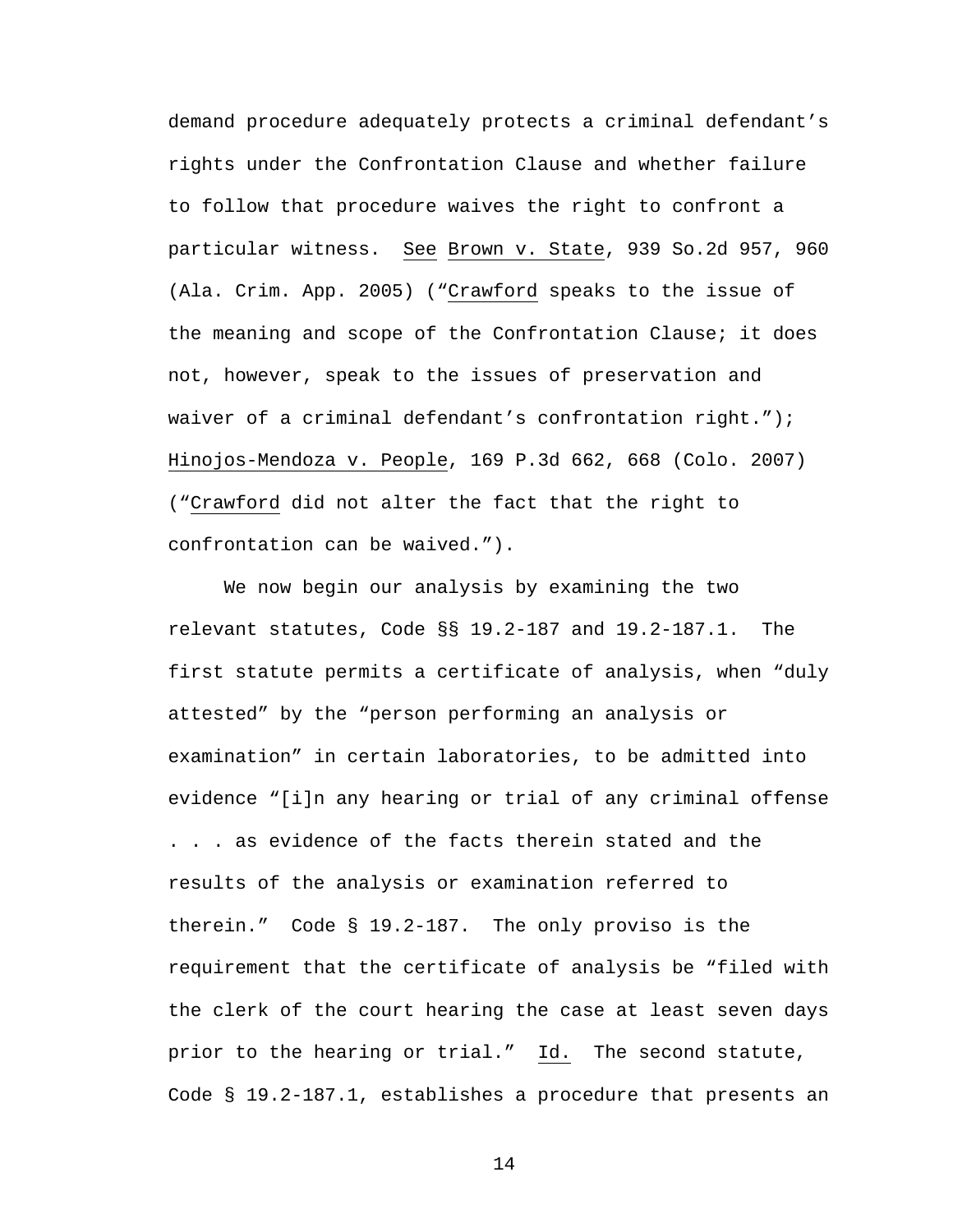accused with the opportunity to question the person performing the analysis or examination as an adverse witness. That statute states:

The accused in any hearing or trial in which a certificate of analysis is admitted into evidence pursuant to § 19.2-187 or § 19.2-187.01 shall have the right to call the person performing such analysis or examination or involved in the chain of custody as a witness therein, and examine him in the same manner as if he had been called as an adverse witness. Such witness shall be summoned and appear at the cost of the Commonwealth.

Code § 19.2-187.1.

In each of the cases before us, the Court of Appeals relied on its decision in Brooks to hold that the defendants waived their right to confront the forensic analysts who prepared the certificates of analysis admitted into evidence at their respective trials because they failed to utilize the statutory procedure available to them. In Brooks, the accused objected to the introduction of certificates of analysis into evidence on the basis that "the Commonwealth's failure to call the forensic scientist who tested the substances denied him his constitutional right to confrontation under Crawford." 49 Va. App. at 158, 638 S.E.2d at 133. The Court of Appeals rejected that argument, holding that "Code § 19.2-187.1 sets out a reasonable procedure to be followed in order for a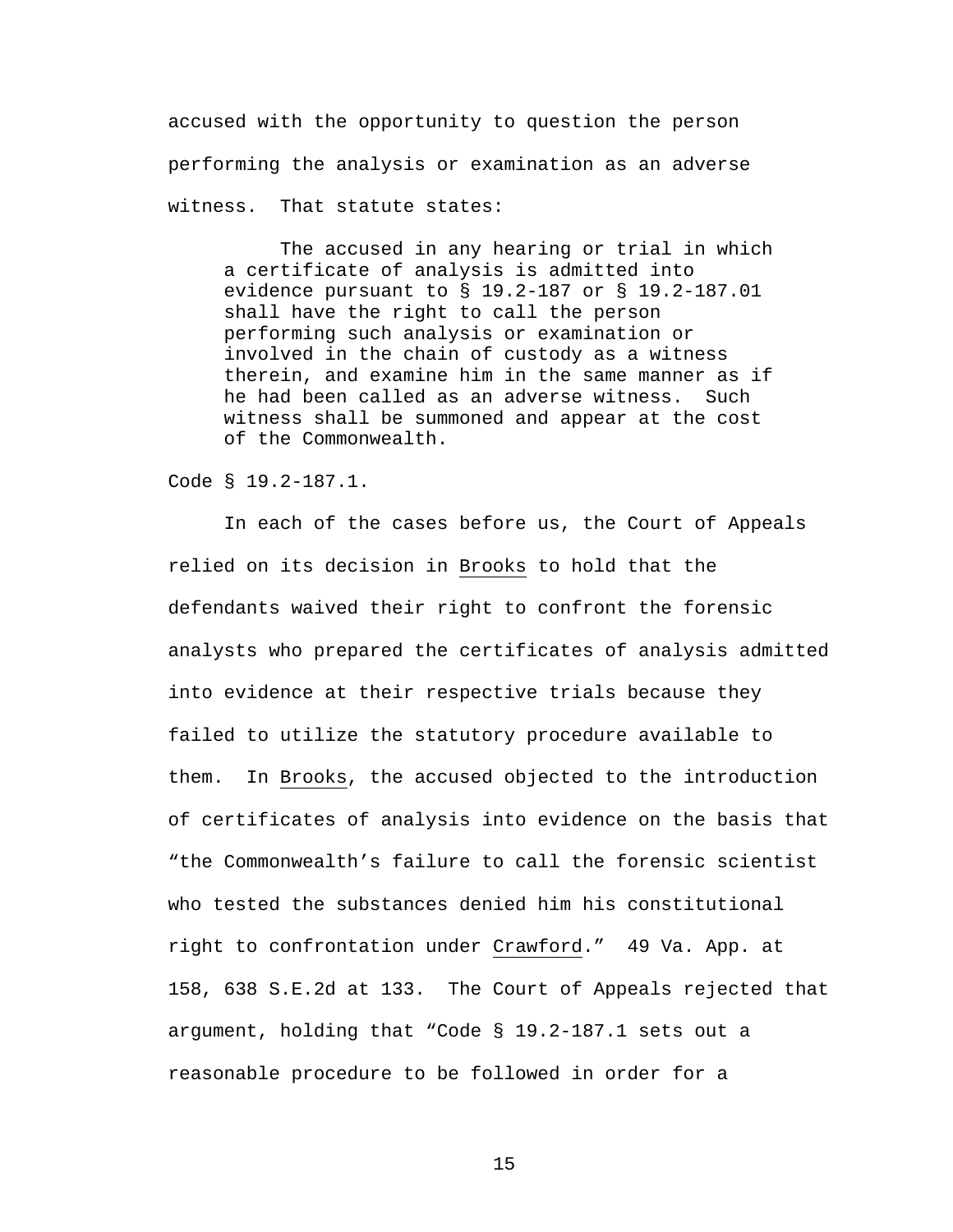defendant to exercise his right to confront a particular limited class of scientific witnesses at trial and that a defendant's failure to follow this procedure amounts to a waiver of the constitutional right to confront such witnesses." Id. at 164-65, 638 S.E.2d at 136.

Noting that an accused can voluntarily waive the right of confrontation and that reasonable requirements may be attached to the assertion of federal constitutional rights, the Court of Appeals reasoned that, in light of the decision in Crawford, "Code §§ 19.2-187 and 19.2-187.1[] are merely a request to the defendant to stipulate to the admissibility of the contents of any properly filed certificates of analysis" and that when an accused "waits until trial to assert his right to cross-examine the analyst who prepared a particular certificate, he accepts the request to stipulate and waives his right to confront that witness." Id. at 167, 638 S.E.2d at 137; see also State v. Cunningham, 903 So.2d 1110, 1119 (La. 2005) (holding such statutes "are a formalized means of effectuating a stipulation to the admissibility of matters which often are not in dispute"). Continuing, the Court of Appeals explained that, if an accused does not wish to accept the requested stipulation, "Code § 19.2-187.1 provides the mechanism by which he may reject the request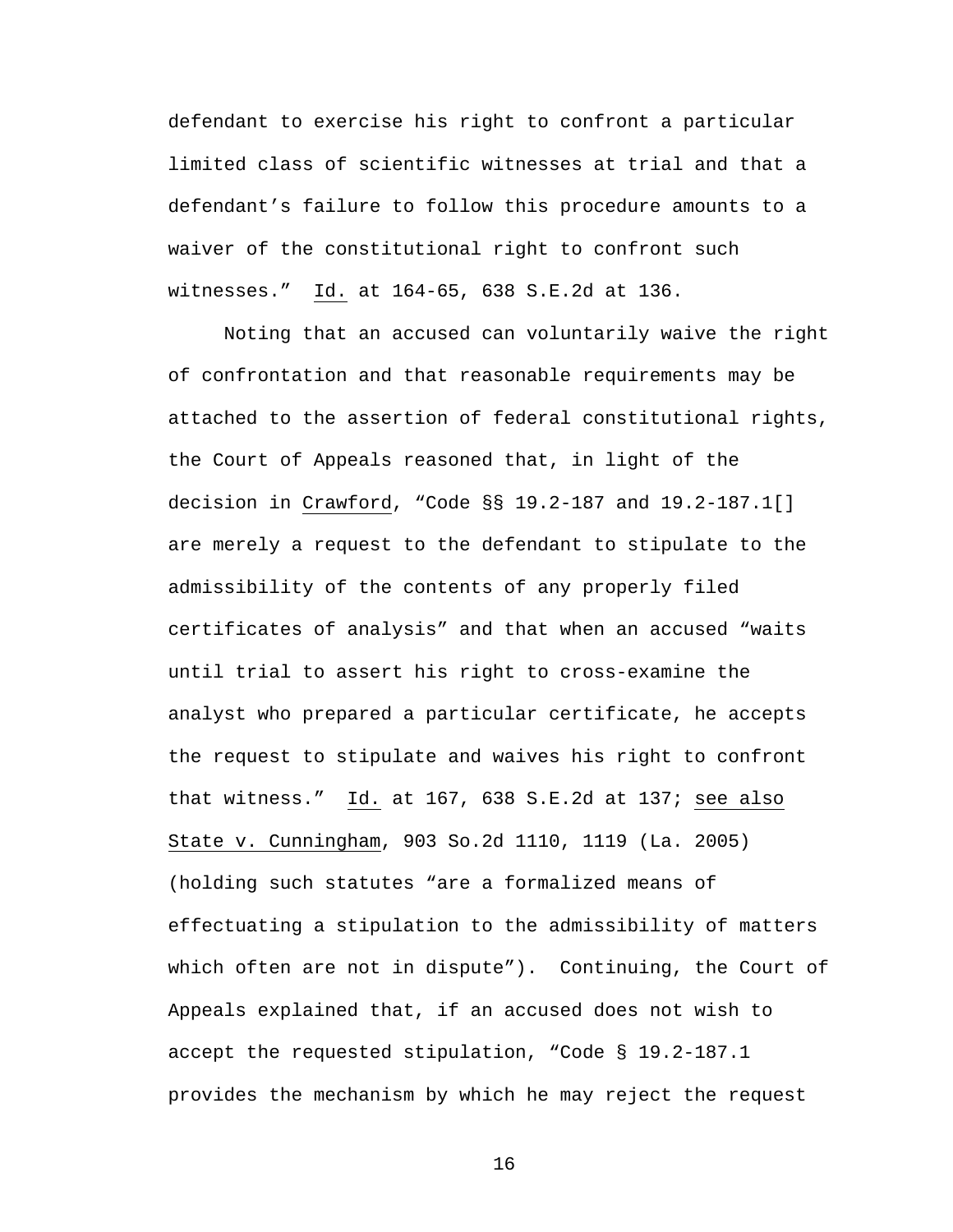and have the analyst summoned to appear at trial at the cost of the Commonwealth in order to be subject to crossexamination." Brooks, 49 Va. App. at 167-68, 638 S.E.2d at 138.

Finally, the Court of Appeals held that the argument claiming the procedure in Code § 19.2-187.1 unconstitutionally places the burden on an accused to present evidence in order to exercise his confrontation rights was not before it because the defendant did not summon the forensic analyst or ask the Commonwealth to do so. Id. at 168, 638 S.E.2d at 138. Thus, according to the Court of Appeals, the trial court never had the occasion to rule on any challenge regarding the order of proof. Id.

The defendants here assert that Brooks was wrongly decided and argue that they did not waive their Sixth Amendment right to confront the forensic analysts by failing to call those persons as adverse witnesses under the provisions of Code § 19.2-187.1. According to the defendants, the procedure provided in Code § 19.2-187.1 does not adequately protect the Sixth Amendment right of confrontation for several reasons: (1) the statute requires an accused to take impermissible affirmative steps to secure the right to confront the forensic analyst; (2) the statute does not provide any notice that failure to utilize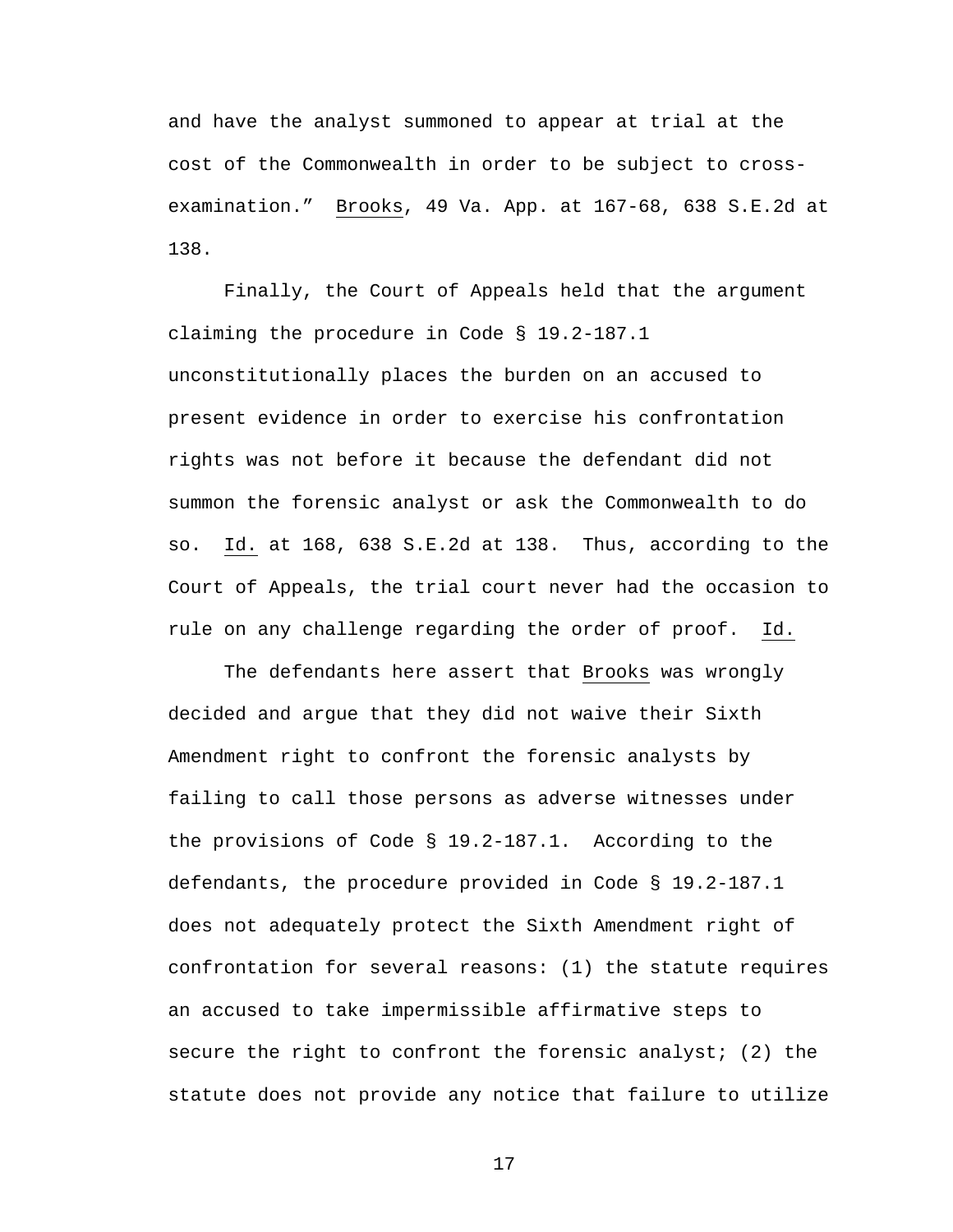its provisions will automatically waive the right to confront the forensic analyst; (3) the statute does not insure that a waiver of the Sixth Amendment right to confront the forensic analyst is knowing, voluntary, and intelligent; (4) the statute by its terms addresses the order of proof and impermissibly requires an accused to present evidence in order to preserve confrontation rights; and (5) the statute allows an accused to cross-examine the forensic analyst only after a certificate of analysis has already been admitted into evidence. $4$ 

The Confrontation Clause of the Sixth Amendment to the Constitution of the United States provides that, "[i]n all criminal prosecutions, the accused shall enjoy the right . . . to be confronted with the witnesses against him." U.S. Const. amend. VI. This guarantee is enforced against the states through the Fourteenth Amendment. Pointer v. Texas, 380 U.S. 400, 401 (1965). The Confrontation Clause

i<br>Li

<span id="page-17-0"></span><sup>4</sup> Additionally, Magruder claims that the Court of Appeals re-wrote Code § 19.2-187.1 because its provisions do not mention a stipulation or require notice by an accused to the Commonwealth or trial court that he wishes to have the forensic analyst present at trial.

Cypress also asserts that the Court of Appeals erred by addressing the waiver issue sua sponte. That alleged error is not, however, the subject of an assignment of error. See Rule 5:17(c).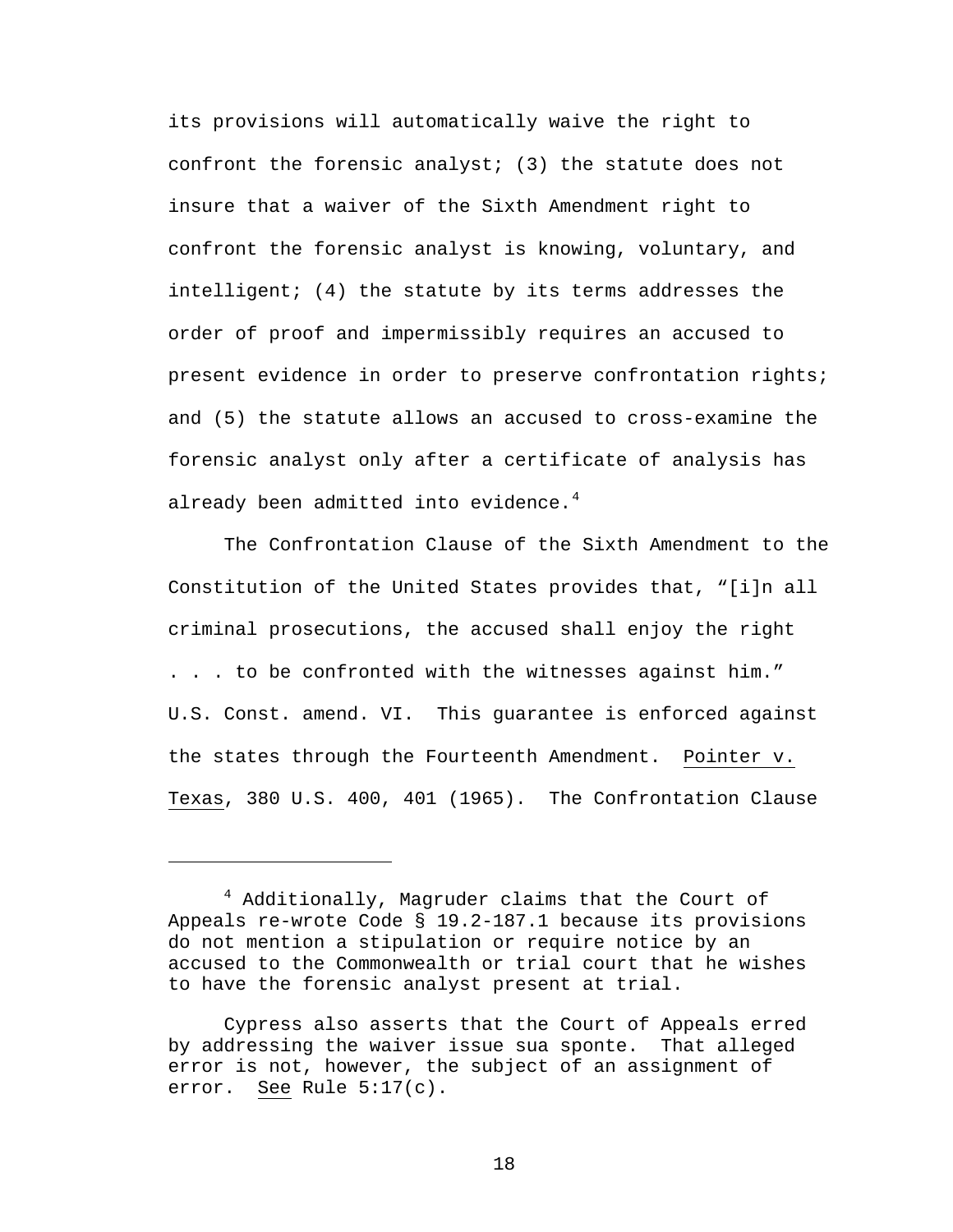secures the "literal right to 'confront' the witness at the time of trial." California v. Green, 399 U.S. 149, 157 (1970). "The substance of the constitutional protection is . . . seeing the witness face to face, and . . . subjecting him to the ordeal of a cross-examination." Mattox v. United States, 156 U.S. 237, 244 (1895); see also United States v. Owens, 484 U.S. 554, 559 (1988) ("[t]he Confrontation Clause guarantees only 'an opportunity for effective cross-examination'") (quoting Kentucky v. Stincer, 482 U.S. 730, 739 (1987) (emphasis in original)); James v. Commonwealth, 254 Va. 95, 98, 487 S.E.2d 205, 207 (1997) ("The Confrontation Clause . . . grants a criminal defendant the right to cross-examine witnesses called by the prosecution.").

The right to confront "(1) insures that the witness will give his statements under oath  $\ldots$  ; (2) forces the witness to submit to cross-examination  $\ldots$  . : [and] (3) permits the jury that is to decide the defendant's fate to observe the demeanor of the witness in making his statement." Green, 399 U.S. at 158. "The combined effect of these elements of confrontation – physical presence, oath, cross-examination, and observation of demeanor by the trier of fact – serves the purposes of the Confrontation Clause by ensuring that evidence admitted against an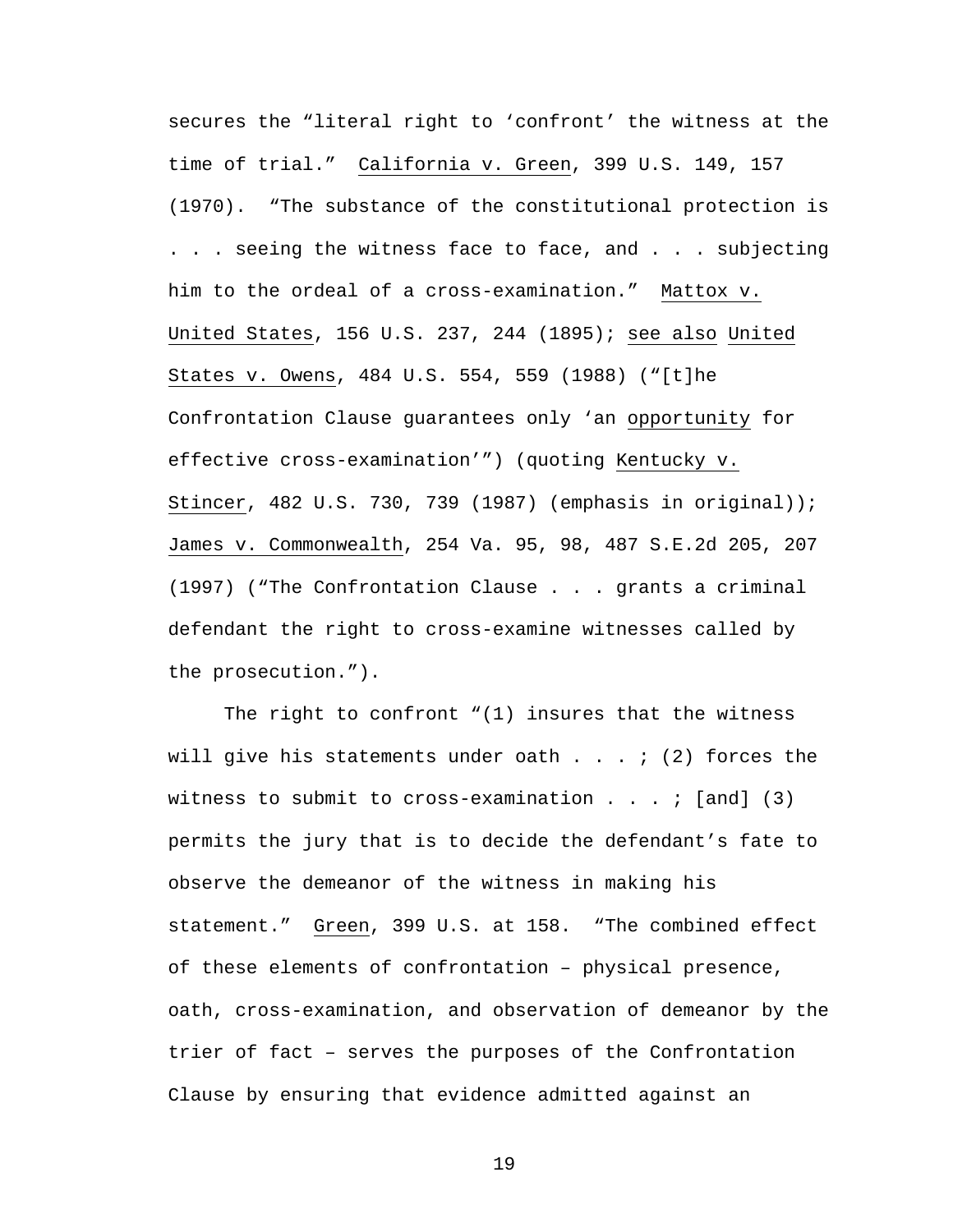accused is reliable and subject to the rigorous adversarial testing that is the norm of Anglo-American criminal proceedings." Maryland v. Craig, 497 U.S. 836, 846 (1990); see also Crawford, 541 U.S. at 61 (the "ultimate goal" of the Confrontation Clause "is to ensure reliability of evidence . . . by testing in the crucible of crossexamination").

With this understanding of the Confrontation Clause, the question whether the procedure provided in Code § 19.2- 187.1 adequately protects a criminal defendant's right to confront the forensic analyst turns on whether the statute supplies the "elements of confrontation – physical presence, oath, cross-examination, and observation of demeanor by the trier of fact." Craig, 497 U.S. at 846. We conclude that it does. Pursuant to Code § 19.2-187.1, the defendants could have insured the physical presence of the forensic analysts at trial by issuing summons for their appearance at the Commonwealth's cost, or asking the trial court or Commonwealth to do so. At trial, the defendants could have called the forensic analysts as witnesses, placed them under oath, and questioned them as adverse witnesses, meaning the defendants could have cross-examined them. See Teleguz v. Commonwealth, 273 Va. 458, 479, 643 S.E.2d 708, 721-22 (2007) (noting that a witness called as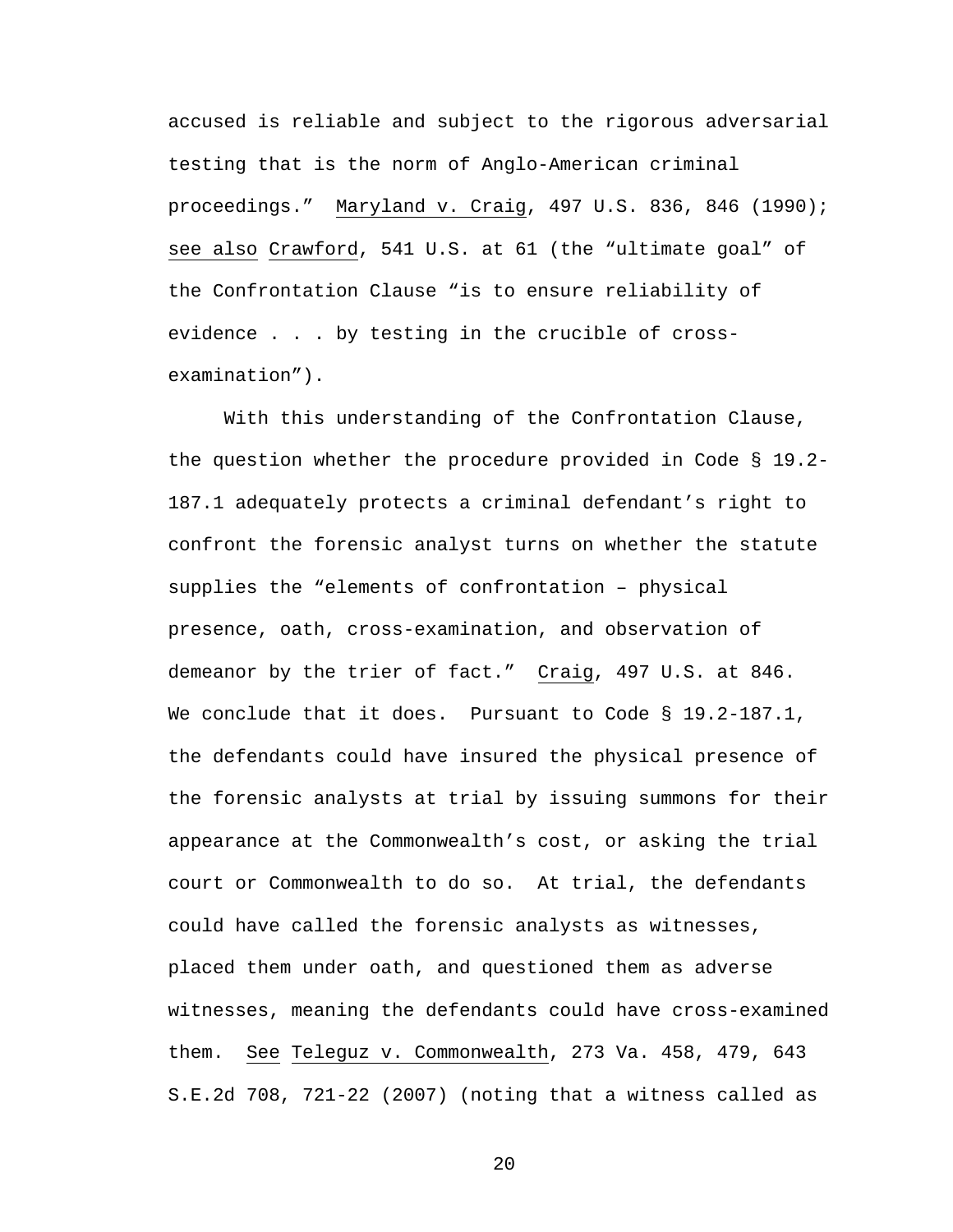an adverse witness can be subjected to cross-examination); Smith v. Lohr, 204 Va. 331, 335, 130 S.E.2d 433, 436 (1963) (same). The trier of fact would then have had the opportunity to observe the demeanor of the witnesses. In short, if the defendants had utilized the procedure provided in Code § 19.2-187.1, they would have had the opportunity to cross-examine the forensic analysts. See Owens, 484 U.S. at 559 (the Confrontation Clause guarantees opportunity for cross-examination). Contrary to the defendants' position, the Confrontation Clause does not insure that opportunity before a certificate of analysis is admitted into evidence. See Crawford, 541 U.S. at 59 n.9 (the Confrontation Clause "does not bar admission of a statement so long as the declarant is present at trial to defend or explain it").

Nevertheless, the defendants argue that this statutory procedure impermissibly burdens the exercise of their right under the Confrontation Clause by requiring them to take certain affirmative steps in order to assert that right. While "[m]ost . . . Sixth Amendment rights arise automatically on the initiation of the adversary process and no action by the defendant is necessary to make them active in his or her case," Taylor v. Illinois, 484 U.S. 400, 410 (1988), "the right to confront and to cross-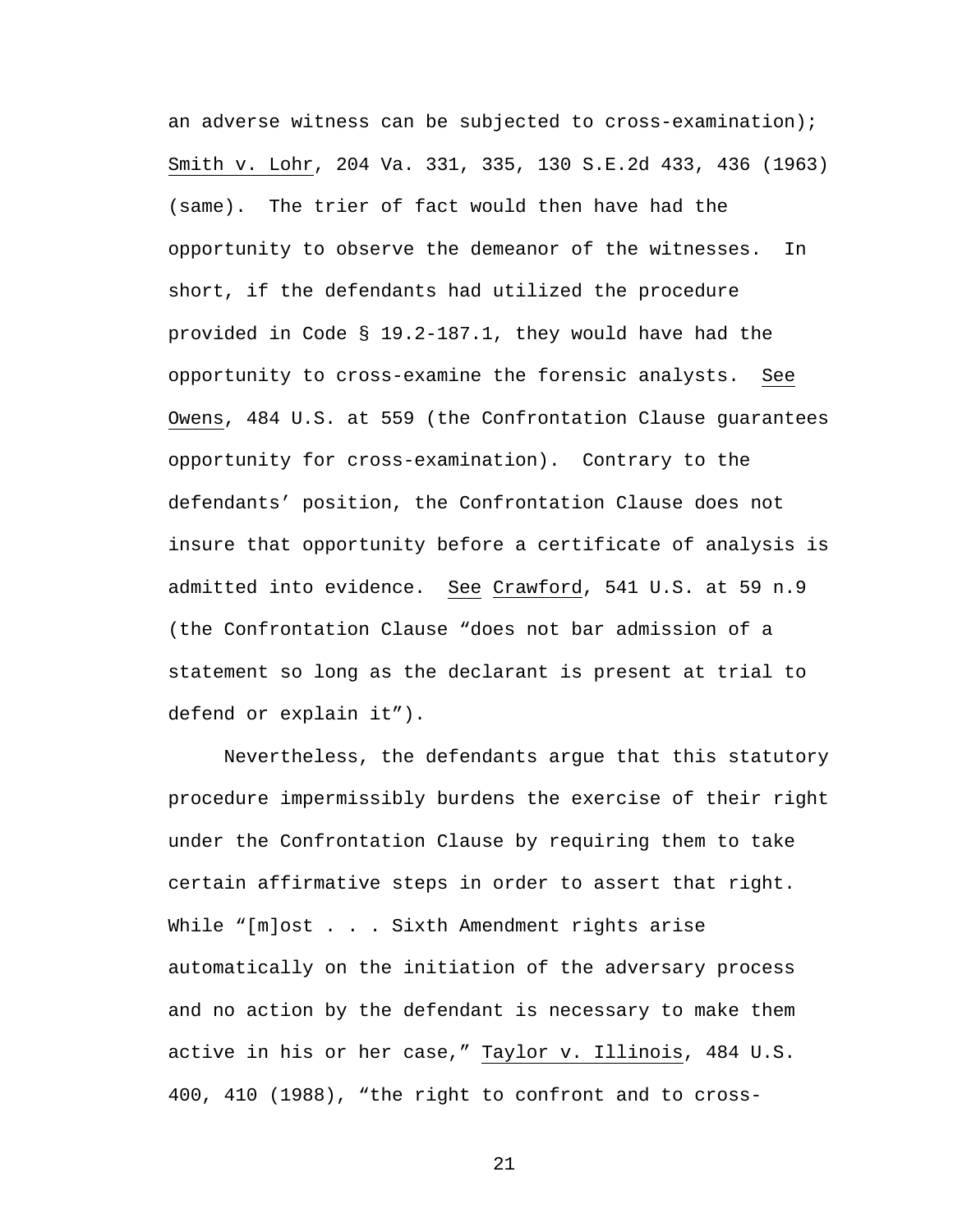examine is not absolute and may, in appropriate cases, bow to accommodate other legitimate interests in the criminal trial process." Chambers v. Mississippi, 410 U.S. 284, 295 (1973); see also Mattox, 156 U.S. at 243 (noting that the right to confront a witness "must occasionally give way to considerations of public policy and the necessities of the case"). For example, "'trial judges retain wide latitude' to limit reasonably a criminal defendant's right to crossexamine a witness 'based on concerns about, among other things, harassment, prejudice, confusion of the issues, the witness' safety, or interrogation that is repetitive or only marginally relevant.'" Michigan v. Lucas, 500 U.S. 145, 149 (1991) (quoting Delaware v. Van Arsdall, 475 U.S. 673, 679 (1986)); see also James, 254 Va. at 98, 487 S.E.2d at 207 ("The Confrontation Clause . . . does not grant a defendant an unlimited right to cross-examination."). Even after Crawford, the Confrontation Clause does not bar the admission of testimonial hearsay statements if the declarant is unavailable, so long as the accused had a prior opportunity to cross-examine the witness. 541 U.S. at 68.

Moreover, "[a] state procedural rule which forbids the raising of federal questions at late stages in the case, or by any other than a prescribed method, has been recognized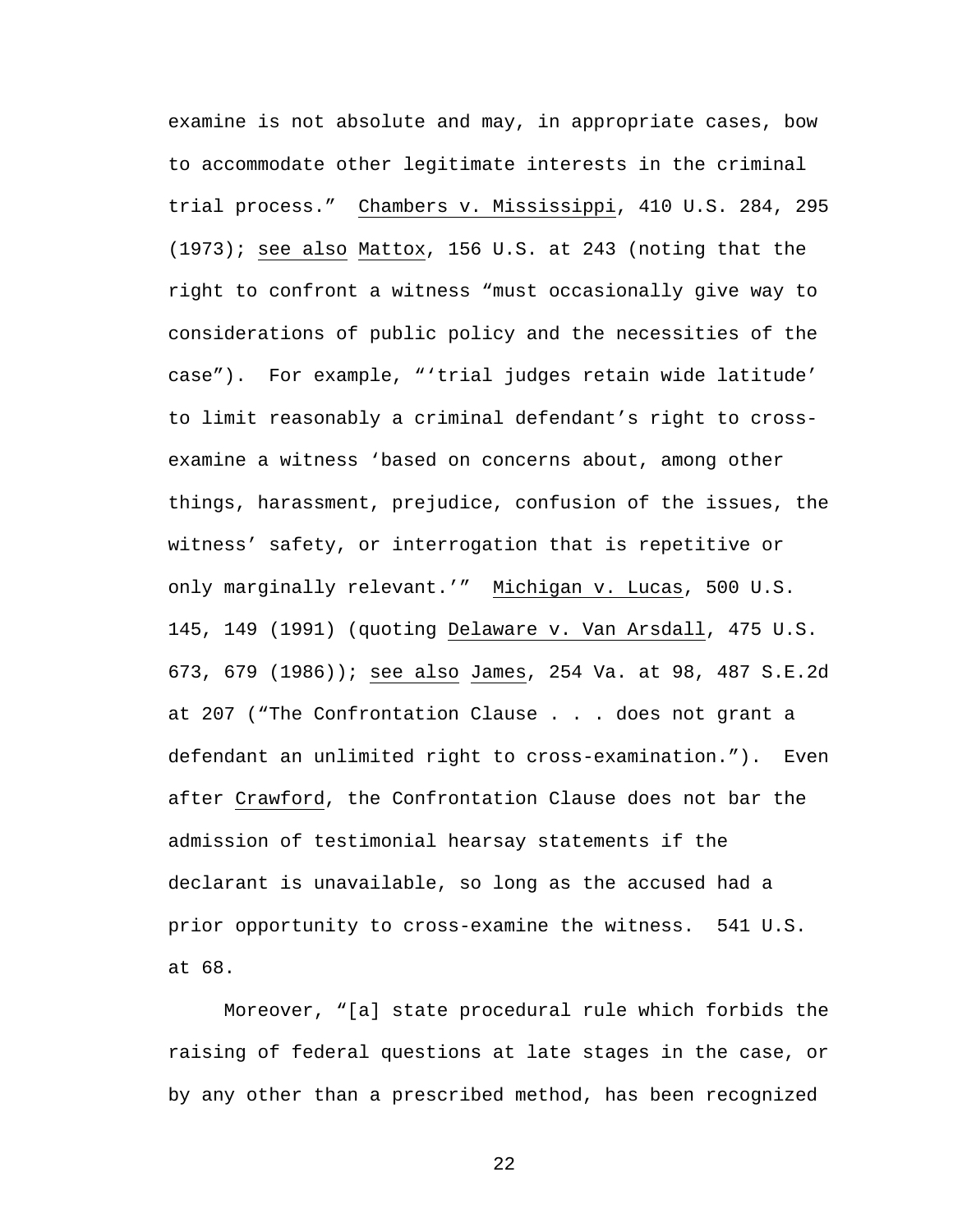as a valid exercise of state power." Williams v. Georgia, 349 U.S. 375, 382-83 (1955). Virginia has adopted several provisions that require criminal defendants to take certain procedural steps in order to exercise or vindicate a myriad of constitutional rights. Pursuant to Code § 19.2-266.2, an accused must file a written motion to suppress evidence allegedly obtained in violation of the Fourth, Fifth, or Sixth Amendments no later that seven days before trial. See also Rule 3A:9. Failure to follow this statutory requirement results in a waiver of an accused's constitutional challenge to the admissibility of the evidence. Schmitt v. Commonwealth, 262 Va. 127, 145-46, 547 S.E.2d 186, 199 (2001). Similarly, the provisions of Code § 18.2-67.7 impose notice-and-hearing requirements in order to introduce evidence concerning a victim's past sexual conduct with a person other than the accused. Such requirements are not unconstitutional but "serve[] legitimate state interests in protecting against surprise, harassment, and undue delay." Lucas, 500 U.S. at 152-53.

An accused must also, upon request of the Commonwealth, disclose whether he intends to introduce evidence to establish an alibi. Rule  $3A:11(c)(2)$ . In Williams v. Florida, 399 U.S. 78 (1970), the Supreme Court held that a similar alibi-notice rule did not violate the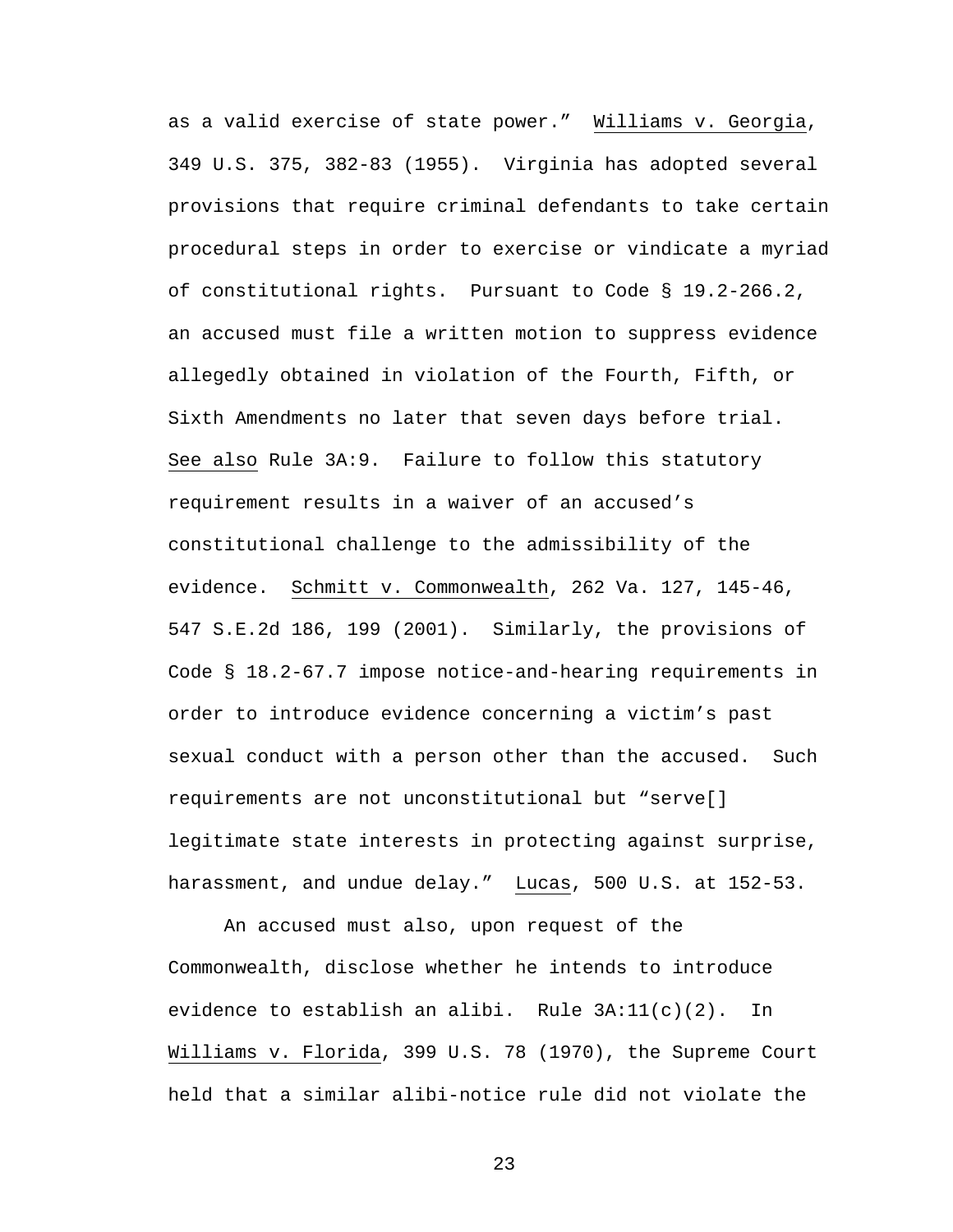Fifth Amendment. Id. at 85. The Court observed that the rule, "[a]t most, . . . only compelled [the defendant] to accelerate the timing of his disclosure, forcing him to divulge at an earlier date information that the [defendant] from the beginning planned to divulge at trial." Id.; see also United States v. Sanchez, 361 F.2d 824, 825 (2nd Cir. 1966) (the Sixth Amendment right to a speedy trial attaches upon arrest or the filing of formal charges but failure to demand a speedy trial waives the constitutional right); State v. Jestes, 448 P.2d 917, 920 (Wash. 1968) (same).

"The test is whether the defendant has had 'a reasonable opportunity to have the issue as to the claimed right heard and determined by the state court.'" Michel v. Louisiana, 350 U.S. 91, 93 (1955) (quoting Parker v. Illinois, 333 U.S. 571, 574 (1948)). The provisions of Code § 19.2-187.1 pass this test. We agree with the holding of the Court of Appeals in Brooks: "Code § 19.2- 187.1 sets out a reasonable procedure to be followed in order for a defendant to exercise his right to confront a particular limited class of scientific witnesses at trial." 49 Va. App. at 164, 638 S.E.2d at 136.

 Legislatures may pass laws regulating, within reasonable limits, the mode in which rights secured to the subject by bills of right and constitutions shall be enjoyed, and if the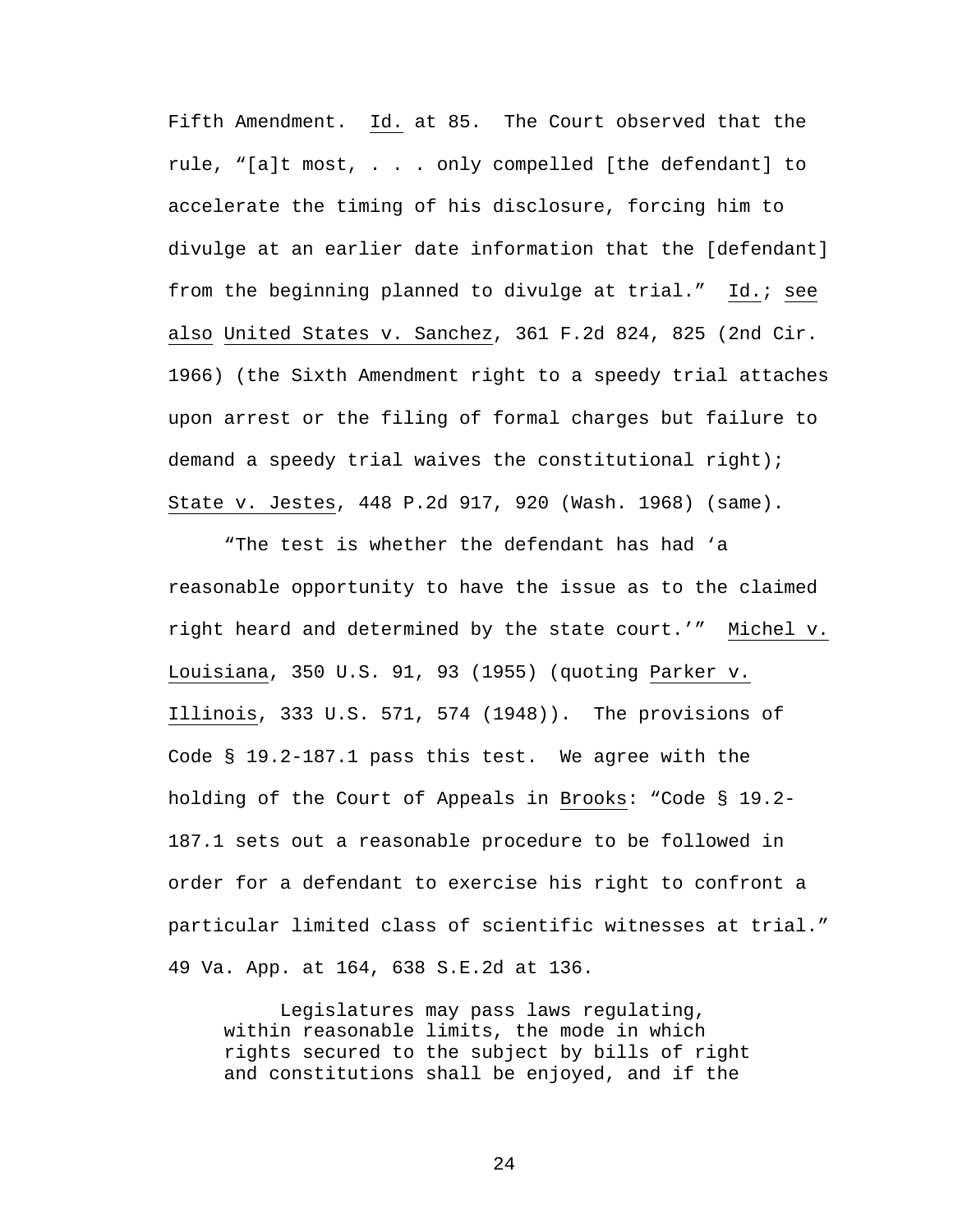subject neglects to comply with these regulations he thereby waives his constitutional privileges.

State v. Berg, 21 N.W.2d 777, 780 (Iowa 1946). Furthermore, nothing in the records before us suggest that any defendant was somehow precluded from utilizing the procedure provided in Code § 19.2-187.1 or that the procedure was unduly burdensome.

The defendants do, however, claim that the statutory procedure, by its terms, shifts the burden of producing evidence and requires a criminal defendant to call the forensic analyst in order to exercise his right to confront that witness. This argument is not cognizable under the Confrontation Clause. See Owens, 484 U.S. at 559 ("[T]he Confrontation Clause guarantees only 'an opportunity for effective cross-examination.'") (alterations and emphasis in original). Instead, it raises due process concerns that are not properly before us in these appeals. Because the defendants did not avail themselves of the opportunity to require the presence of a particular forensic analyst at trial, they were never in the position of being forced, over their objection, to call a forensic analyst as a witness. In other words, no defendant said to the respective circuit court, "the forensic analyst is here to testify but the Commonwealth must first call the witness."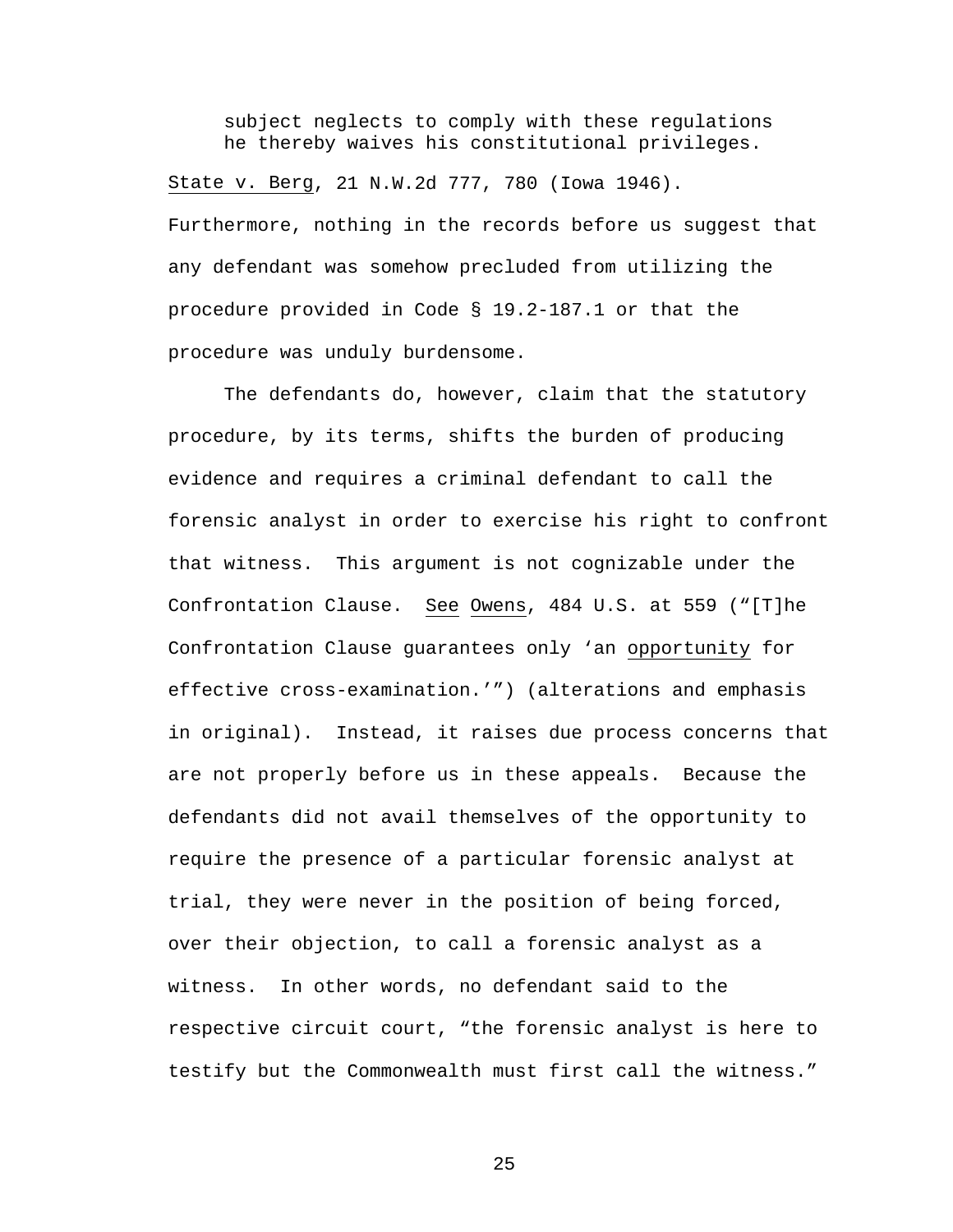Like the situation in Brooks, "the trial court never had occasion to address the proper order of proof." 49 Va. App. at 168, 638 S.E.2d at 138; but see Belvin v. State, 922 So.2d 1046, 1054 (Fla. Dist. Ct. App. 2006) ("[S]tatutory provision, [providing defendant with the opportunity to subpoena breath test operator,] does not adequately preserve the defendant's Sixth Amendment right to confrontation" because it impermissibly shifts the burden to the defendant to produce evidence.); State v. Birchfield, 157 P.3d 216, 220 (Or. 2007) ("[I]t is clear that the transfer of legal responsibility to secure the attendance of the declarant from the state to the defendant cannot withstand constitutional scrutiny.").

Finally, it is undisputed that a criminal defendant can waive the right to confrontation. See Taylor v. United States, 414 U.S. 17, 19 (1973) (confrontation rights waived by voluntary absence from the trial); Illinois v. Allen, 397 U.S. 337, 342-43 (1970) (loss of confrontation rights through misconduct in the courtroom); Boykin v. Alabama, 395 U.S. 238, 243 (1969) (confrontation rights waived by a guilty plea); Diaz v. United States, 223 U.S. 442, 450-51 (1912) (waiver by consent to admission of absent witness's testimony); United States v. Carlson, 547 F.2d 1346, 1359- 60 (8th Cir. 1976) (a defendant's intimidation of a grand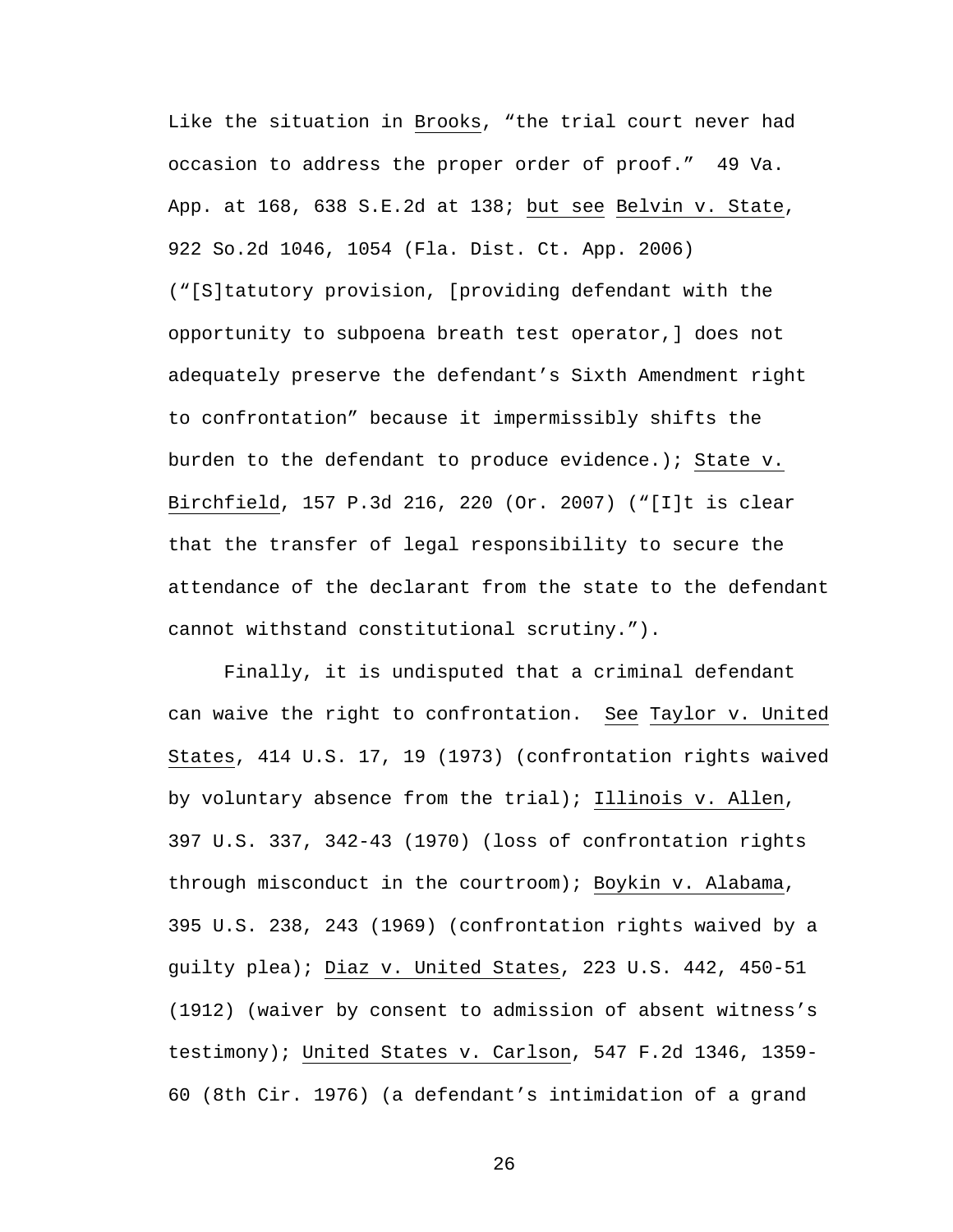jury witness waived confrontation rights). The decision in Crawford did not alter that fact. Hinojos-Mendoza, 169 P.3d at 668. Indeed, a criminal defendant can waive a panoply of constitutional rights. See Muhammad v. Commonwealth, 269 Va. 451, 507, 619 S.E.2d 16, 48 (2005) (the right to present mitigating testimony "may be as venerated as the right to a jury, the right to counsel, the right against self-incrimination, and the right to exclusion of evidence seized in an unconstitutional manner," all which are "within the panoply of constitutional rights that may be waived by the accused"); Fails v. Virginia State Bar, 265 Va. 3, 8, 574 S.E.2d 530, 533 (2003) (noting that a criminal defendant may waive the right to demand counsel or a jury trial); Commonwealth v. Washington, 263 Va. 298, 304-05, 559 S.E.2d 636, 639 (2002) (double jeopardy rights can be waived expressly or by implication); see also Code § 19.2-266.2 (an accused waives his right to challenge the admission of evidence allegedly obtained in violation of the Fourth, Fifth and Sixth Amendments if he does not file a written motion to suppress at least seven days before trial); Code § 18.2-67.7(B) (rape shield statute imposes notice-and-hearing requirements in order to secure the right to present certain evidence); Rule  $3A:11(c)(2)$  (requiring defendant to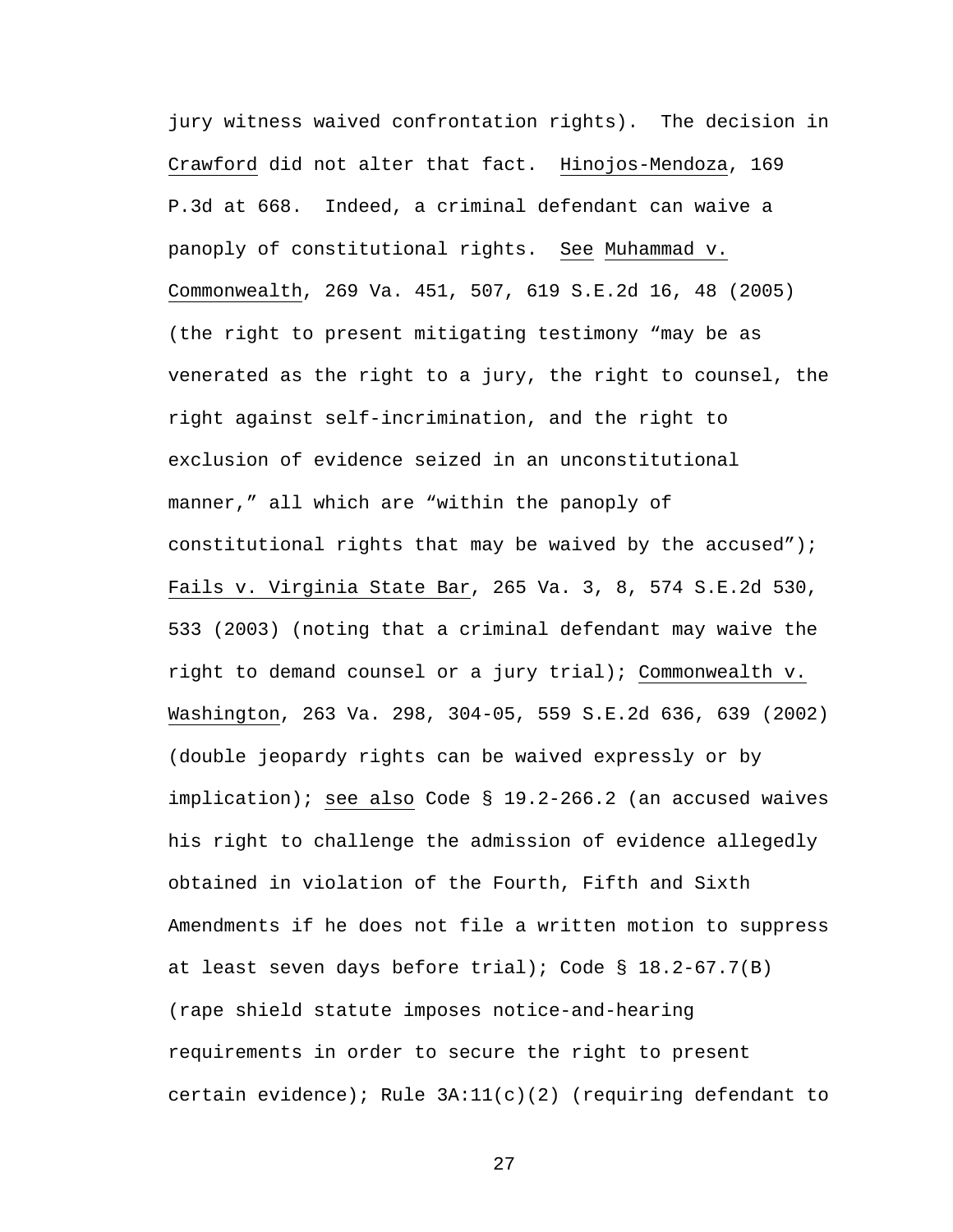disclose intent to present alibi evidence prior to trial or risk waiving the right to do so).

The defendants, however, contend that any waiver of confrontation rights cannot be presumed from a silent record and that, given the absence of any notice of a waiver in Code § 19.2-187.1, they did not knowingly, intelligently, and voluntarily waive their Sixth Amendment right to confront the forensic analysts. This Court, however, has never held that the record, in all circumstances, must affirmatively reveal that a criminal defendant personally waived his right to confrontation. In Bilokur v. Commonwealth, 221 Va. 467, 474, 270 S.E.2d 747, 752 (1980), we concluded that a defendant's "silence was tantamount to assent" that an incriminating extrajudicial statement would be admitted by stipulation. Id. We held "that the defendant, acting through counsel, waived his right to invoke the constitutional guarantee of confrontation." Id.; see also United States v. Stephens, 609 F.2d 230, 232-33 (5th Cir. 1980) (counsel in a criminal case may waive a defendant's right of confrontation by stipulating to the admission of evidence); cf. Washington, 263 Va. at 304-05, 559 S.E.2d at 639 ("defendant implicitly consented to the [trial] court's declaration of a mistrial [and thereby] waived his double jeopardy rights").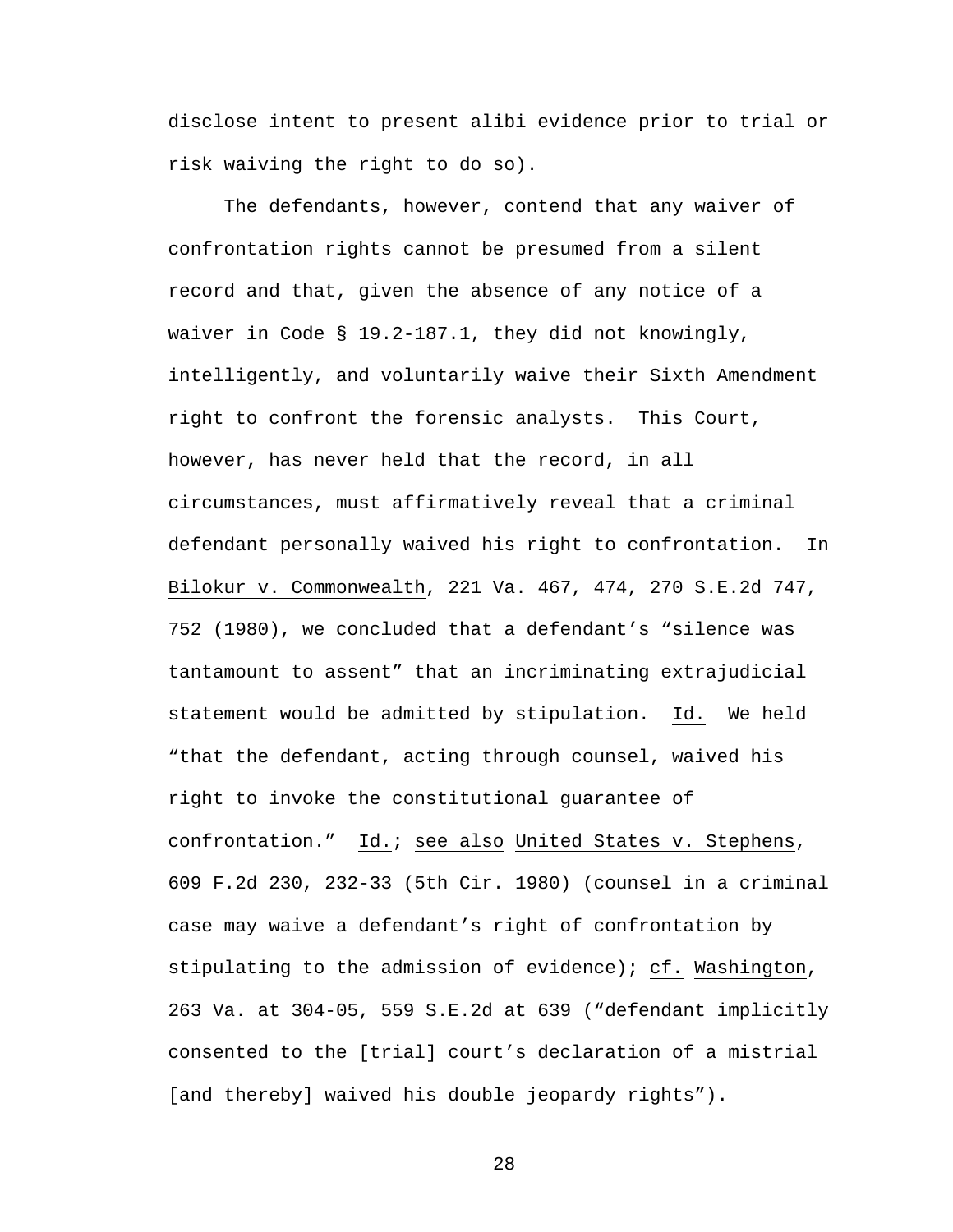We recognize that "[w]aiver is ordinarily an intentional relinquishment or abandonment of a known right or privilege." Allen v. Commonwealth, 252 Va. 105, 111, 472 S.E.2d 277, 280 (1996). "What suffices for waiver depends on the nature of the right at issue." New York v. Hill, 528 U.S. 110, 114 (2000). As the Supreme Court explained:

"Whether the defendant must participate personally in the waiver; whether certain procedures are required for waiver; and whether the defendant's choice must be particularly informed or voluntary, all depend on the right at stake."United States v. Olano, 507 U.S. 725, 733 (1993). For certain fundamental rights, the defendant must personally make an informed waiver. See, e.g.*,* Johnson v. Zerbst, 304 U.S. 458, 464-465 (1938) (right to counsel); Brookhart v. Janis, 384 U.S. 1, 7-8 (1966) (right to plead not guilty). For other rights, however, waiver may be effected by action of counsel. "Although there are basic rights that the attorney cannot waive without the fully informed and publicly acknowledged consent of the client, the lawyer has -- and must have -- full authority to manage the conduct of the trial." Taylor v. Illinois, 484 U.S. 400, 417-418 (1988). As to many decisions pertaining to the conduct of the trial, the defendant is "deemed bound by the acts of his lawyer-agent and is considered to have 'notice of all facts, notice of which can be charged upon the attorney.'" Link v. Wabash R. Co., 370 U.S. 626, 634 (1962) (quoting Smith v. Ayer, 101 U.S. 320, 326 (1880)). Thus, decisions by counsel are generally given effect as to what arguments to pursue, see Jones v. Barnes, 463 U.S. 745, 751 (1983), what evidentiary objections to raise, see Henry v. Mississippi, 379 U.S. 443, 451 (1965), and what agreements to conclude regarding the admission of evidence, see United States v. McGill, 11 F.3d 223, 226-227 (CA1 1993). Absent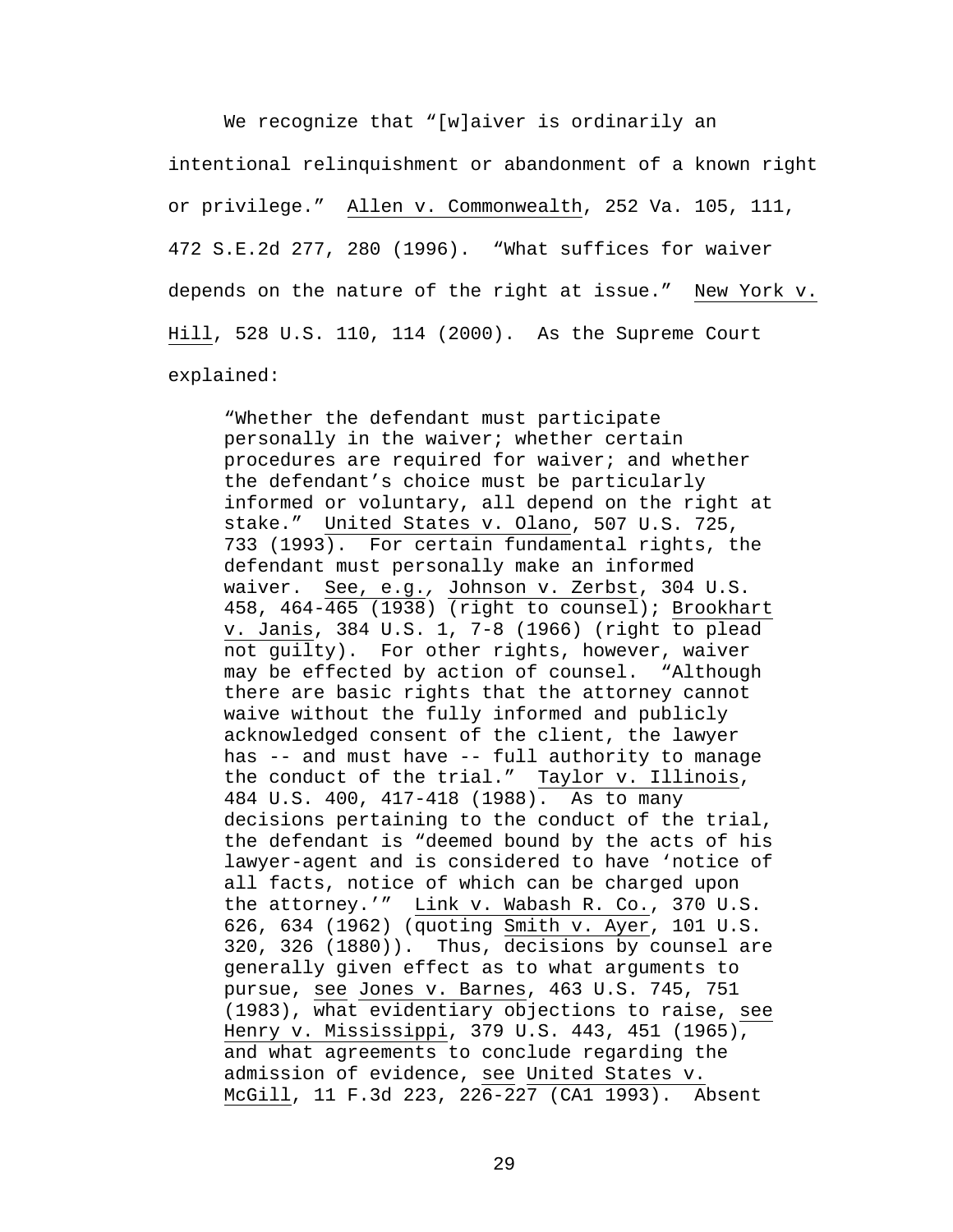a demonstration of ineffectiveness, counsel's word on such matters is the last.

### Id. at 114-15.

The provisions of Code §§ 19.2-187 and 19.2–187.1 adequately inform a criminal defendant of the consequences of the failure to exercise the right to have a forensic analyst present at trial for cross-examination. Pursuant to Code § 19.2-187, a "duly attested" certificate of analysis that has been timely filed with the appropriate clerk of court is "admissible in evidence as evidence of the facts therein stated and the results of the analysis or examination referred to therein." The provisions of Code § 19.2-187.1 then inform a criminal defendant about what steps to take in order to secure the physical presence of the forensic analyst and subject that person to an oath, cross-examination, and a credibility determination by the trier of fact - the elements of confrontation. Once the forensic analyst appears at trial for cross-examination, any Confrontation Clause problem disappears. See Crawford, 541 U.S. at 59 n.9 ("[W]hen the declarant appears for cross-examination at trial, the Confrontation Clause places no constraints at all on the use of his prior testimonial statements.").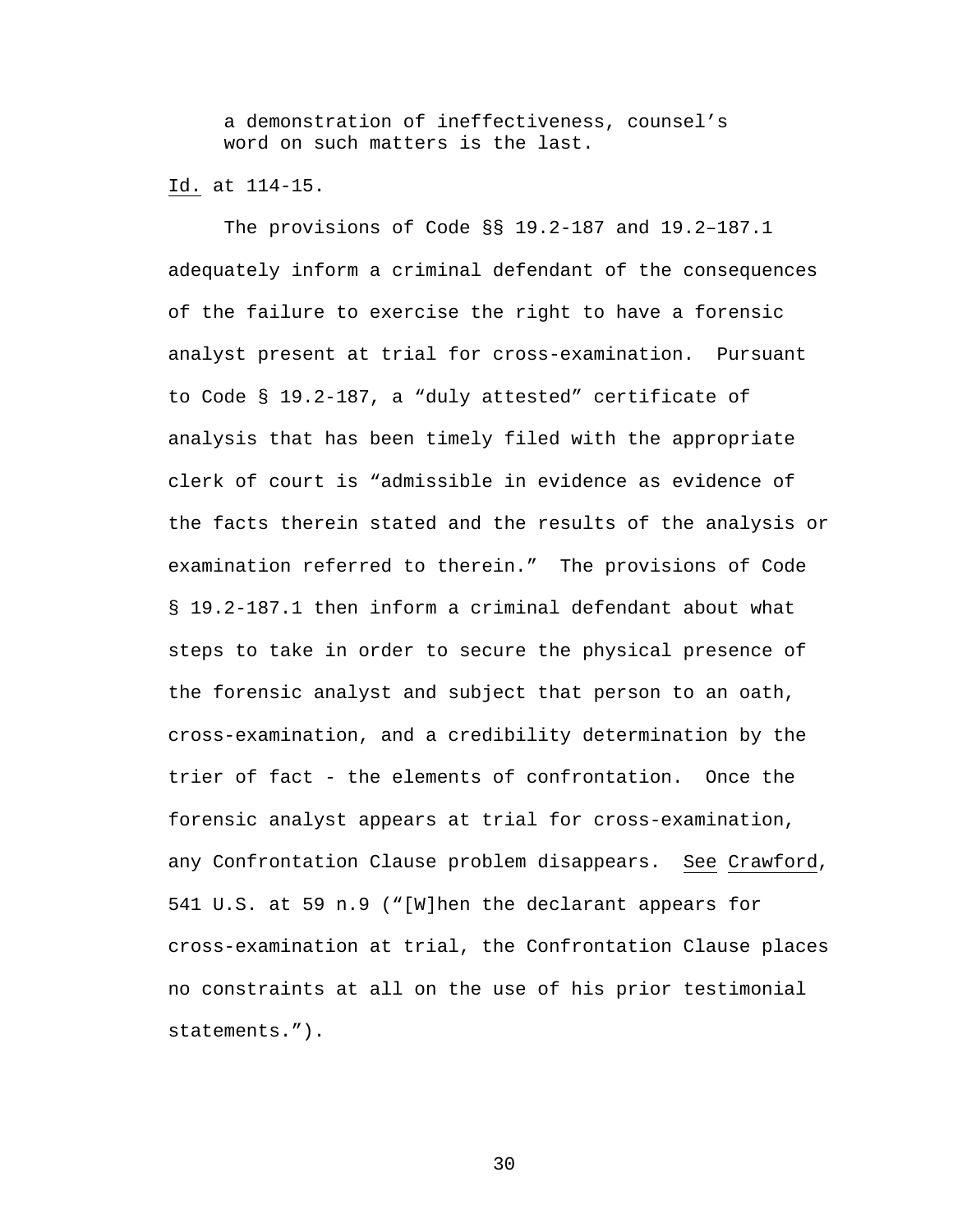Based on the provisions of Code §§ 19.2-187 and 19.2– 187.1, no criminal defendant can seriously contend that he is not on notice that a certificate of analysis will be admitted into evidence without testimony from the person who performed the analysis unless he utilizes the procedure provided in Code § 19.2-187.1. Failure to use the statutory procedure obviously waives the opportunity to confront the forensic analyst. Additionally, "everyone is conclusively presumed to know the law – that is, he is estopped from denying such knowledge." King v. Empire Collieries Co., 148 Va. 585, 590, 139 S.E. 478, 479 (1927). Thus, we reject not only the defendants' contention that the statutes need to contain an explicit notice outlining the consequences of failing to utilize the procedure set forth in Code § 19.2-187.1, but also the assertion that their waiver of confrontation rights was not voluntary, intelligent, and knowing. Confrontation Clause rights are waived every day in this Commonwealth when a criminal defendant's attorney chooses not to object to the admission of hearsay evidence or stipulates to the admission of evidence. See, e.g., People v. Campbell, 802 N.E.2d 1205, 1213 (Ill. 2003) (holding that "defense counsel may waive a defendant's right of confrontation as long as the defendant does not object and the decision to stipulate is a matter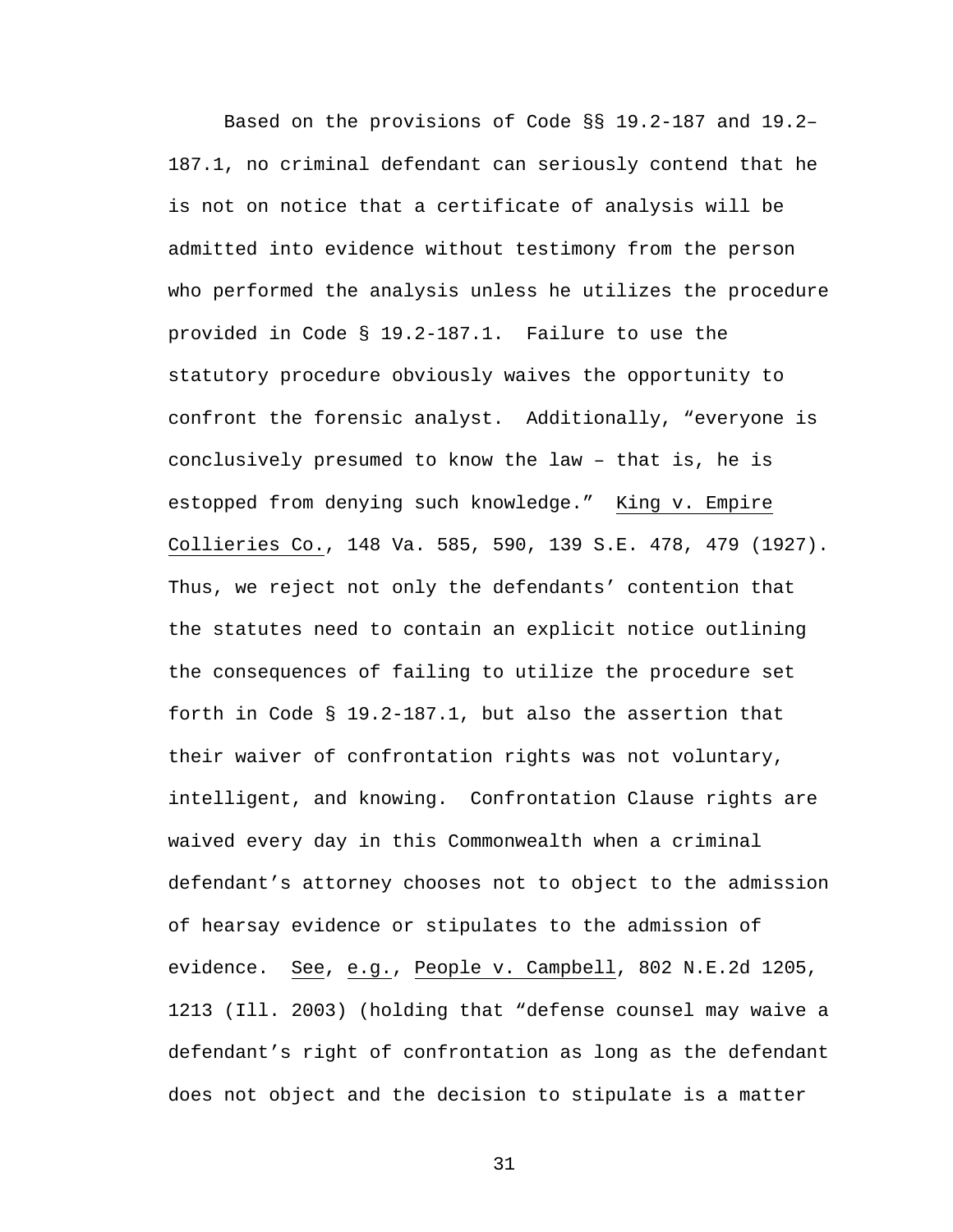of trial tactics and strategy"); Waldon v. State, 749 So.2d 262, 265-66 (Miss. Ct. App. 1999) (same); Carr v. State, 829 S.W.2d 101, 102-03 (Mo. Ct. App. 1992) (same); State v. Bromwich, 331 N.W.2d 537, 540 (Neb. 1983) (same). We have never required, nor should we, that the record affirmatively reflect a defendant's knowing, voluntary, and intelligent agreement to such waivers. See Bilokur, 221 Va. at 474, 270 S.E.2d at 752.

Thus, we hold that the procedure in Code § 19.2-187.1 adequately safeguards a criminal defendant's rights under the Confrontation Clause and that the defendants' failure in these cases to utilize that procedure waived their right to be confronted with the forensic analysts, i.e., to enjoy the elements of confrontation.<sup>[5](#page-31-0)</sup> Other courts have reached

<span id="page-31-0"></span> $\frac{1}{5}$  $5$  In light of our holding, Cypress' argument that there was insufficient evidence to sustain his conviction because the only evidence proving he possessed cocaine was the "inadmissible" certificate of analysis is without merit.

We are also not persuaded by the defendants' argument that, if the procedure in Code  $\S$  19.2-187.1 adequately protects a criminal defendant's confrontation rights, the Commonwealth could present all its evidence by affidavit and require a defendant to subpoena the witnesses in order to cross-examine them. We are not willing to engage in the sort of speculation urged by the defendants. Furthermore, the provisions of Code § 19.2-187 obviate the need for the Commonwealth to call one of the limited number of forensic analysts to testify in every case in which a certificate of analysis is being offered into evidence if the defendant chooses not to exercise his confrontation rights by utilizing the procedure provided in Code § 19.2-187.1.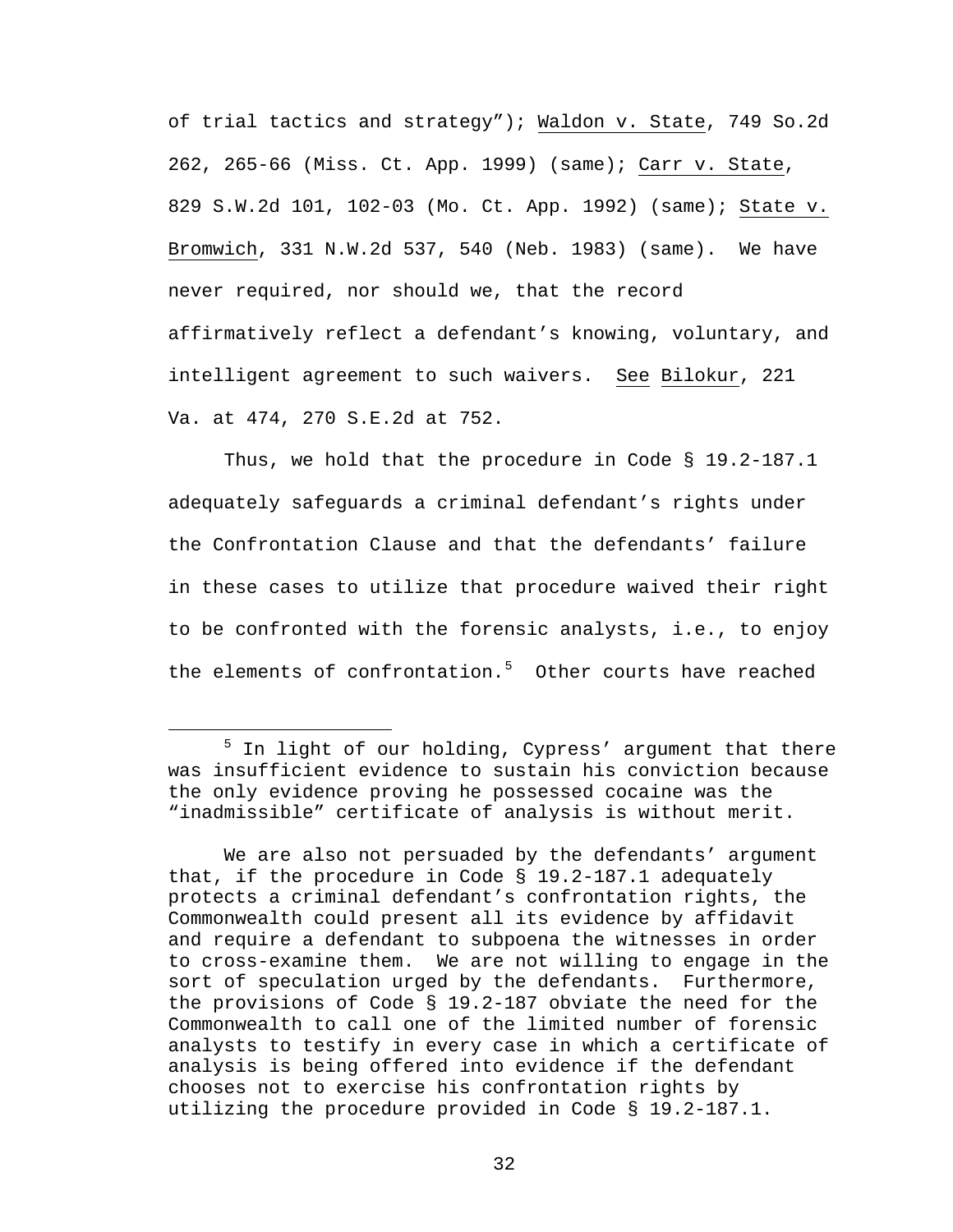similar conclusions. For example, in Hinojos-Mendoza, the court addressed a Colorado statute that makes " '[a]ny report . . . of the criminalistics laboratory' " admissible into evidence " 'in the same manner and with the same force and effect as if the employee or technician . . . had testified in person.' " 169 P.3d at 665 (quoting Colo. Rev. Stat. § 16-3-309(5)). The court noted that pursuant to the statute, " '[a]ny party may request that such employee or technician testify in person at a criminal trial on behalf of the state . . . by notifying the witness and other party at least ten days before the date of such criminal trial.' " Id. (quoting Colo. Rev. Stat. § 16-3- 309(5)). Failure to make a timely request was held to amount to a waiver of the right to confront the technician. Id. at 668. In concluding that the statute does not run afoul of the Confrontation Clause, the court explained that the statutory procedure "for ensuring the presence of the lab technician at trial does not deny a defendant the opportunity to cross-examine the technician, but simply requires that the defendant decide prior to trial whether he will conduct a cross-examination. The statute provides the opportunity for confrontation – only the timing of the defendant's decision is changed." Id.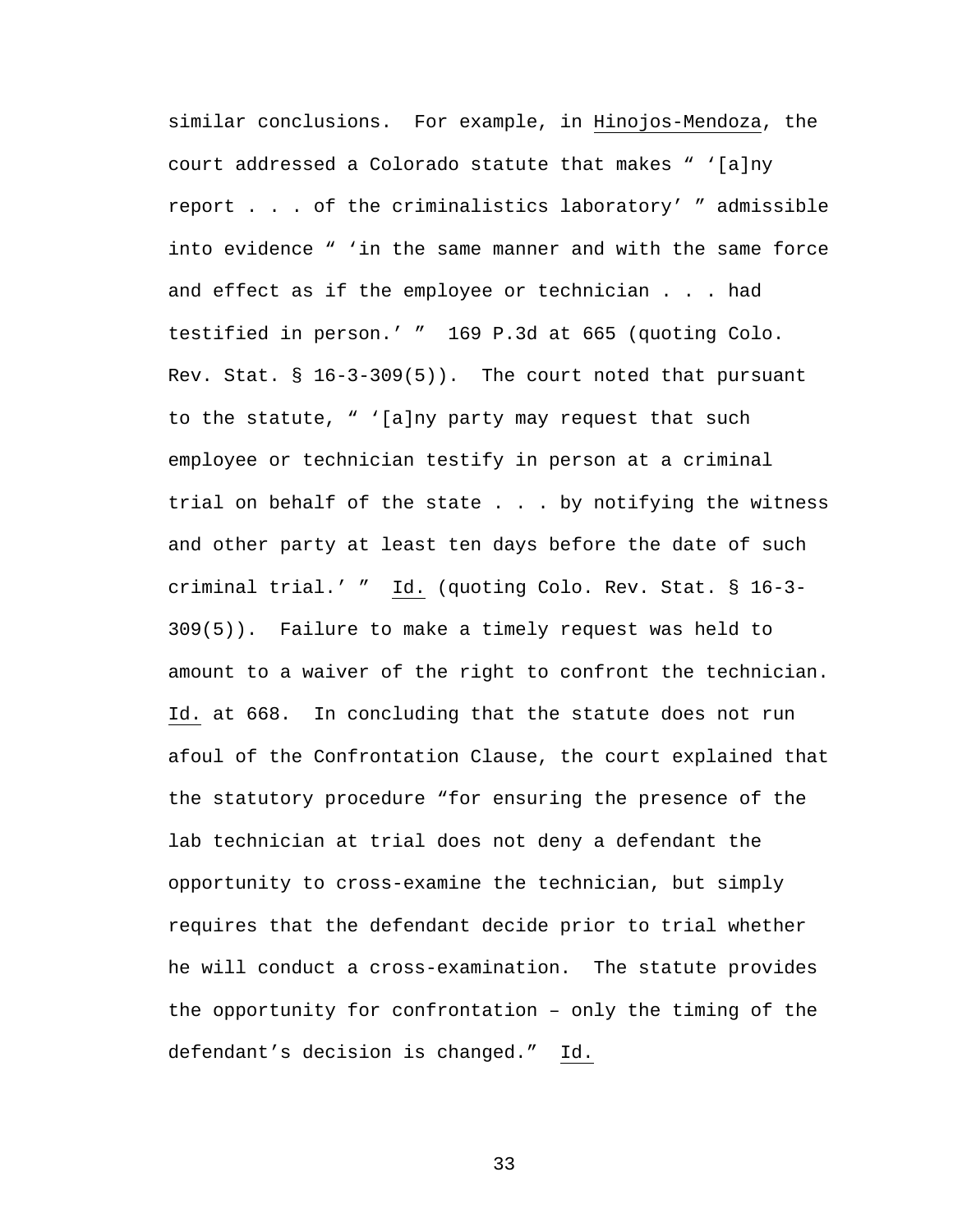The court further noted that when "a defendant chooses not to take advantage of the opportunity to cross-examine a witness, the defendant has not been denied his constitutional right to confrontation." Id. Thus, the court held that, "where a defendant . . . is represented by counsel, the failure to comply with the statutory prerequisites . . . waives the defendant's right to confront the witness just as the decision to forgo crossexamination at trial would waive that right." Id. at 670; see also Brown, 939 So.2d at 961 (failure to make a timely objection in accordance with statutory requirements to the admissibility of a certificate of analysis waived the issue for appeal); Cunningham, 903 So.2d at 1121 (finding that the defendant's failure to follow statutory procedure and subpoena the person who performed the analysis waived his right of confrontation and explaining that, "[f]rom a practical standpoint, these statutes are no different from a situation in which the State offers hearsay evidence at trial [in that if the] defendant does not contemporaneously object, the hearsay is allowed into evidence"); City of Las Vegas v. Walsh, 124 P.3d 203, 209 (Nev. 2005) (holding that statutory scheme adequately preserved the right of the accused under the Confrontation Clause and that "[f]ailure to exercise confrontation rights [under the statute] will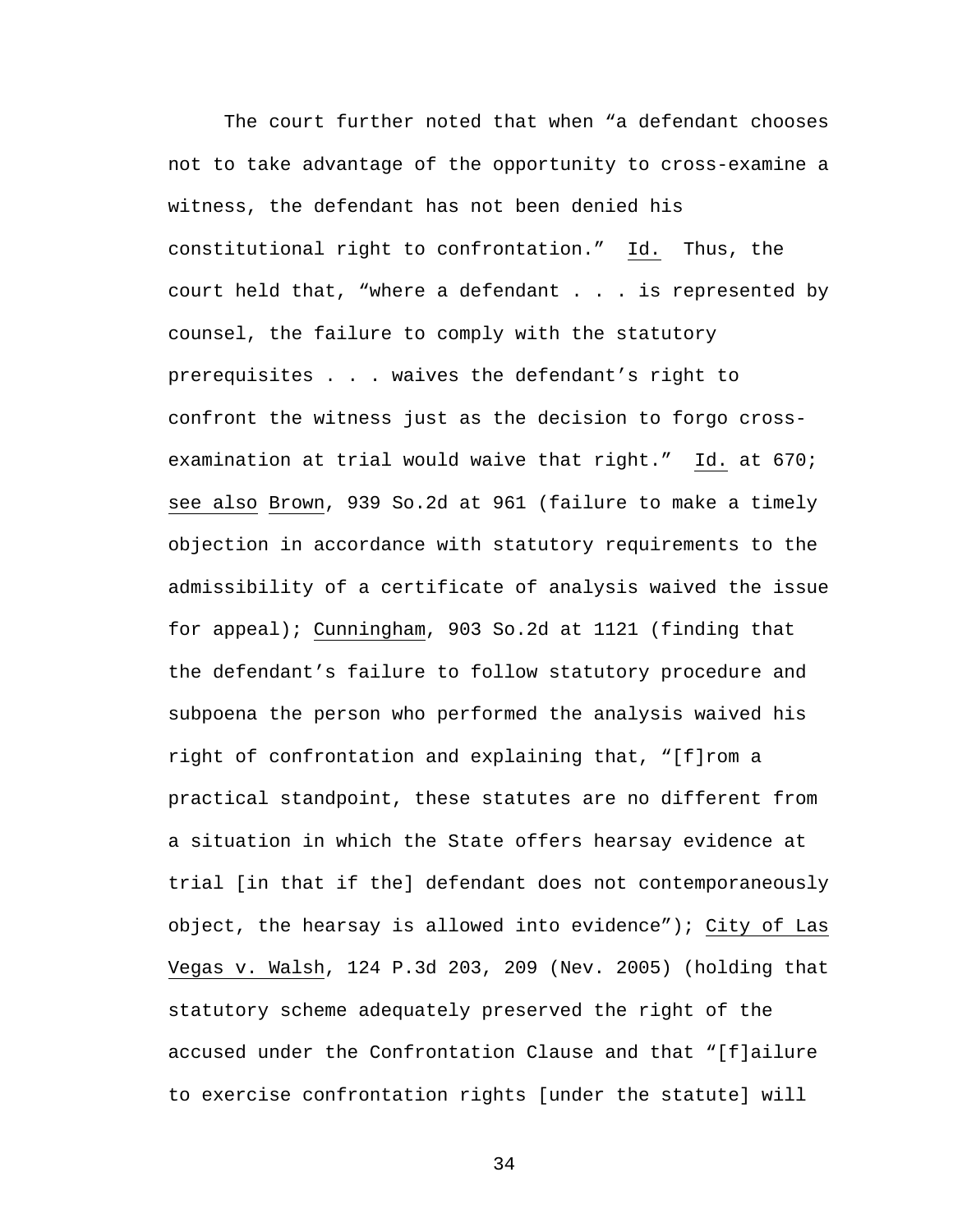act as a waiver of those rights with regard to the affidavits"); State v. Campbell, 719 N.W.2d 374, 378 (N.D. 2006) (criminal defendant's failure to subpoena forensic scientist as provided by statute and to avail himself of opportunity to cross-examine the witness waived any Sixth Amendment violation); Deener v. State, 214 S.W.3d 522, 528 (Tex. App. 2006) ("Because [defendant] did not file a written objection to the use of the affidavits and certificate of analysis at least ten days before trial, his objection at trial was not timely and he forfeited his right of confrontation.").

We recognize that some courts have reached contrary conclusions, but we are not persuaded by their rationales. See e.g., Thomas v. United States, 914 A.2d 1, 20 (D.C. Cir. 2006) (holding that confrontation rights may be waived if record shows constitutionally valid waiver); People v. McClanahan, 729 N.E.2d 470, 478 (Ill. 2000) ("[S]tatute impermissibly requires a defendant to take a procedural step to secure his confrontation rights or be deemed to have waived them, and does not require that the waiver of this fundamental constitutional right be a knowing, intelligent, and voluntary act."); State v. Laturner, 163 P.3d 367, 377 (Kan. Ct. App. 2007) (The statute in question violated a defendant's confrontation rights because "the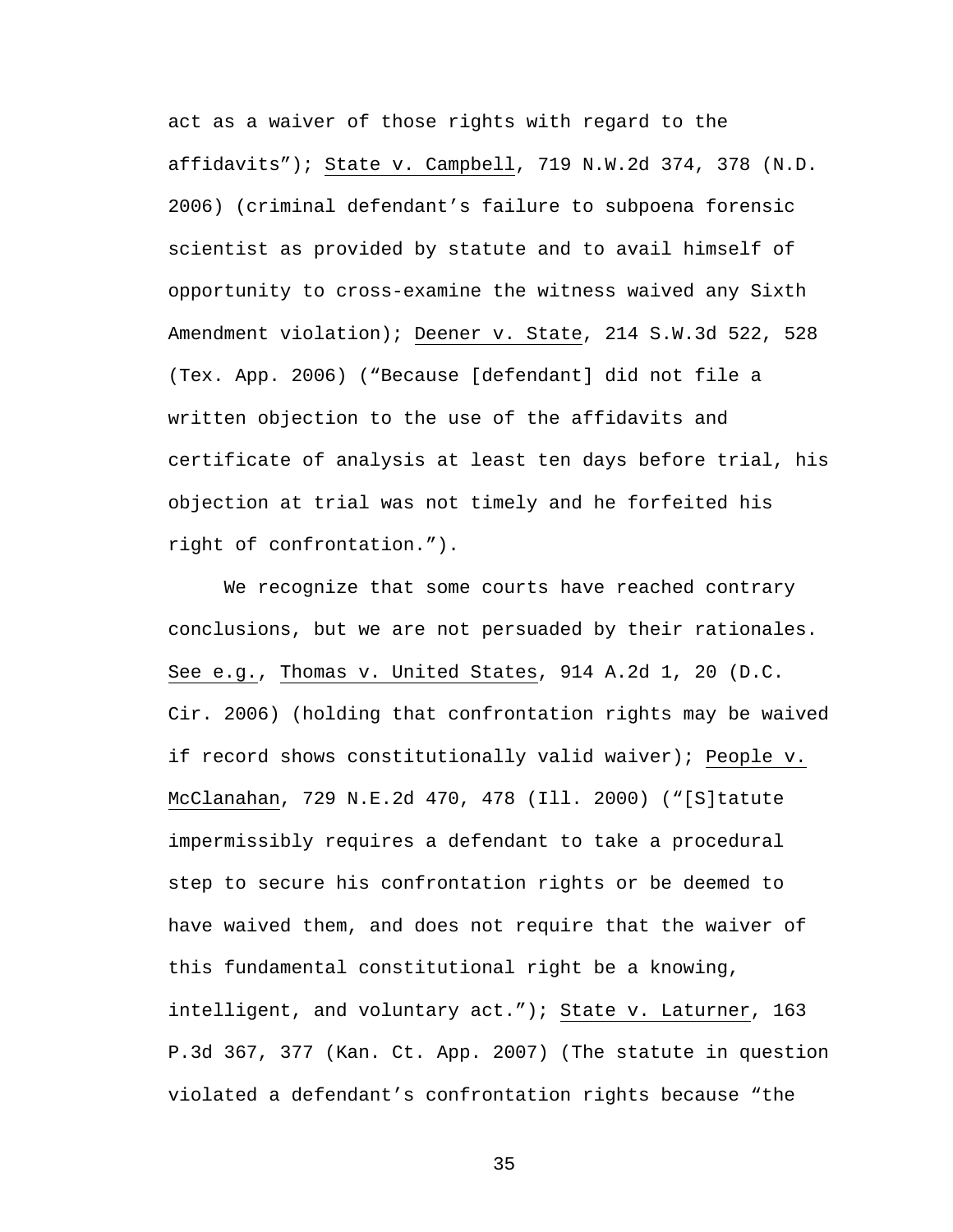defendant is deemed to have waived the Sixth Amendment confrontation right if the defendant fails to take affirmative steps to assert it."); State v. Caulfield, 722 N.W.2d 304, 313 (Minn. 2006) ("At a minimum, any statute purporting to admit testimonial reports without the testimony of the preparer must provide adequate notice to the defendant of the contents of the report and the likely consequences of his failure to request the testimony of the preparer" in order for the defendant to make a knowing, intelligent, and voluntary waiver of his confrontation rights.).

Therefore, we hold that the Court of Appeals did not err in affirming the judgments of the circuit courts admitting into evidence the respective certificates of analysis at issue in these appeals. We turn now to the unrelated issue raised by Briscoe.

B. Sufficiency of Evidence to Prove Corpus Delicti

 In his remaining assignment of error, Briscoe asserts that "[t]he Court of Appeals erred in upholding the trial court's finding the evidence was sufficient to prove the corpus delicti of the offense of transporting cocaine into the Commonwealth." He argues that his uncorroborated confession was not sufficient to prove an essential element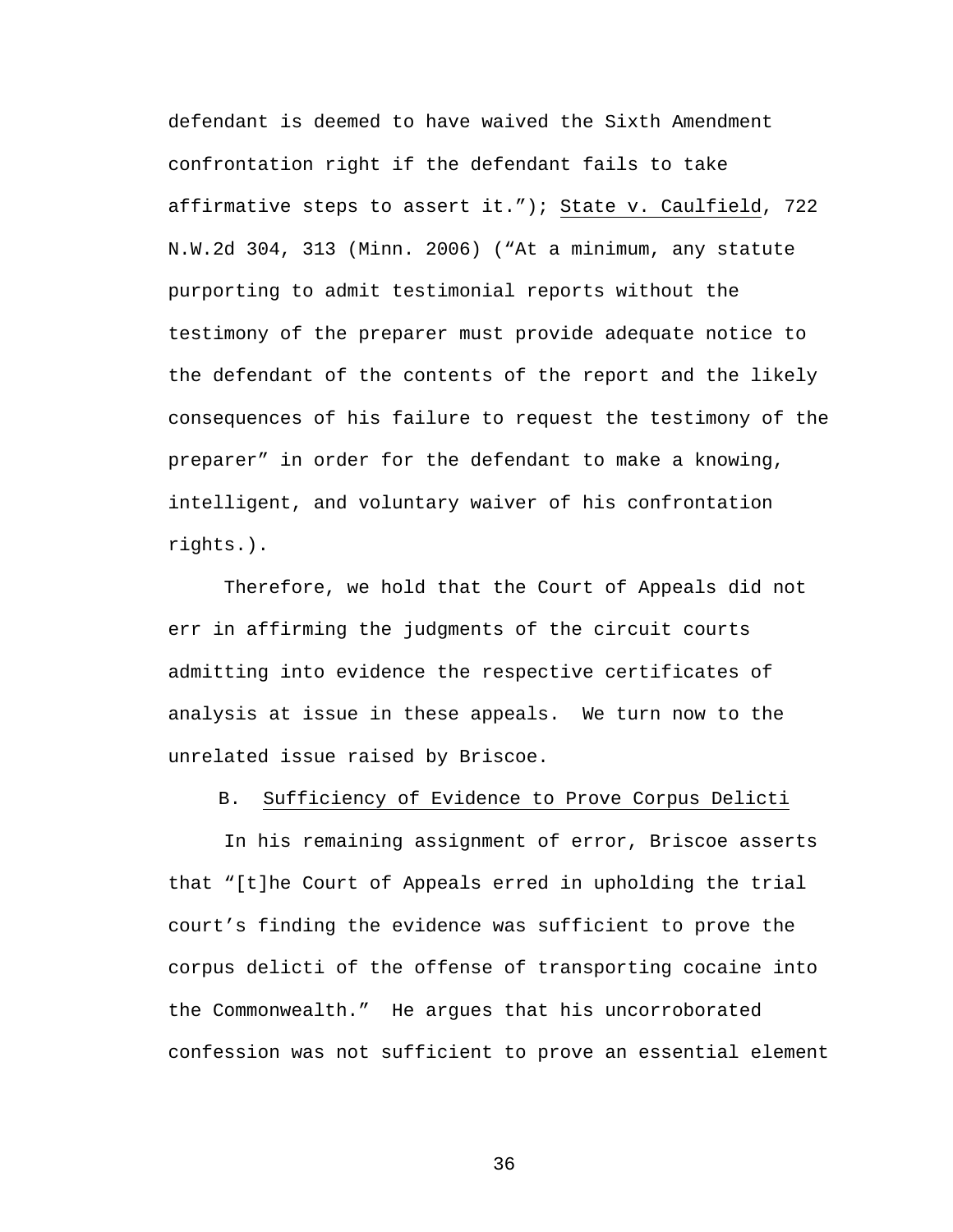of this crime, specifically that he brought cocaine into the Commonwealth in violation of Code  $\S$  18.2-248.01.<sup>[6](#page-36-0)</sup>

 In any criminal prosecution, the Commonwealth must prove the corpus delicti, "that is, the fact that the crime charged has been actually perpetrated." Cherrix v. Commonwealth, 257 Va. 292, 305, 513 S.E.2d 642, 651 (1999). However, when an accused has fully confessed to commission of the crime, "only slight corroboration of the confession is required to establish corpus delicti beyond a reasonable doubt." Id. (emphasis added); accord Clozza v. Commonwealth, 228 Va. 124, 133, 321 S.E.2d 273, 279 (1984); Campbell v. Commonwealth, 194 Va. 825, 833, 75 S.E.2d 468, 473 (1953). While an accused cannot be convicted based solely on his or her confession, "[i]t is not necessary, however, that there be independent corroboration of all the contents of the confession, or even of all the elements of the crime. The requirement of corroboration is limited to the facts constituting the corpus delicti." Watkins v. Commonwealth, 238 Va. 341, 348, 385 S.E.2d 50, 54 (1989). In addition, "corroborative facts supporting the corpus

<span id="page-36-0"></span> $\overline{\phantom{0}}$  $6$  In relevant part, the provisions of Code § 18.2-248.01 make it "unlawful for any person to transport into the Commonwealth by any means with the intent to sell or distribute one ounce or more of cocaine, coca leaves or any salt, compound, derivative or preparation thereof."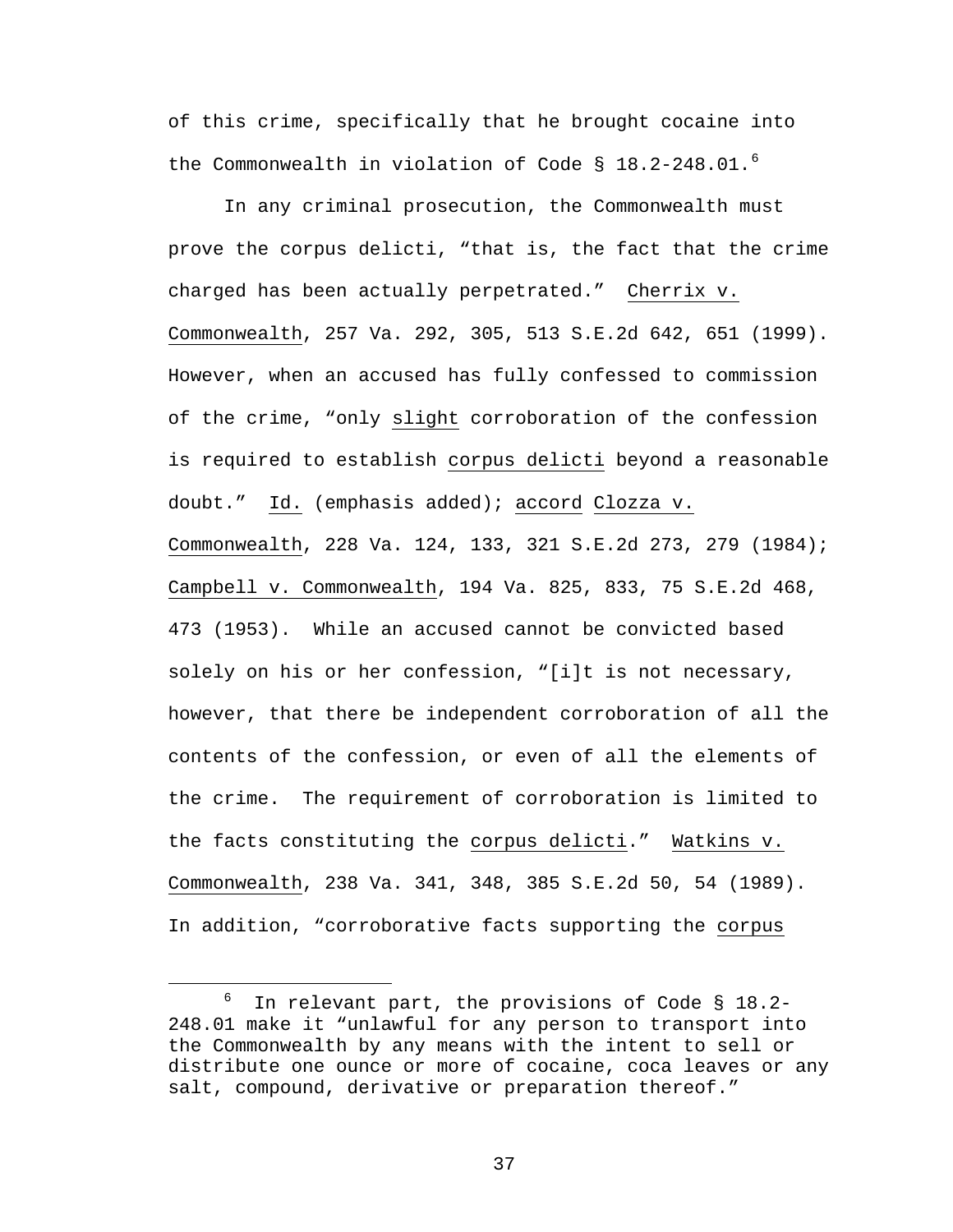delicti may be furnished by circumstantial evidence as readily as by direct evidence." Id. at 349, 385 S.E.2d at 54 (citing Epperly v. Commonwealth, 224 Va. 214, 229, 294 S.E.2d 882, 891 (1982)).

Following his arrest and being advised of his Miranda rights, Briscoe told police that everything taken from his apartment during the search, including the cocaine, the crack, and the plastic bags, belonged to him. He stated that the cocaine found in the kitchen sink should have been about 40 grams and that he got it from "[his] man in [Washington,] D.C. two weeks ago" and brought it back to Alexandria. Briscoe confessed that his most recent purchase consisted of approximately 62 grams of cocaine and that the cocaine was hard, not powder, when he bought it. When asked where he obtained cocaine, Briscoe named "three main guys" in Washington, D.C. as his sources. He also named five dealers to whom he sells the cocaine and explained the frequency of those sales and the profit he makes from the cocaine he buys. All of these statements were admitted into evidence during Briscoe's trial.

We agree with the Court of Appeals' holding that "[Briscoe's] confession that he brought the [cocaine] from D.C. to Alexandria, along with the evidence seized from his person and his apartment, sufficiently established the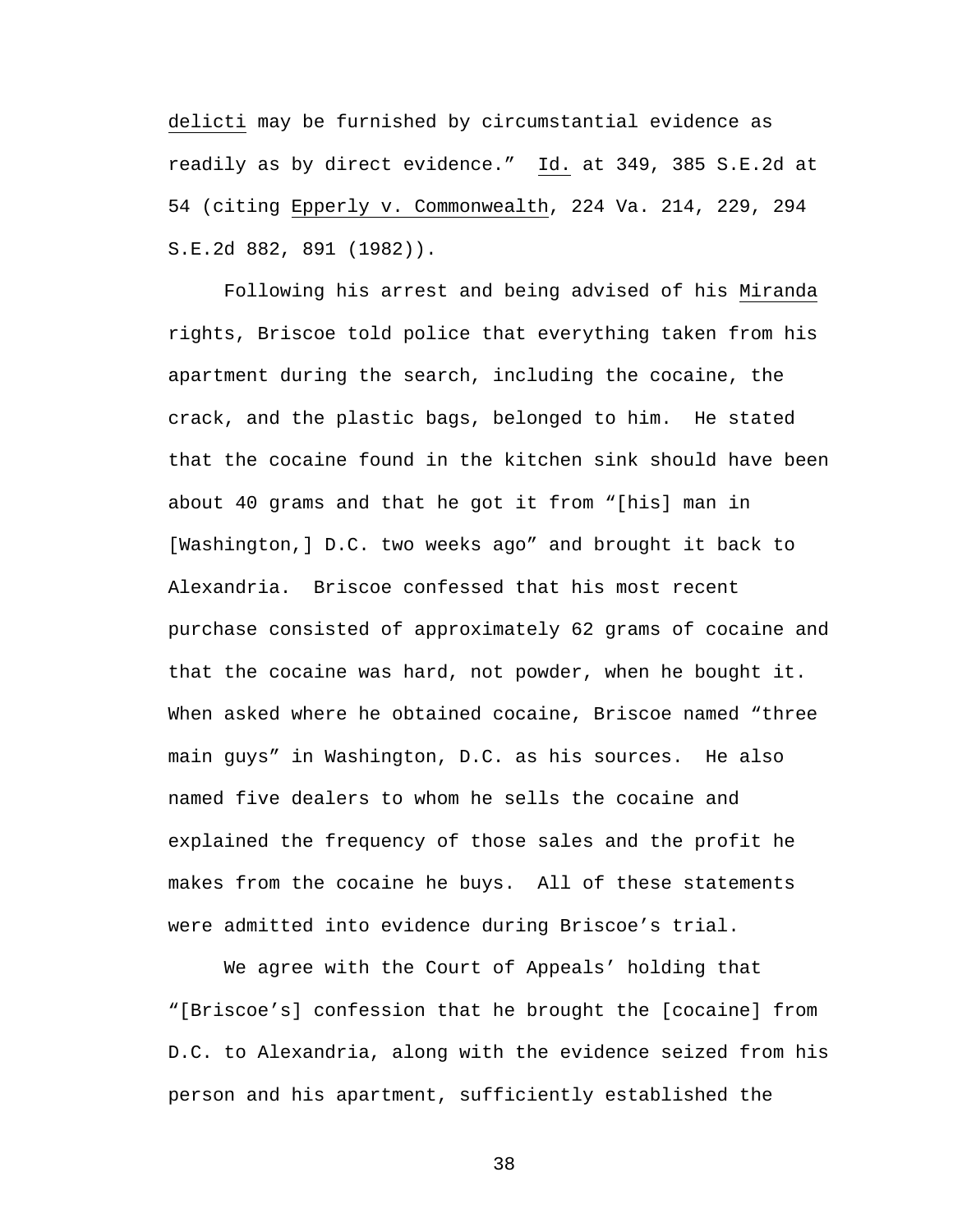corpus delicti of the transportation offense." Briscoe v. Commonwealth, Record No. 1478-06-4, slip op. at 4 (January 18, 2007). The "solid material" cocaine seized from Briscoe's apartment was consistent with the type of cocaine he admittedly purchased two weeks before the search and the remaining 36.578 grams was consistent with the amount he purchased and the frequency of his sales during a two-week period. The presence of the cocaine, scales, weights, and plastic bags inside Briscoe's apartment provided more than the slight evidence necessary to corroborate Briscoe's confession and establish the corpus delicti beyond a reasonable doubt. See Cherrix, 257 Va. at 305, 385 S.E.2d at 651.

Contrary to Briscoe's argument, the Court's decision in Phillips v. Commonwealth, 202 Va. 207, 116 S.E.2d 282 (1960), is distinguishable. There, the defendant confessed to the crime of sodomy. Id. at 209, 116 S.E.2d at 283. We held that, while the victim's possession of the defendant's vehicle corroborated the defendant's statement that he and the victim were in each other's presence at a particular time, "it furnishe[d] no corroboration that the actual crime of sodomy for which [the defendant] was convicted was committed." Id. at 211, 116 S.E.2d at 285. The victim's possession of the vehicle neither established the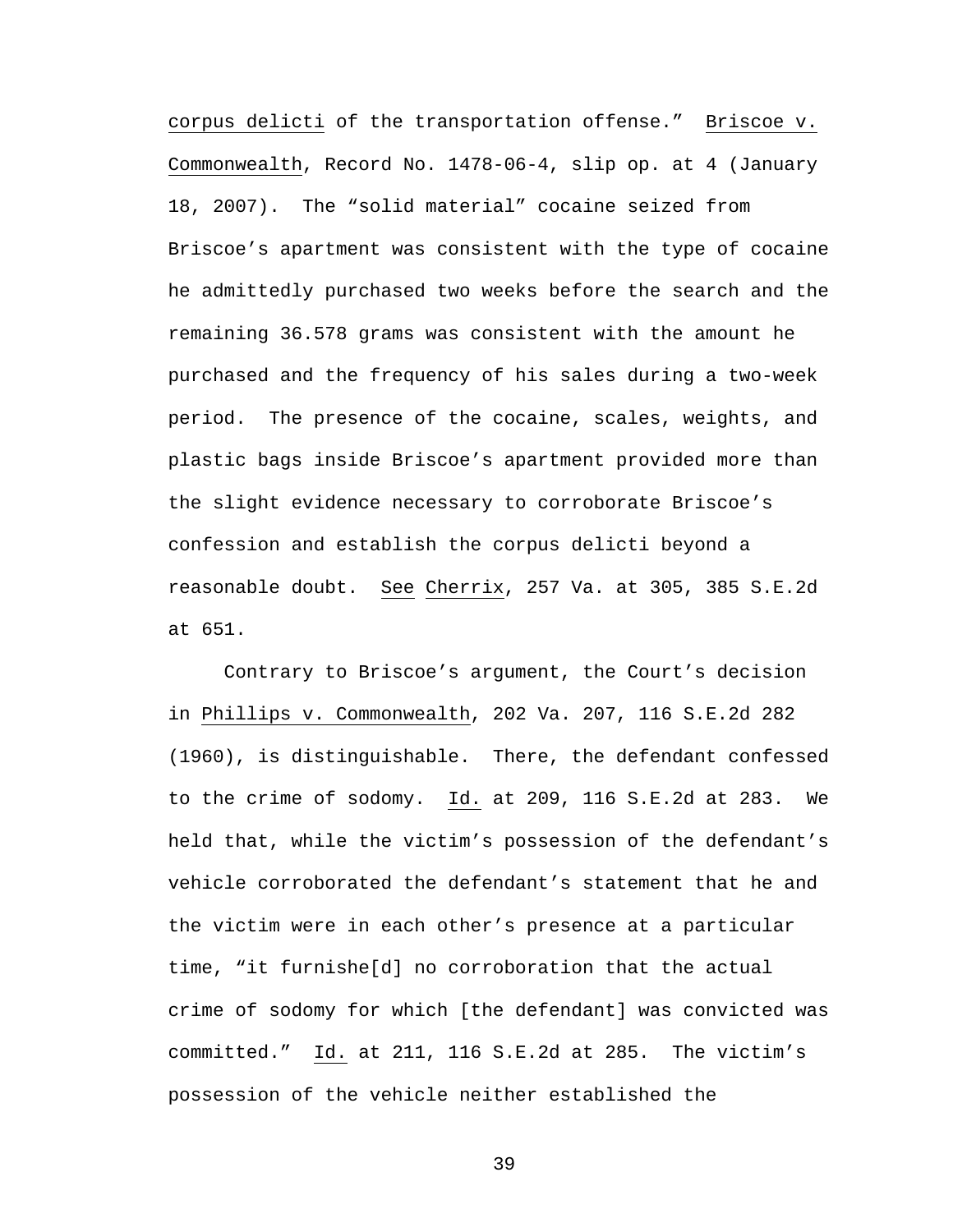commission of the crime nor corroborated the defendant's confession that he committed the crime of sodomy. Id. at 212, 116 S.E.2d at 285. As we have already explained, the items seized during the search of Briscoe's apartment provided the necessary corroboration to establish the corpus delicti.

## III. CONCLUSION

For these reasons, we will affirm the judgment of the Court of Appeals in each of these appeals.

> Record No. 070762 – Affirmed. Record No. 070815 – Affirmed. Record No. 070817 – Affirmed.

JUSTICE KEENAN, with whom CHIEF JUSTICE HASSELL and JUSTICE KOONTZ join, dissenting.

Today the majority holds that a defendant's failure to exercise a statutory right under Code § 19.2-187.1 results in the forfeiture of his Sixth Amendment right "to be confronted with the witnesses against him." In my view, this analysis confuses the waiver of a statutory right with the waiver of a constitutional right. Because the certificates of analysis at issue were "testimonial" hearsay, within the meaning of Davis v. Washington, 547 U.S. 813 (2006), and Crawford v. Washington, 541 U.S. 36 (2004), their admission into evidence under Code § 19.2-187 in the prosecution's cases in the absence of supporting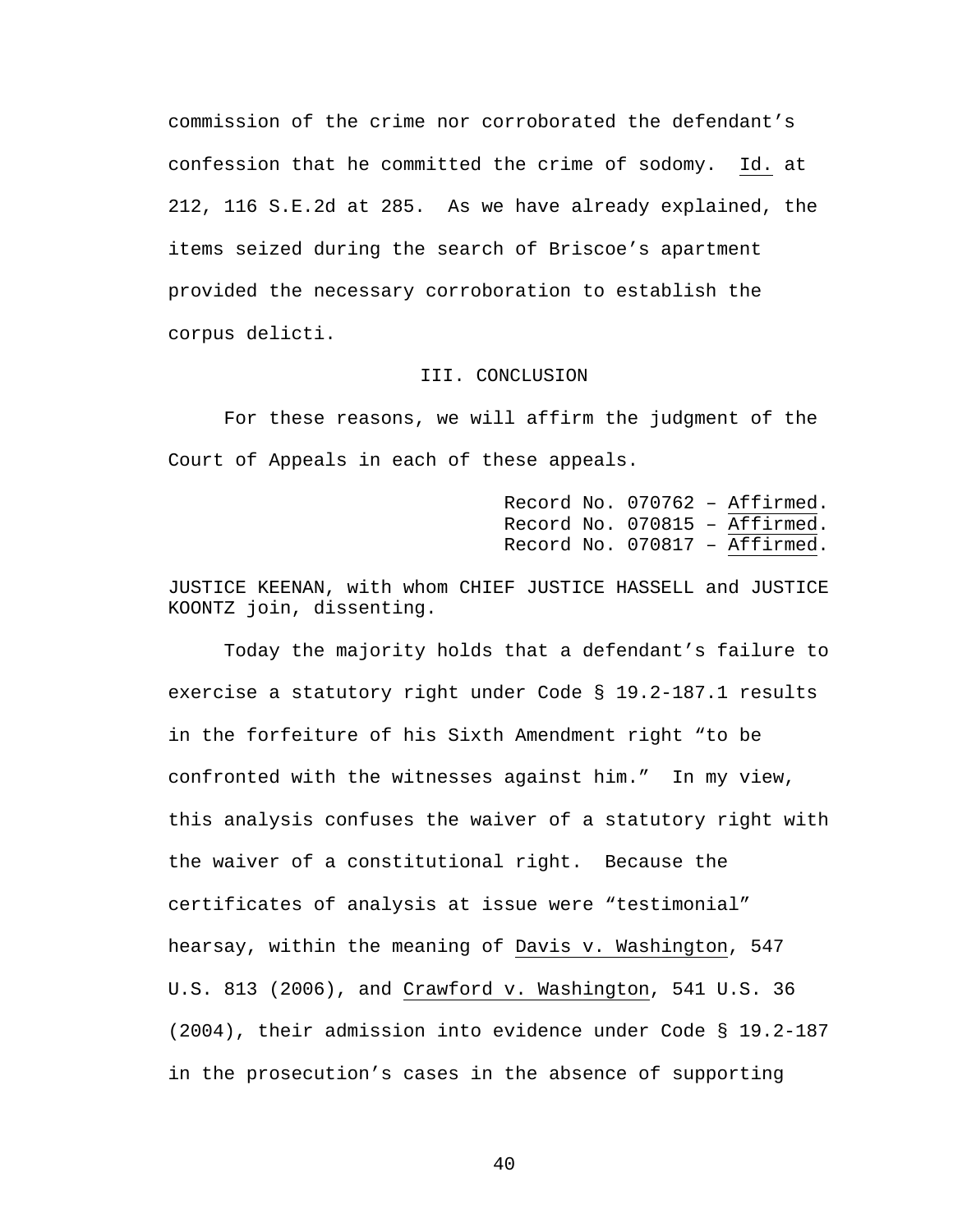testimony from certificates' authors, violated the defendants' Confrontation Clause rights. Thus, I disagree with the majority's holding that Code § 19.2-187.1 preserves a defendant's Confrontation Clause rights, or that a defendant's failure to exercise rights accorded under that statute results in the surrender of Confrontation Clause rights.

I. "TESTIMONIAL" CHARACTER OF EVIDENCE

I would hold that the certificates of analysis are "testimonial" hearsay based on the Supreme Court's analysis of that term in Davis and Crawford. In particular, the analysis in Davis instructs us to examine the purpose for which a non-testifying witness initially made the statements that were later introduced in evidence at a criminal trial, and to inquire whether the person making the hearsay statements was "testifying" and "acting as a witness." See Davis, 547 U.S. at \_\_\_, 126 S.Ct. at 2277.

In Crawford, the Supreme Court held that the Sixth Amendment forbids the admission in a criminal trial of "testimonial" hearsay statements made against an accused by a witness who does not testify at the trial, unless the witness is unavailable or the defendant had a prior opportunity to cross examine that witness. 541 U.S. at 68. At the defendant's criminal trial in Crawford, the trial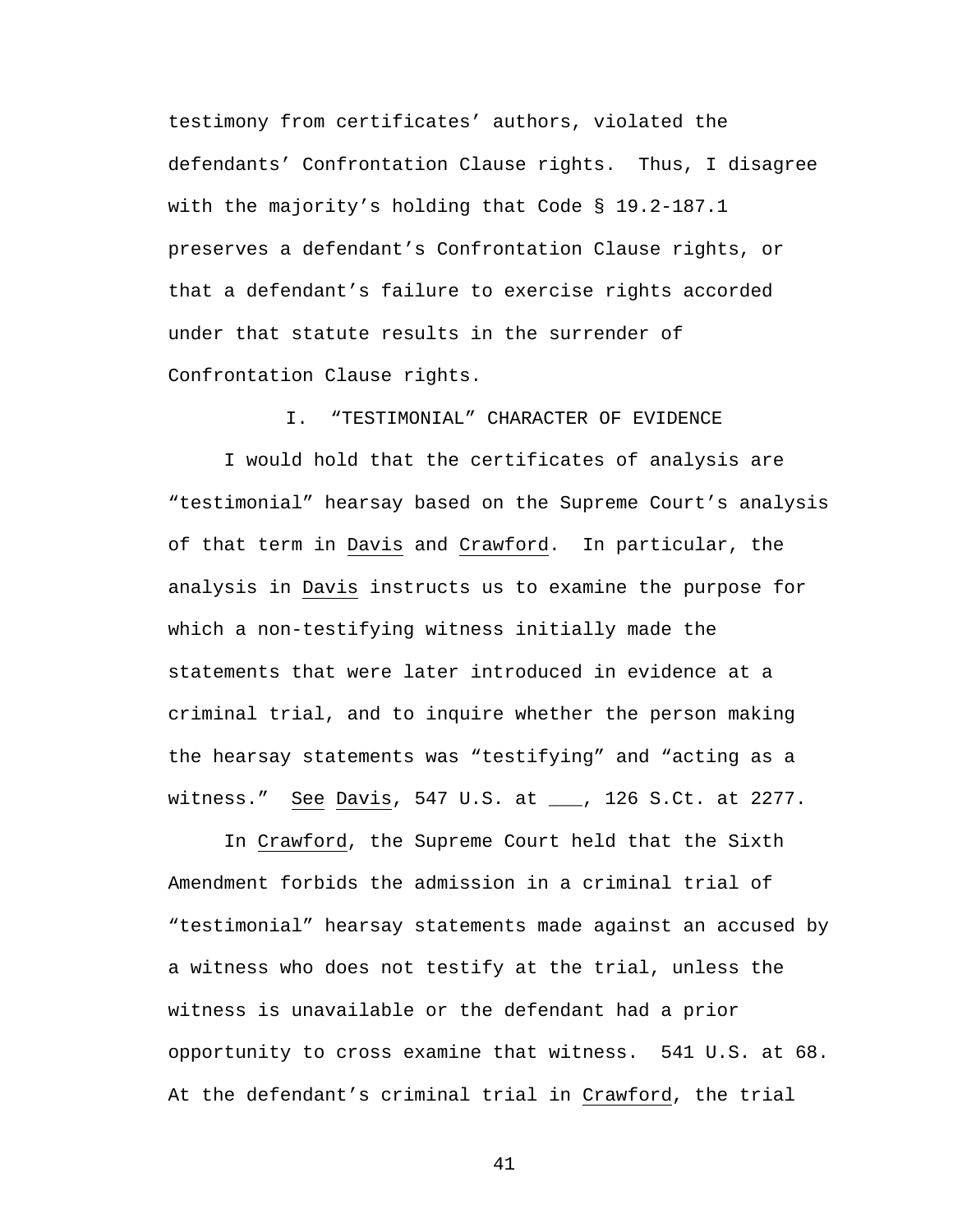court admitted in evidence a tape-recorded statement that the defendant's wife made to police officers during a police investigation of the crime for which the defendant was charged. Id. at 38-39, 68-69. The Supreme Court held that the defendant's confrontation rights were violated by admission of his wife's tape-recorded statement because the statement was "testimonial" in nature and the wife did not testify at trial. Id. Although the Supreme Court in Crawford declined to provide a comprehensive definition of the term "testimonial," the Court indicated that some statements would always be categorized as "testimonial," including ex parte testimony given at a preliminary hearing and statements taken by police officers during the course of a police interrogation. Id. at 52, 68.

In Davis, the Supreme Court revisited the definition of "testimonial" hearsay. The Court held that:

Statements are nontestimonial when made in the course of police interrogation under circumstances objectively indicating that the primary purpose of the interrogation is to enable police assistance to meet an ongoing emergency. They are testimonial when the circumstances objectively indicate that there is no such ongoing emergency, and that the primary purpose of the interrogation is to establish or prove past events potentially relevant to later criminal prosecution.

547 U.S. at \_\_\_, 126 S.Ct. at 2273-74.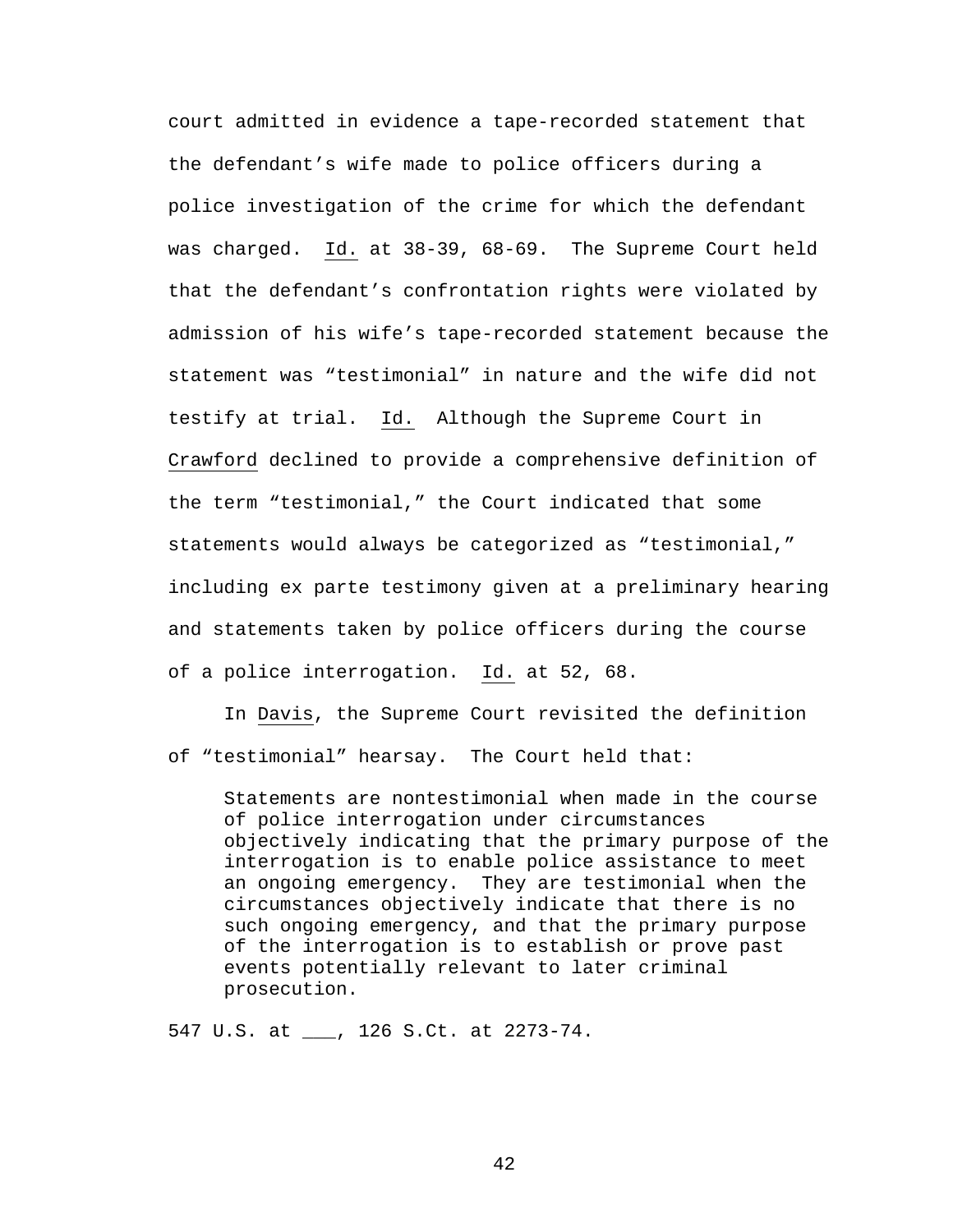In Davis, the Court considered two separate situations in which the statements of a witness, who did not testify at trial, were admitted in evidence concerning a defendant's illegal conduct. Id., 547 U.S. at \_\_\_, 126 S.Ct. at 2271-73. In the first situation, the Court held that statements made to law enforcement personnel during a "911" emergency telephone call were not "testimonial" in nature because the purpose of the statements was to elicit assistance during an ongoing emergency. Id. at \_\_\_, 126 S.Ct. at 2277. The Court reasoned that the speaker was not "acting as a witness" or "testifying" because, unlike a witness, she was describing events "as they were actually happening, rather than describ[ing] past events." Id. at \_\_\_, 126 S.Ct. at 2276-77 (emphasis and internal quotation marks omitted).

The second situation in Davis concerned statements recorded in an affidavit obtained by police following a domestic dispute. Id., 547 U.S. \_\_\_, 126 S.Ct. at 2272-73. The Court concluded that these statements were "testimonial" in character because the declarant's purpose in making the statements was not to describe an ongoing emergency situation, but to supply information in a police investigation about past criminal conduct. Davis, 547 U.S. at \_\_\_, 126 S.Ct. at 2278. The Court concluded that the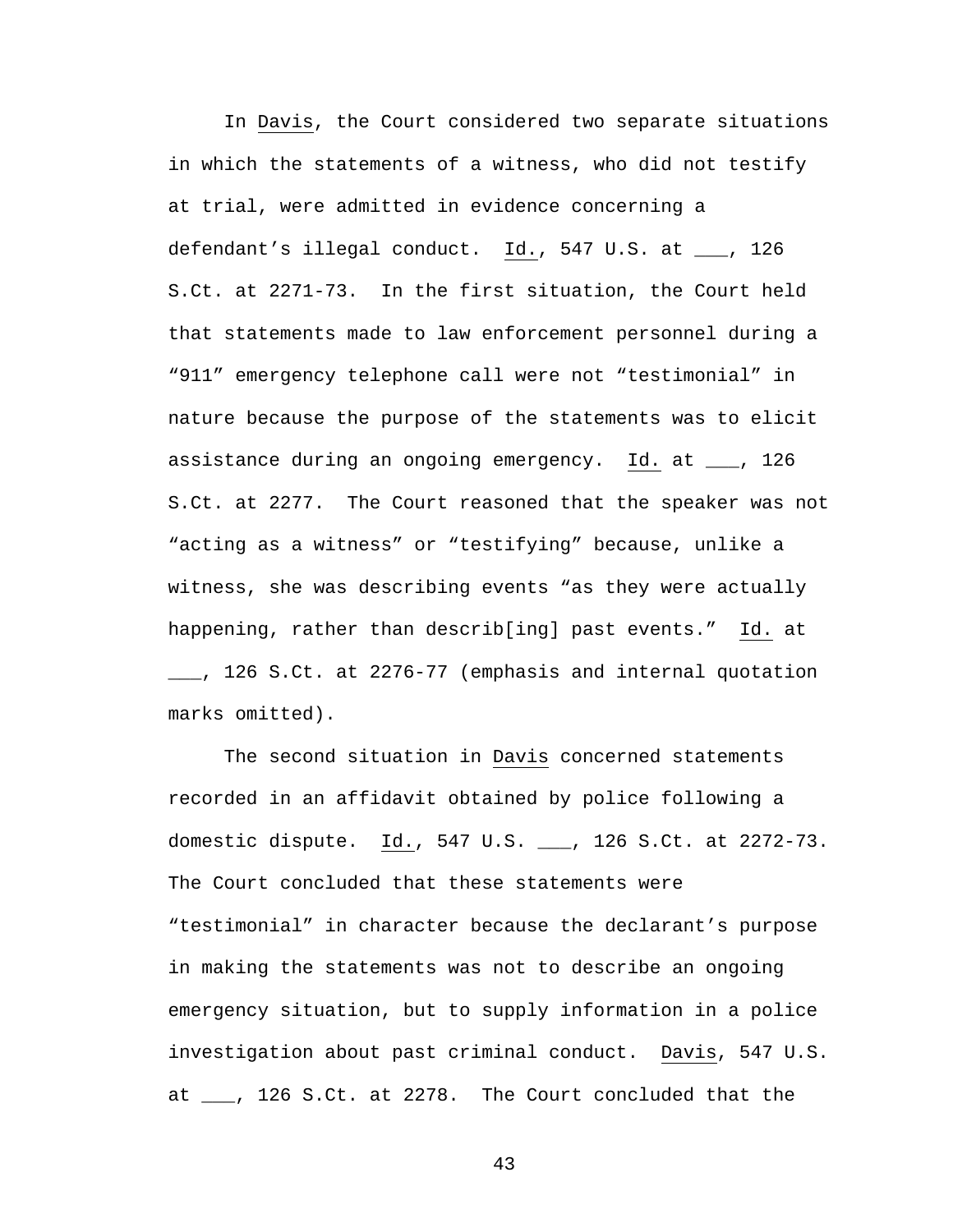statements were "inherently testimonial" because they were "an obvious substitute for live testimony," and they did "precisely what a witness does on direct examination." Id. (emphasis omitted).

Based on the holdings in Davis and Crawford, I would conclude that a certificate of drug analysis, in function, "acts as a witness" against an accused. See Davis, 547 U.S. at \_\_\_, 126 S.Ct. at 2277; Crawford, 541 U.S. at 51. Much like any other expert witness, the scientist preparing a certificate of analysis does so based on a factual foundation supplied from past events. See Santen v. Tuthill, 265 Va. 492, 498, 578 S.E.2d 788, 792 (2003); Countryside Corp. v. Taylor, 263 Va. 549, 553, 561 S.E.2d 680, 682 (2002). Thus, the certificate admitted under Code § 19.2-187.1 functions in the same manner as expert witness testimony because the certificate describes the scientist's procedures and conclusions concerning the material submitted for analysis. See Thomas v. United States, 914 A.2d 1, 12-13 (D.C. App. 2006).

The holding in Davis further reinforces the "testimonial" nature of a certificate of analysis, because the certificate is created "to establish or prove past events potentially relevant to later criminal prosecution." See Davis, 547 U.S. at \_\_\_, 126 S.Ct. at 2274; Thomas, 914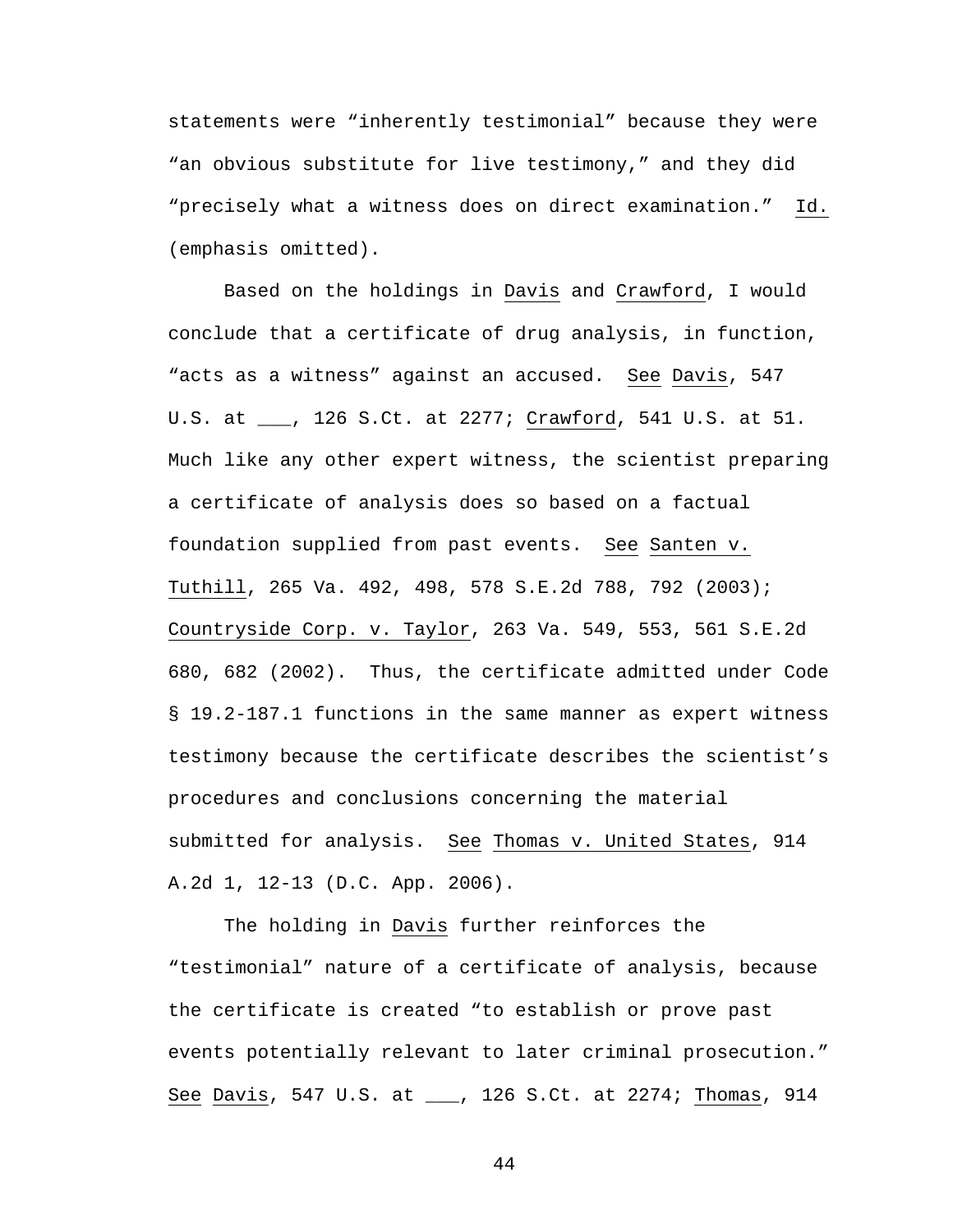A.2d at 12-13; Belvin v. State, 922 So.2d 1046, 1050-51 (Fla. Dist. Ct. App. 2006). A forensic scientist prepares the certificates in these cases for the purpose of proving a critical element of a criminal offense, namely, that the chemical sample submitted for analysis is an illegal substance. See Davis, 547 U.S. at \_\_\_, 126 S.Ct. at 2274- 76; Crawford, 451 U.S. at 51; Commonwealth v. Allen, 269 Va. 262, 274, 609 S.E.2d 4, 12 (2005); Santen, 265 Va. at 498, 578 S.E.2d at 792; Countryside Corp., 263 Va. at 553, 561 S.E.2d at 682; Thomas, 914 A.2d at 12-13; Belvin, 922 So.2d 1046, 1050-51; State v. Laturner, 163 P.3d 367, 376- 77 (Kan. Ct. App. 2007); State v. March, 216 S.W.3d 663, 666 (Mo. 2007); State v. Miller, 144 P.3d 1052, 1058 (Or. Ct. App. 2006). In the parlance of Davis, the certificates of analysis in the present cases functioned as "an obvious substitute for live testimony," because the Commonwealth introduced them in lieu of the scientists' testimony, and otherwise would have been required to establish the illegal nature of the substances by presenting actual testimony from the scientists themselves. See Davis, 547 U.S. at \_\_\_, 126 S.Ct. at 2278; Thomas, 914 A.2d at 12-13; State v. Caulfield, 722 N.W.2d 304, 309 (Minn. 2006); March, 216 S.E.3d at 666; State v. Berezansky, 899 A.2d 306, 312 (N.J. Super. Ct. App. Div. 2006).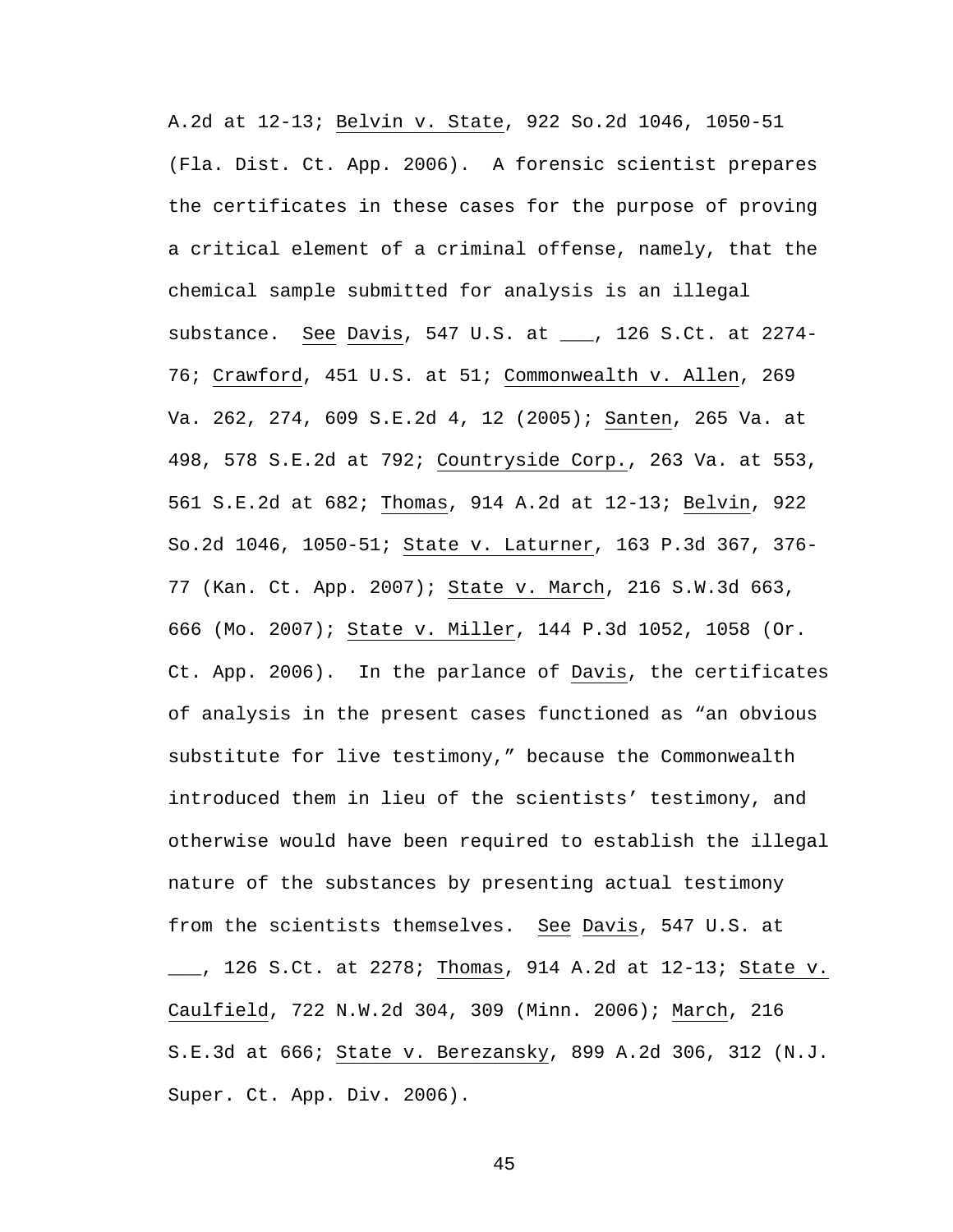Applying additional rationale employed by the Supreme Court in Davis, I also observe that the forensic scientists' analyses were not performed under circumstances of an emergency or contemporaneously with the commission of the crimes, but were accomplished well after the criminal events had transpired. See Davis, 547 U.S. at \_\_\_, 126 S.Ct. at 2276-77, 2278; Thomas, 914 A.2d at 12-13; Hinojos-Mendoza v. People, 169 P.3d 662, 667 (Colo. 2007); Caulfield, 722 N.W.2d at 309; March, 216 S.W.3d at 666; Berezansky, 899 A.2d at 312; City of Las Vegas v. Walsh, 124 P.3d 203, 208 (Nev. 2005); People v. Rogers, 780 N.Y.S.2d. 393, 397 (N.Y. App. Div. 2004); Miller, 144 P.3d at 1060. In fact, the scientists prepared the certificates in response to police investigations. See Davis, 547 U.S. at \_\_\_, 126 S.Ct. at 2276-79; Crawford, 541 U.S. at 52, 68; Thomas, 914 A.2d at 12-13; Hinojos-Mendoza, 169 P.3d at 667.

Moreover, the certificates fall into the category of "formalized testimonial materials, such as affidavits," which the Supreme Court in Crawford included in its examples of the types of statements that would be considered testimonial. See Crawford, 541 U.S. at 51-52. The certificates contain a "solemn declaration or affirmation" by the forensic scientists who prepared them,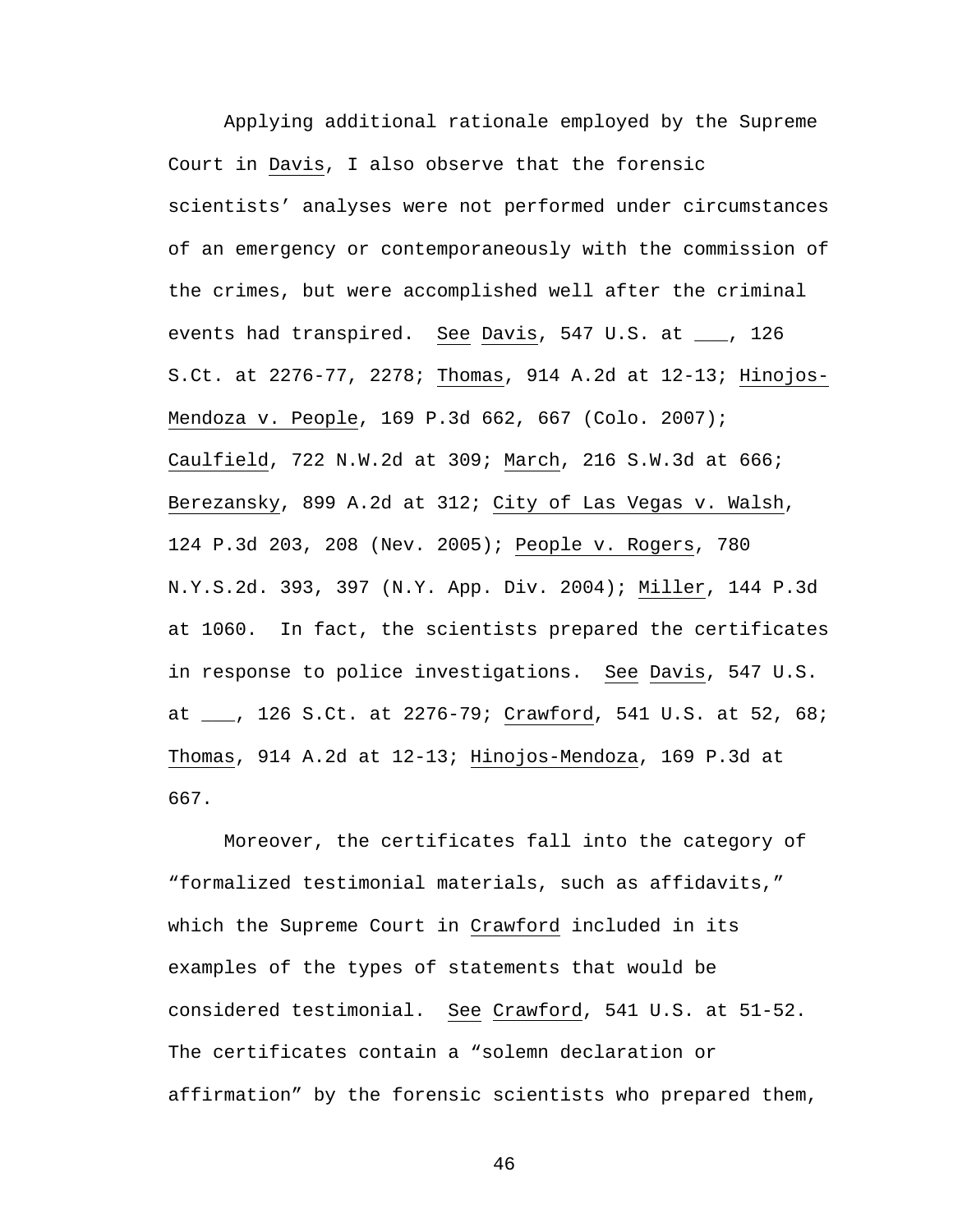in conformance with the requirement of Code § 19.2-187 that such certificates be "duly attested" before being admitted in evidence. See id., 541 U.S. at 51.

Based on the holdings in Davis and Crawford, I would conclude that the certificates of analysis admitted in evidence in the present cases served to "bear testimony" against the defendants and, therefore, were "testimonial" evidence within the meaning of those holdings. I would further conclude that the defendants in these cases had a Sixth Amendment right to be confronted with the testimony of the forensic scientists who prepared the certificates, because the Commonwealth failed to demonstrate that the scientists were unavailable or that the defendants had a prior opportunity to cross-examine them. See Crawford, 541 U.S. at 68.[∗](#page-53-0)

II. VIOLATION OF CONFRONTATION CLAUSE RIGHTS

I would further hold that the defendants' Confrontation Clause rights were violated when the certificates of analysis were admitted in evidence under Code § 19.2-187. The Confrontation Clause is worded in the passive, rather than in the active, voice. See U.S. Const., amend. VI. Thus, under that constitutional guarantee, an accused enjoys the right "to be confronted" by the prosecution with the witnesses against him. Id.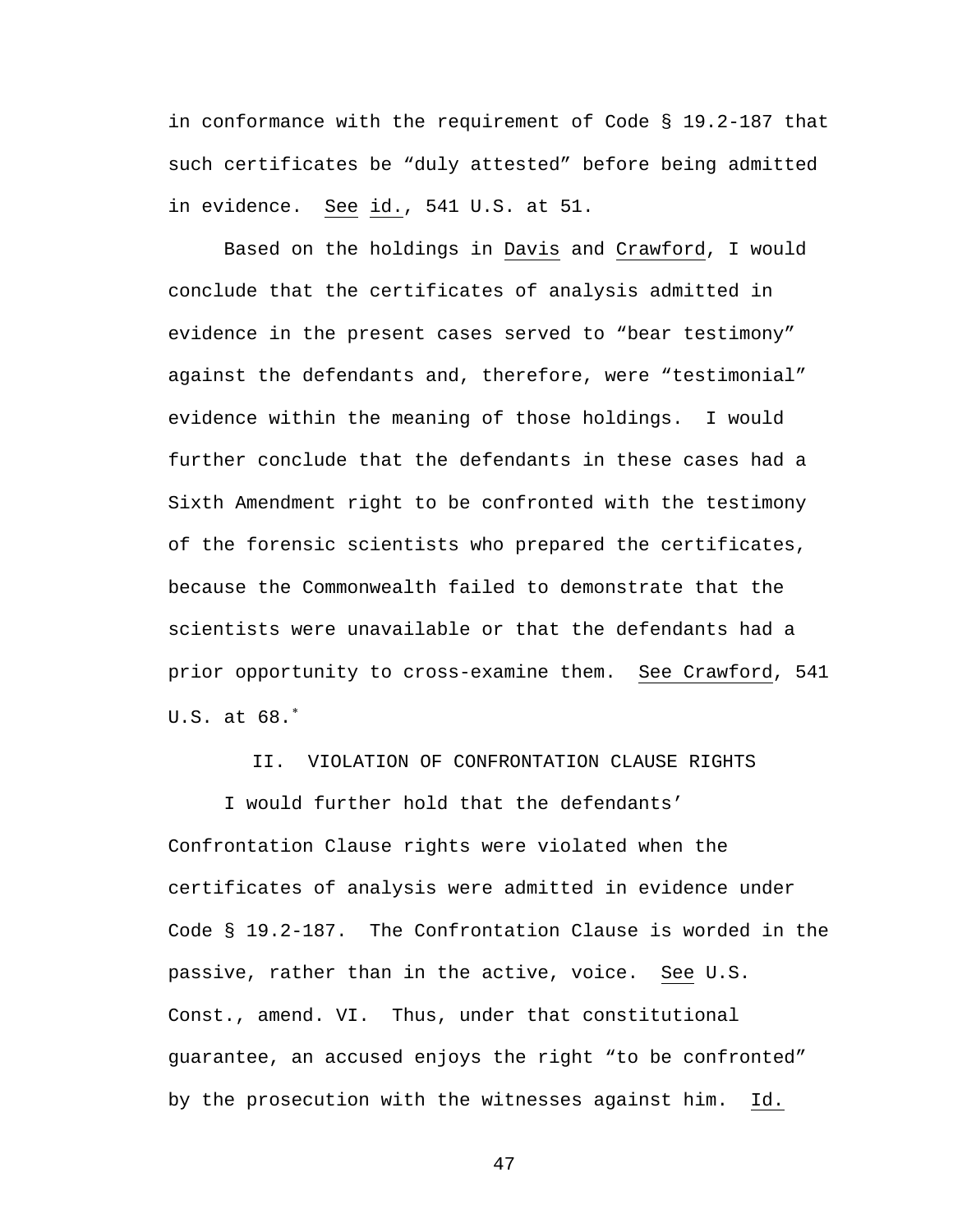As the majority correctly observes, the Sixth Amendment confrontation right has long been held to include a defendant's "opportunity for effective crossexamination." See United States v. Owens, 484 U.S. 554, 559-60 (1988)(quoting Kentucky v. Stincer, 482 U.S. 730, 739 (1987)); Pointer v. Texas, 380 U.S. 400, 404 (1965); Mattox v. United States, 156 U.S. 237, 242-43 (1895). This opportunity is "one of the safe-guards essential to a fair trial," and is "a right long deemed so essential for the due protection of life and liberty that it is guarded against legislative and judicial action by provisions in the Constitution." Pointer, 380 U.S. at 404 (quoting Kirby v. United States, 174 U.S. 47, 55-56 (1899); and Alford v. United States, 282 U.S. 687, 692 (1931)). The Confrontation Clause "ensure[s] that evidence admitted against an accused is reliable and subject to the rigorous adversarial testing that is the norm of Anglo-American criminal proceedings." State v. Craig, 497 U.S. 836, 846 (1990).

This Court consistently has recognized that in criminal trials, the Confrontation Clause preserves for a defendant the right to cross-examine prosecution witnesses. See Bilokur v. Commonwealth, 221 Va. 467, 470, 270 S.E.2d 747, 750 (1980); Moore v. Commonwealth, 202 Va. 667, 669,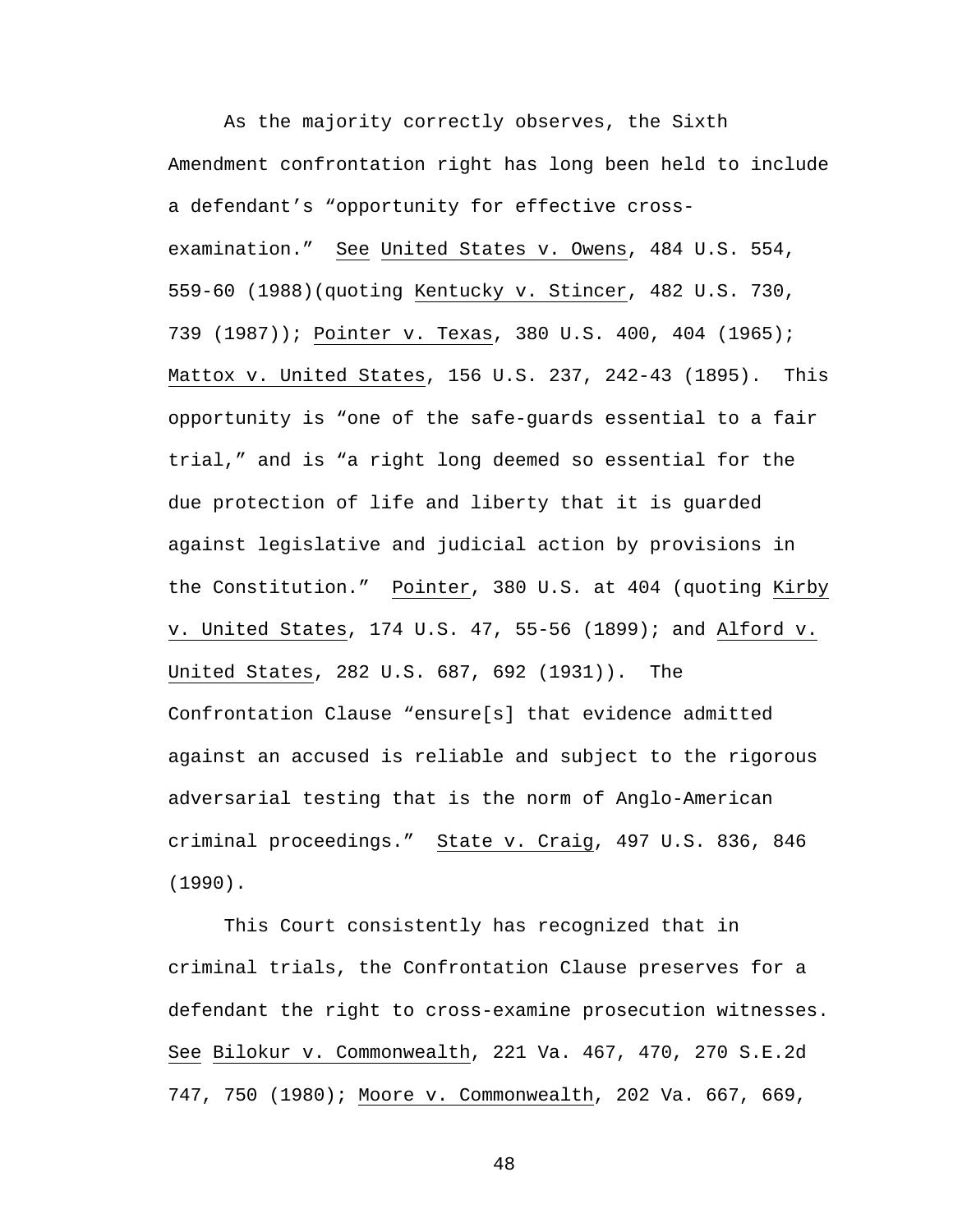119 S.E.2d 324, 327 (1961). The opportunity for effective cross-examination of prosecution witnesses, however, presupposes that a defendant has an opportunity to crossexamine those witnesses during the prosecution's case. Thus, preservation of the Sixth Amendment confrontation right requires that the prosecution call a defendant's accusers as witnesses to actively confront the defendant. See Owens, 484 U.S. at 557, 559; Kirby, 174 U.S. at 55-56; Thomas, 914 A.2d at 16; Lowery v. Collins, 988 F.2d 1364, 1369-70 (5th Cir. 1993); State v. Snowden, 867 A.2d 314, 332-33 & n.23 (Md. 2005).

Code § 19.2-187 forces a defendant to relinquish his right "to be confronted" in the prosecution's case in chief, because the statute permits a timely-filed certificate of analysis to be admitted automatically in the absence of testimony from the scientist who prepared the certificate. See id. That statute allows admission of the certificate irrespective whether a defendant chooses to call the forensic scientist to testify in his own case under the provisions of Code § 19.2-187.1. Thus, I would conclude that a Confrontation Clause violation occurred in the present cases because the defendants were not able to subject the contents of the certificates of analysis to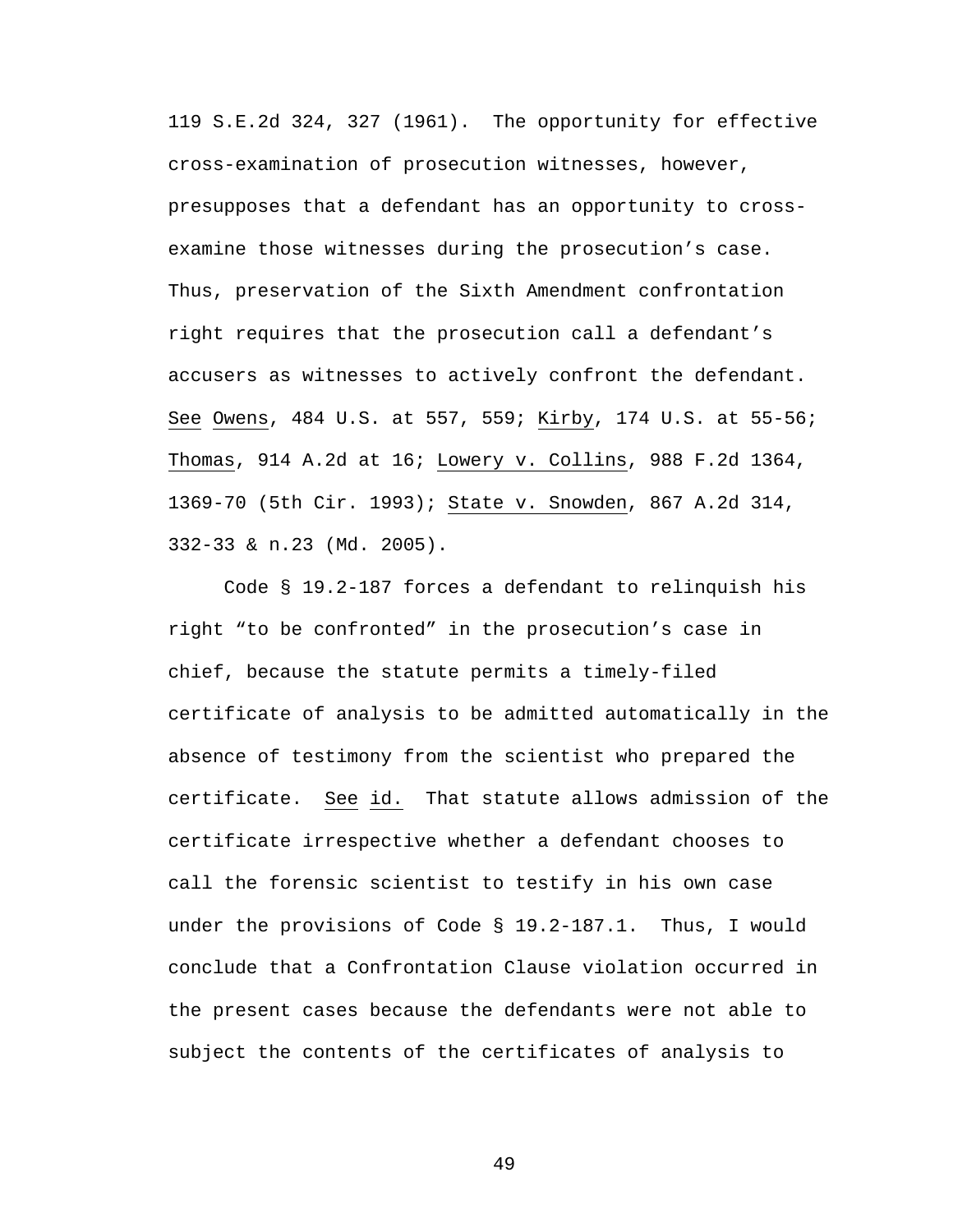adversarial scrutiny before the prosecution concluded its cases in chief.

# III. WAIVER INAPPLICABLE

The provisions of Code § 19.2-187.1 did not remedy this Confrontation Clause violation. That section provides a criminal defendant the statutory right to call the forensic scientist who prepared a certificate of analysis as a witness in the defendant's own case. See id. Thus, Code § 19.2-187.1 merely provides a criminal defendant the opportunity to seek evidence in his favor by questioning the scientist who prepared the certificate that has already been admitted in evidence against him.

The majority asserts, however, that the present cases are analogous to other situations in which we have held that criminal defendants are required to take "certain procedural steps" in order to preserve their constitutional rights. In my opinion, this argument misconstrues the very nature of Code § 19.2-187.1. No "procedural step" under Code § 19.2-187.1 will preserve a defendant's Sixth Amendment confrontation right, because that section merely establishes a separate, statutory right for a defendant to call the forensic scientist as a witness in a defendant's own case. Thus, Code § 19.2-187.1 does not impact a defendant's Sixth Amendment right "to be confronted" by the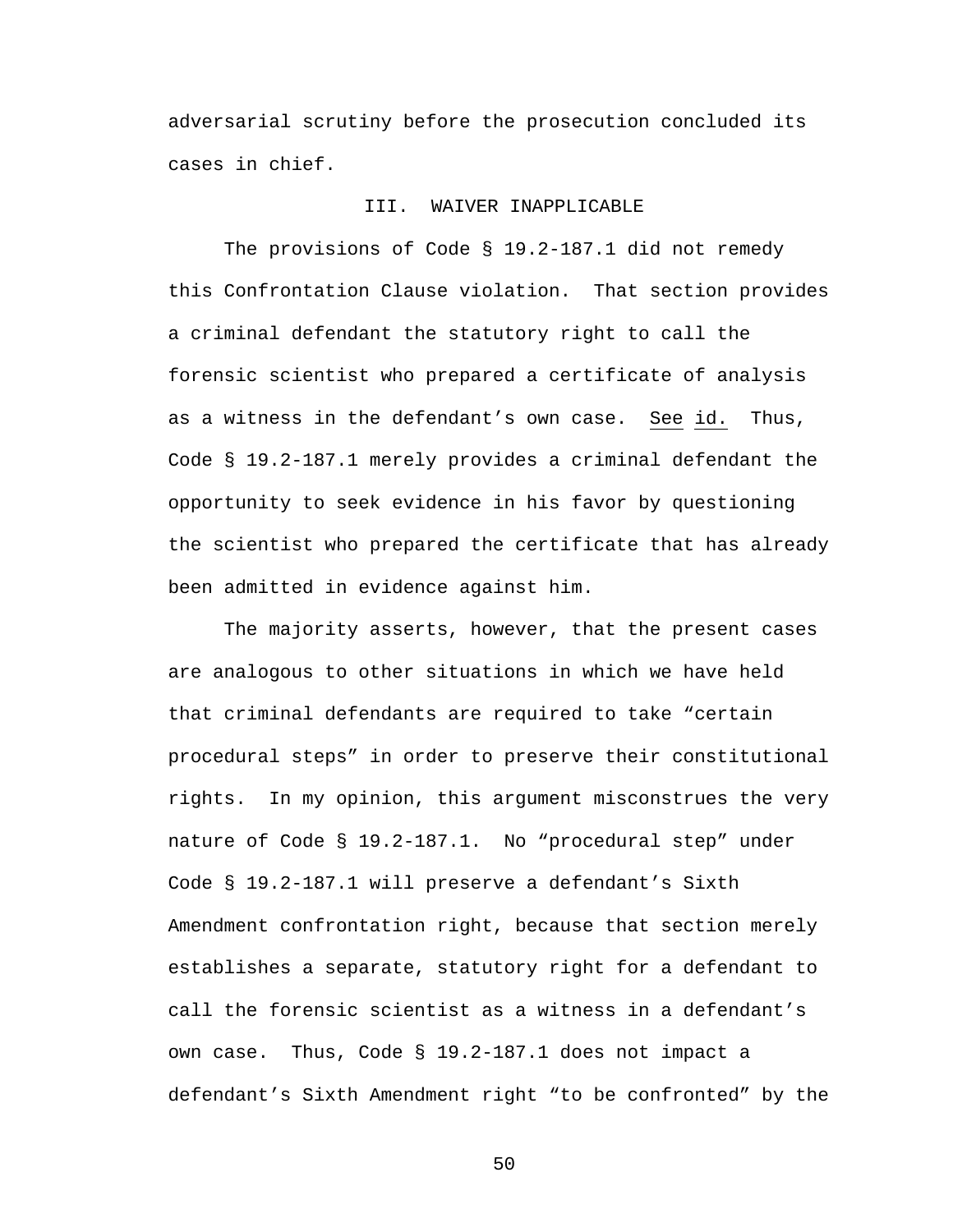witnesses against him, because the statute cannot revive a defendant's right to be confronted by the prosecution with the scientist's evidence. See Belvin, 922 So.2d at 1054; State v. Birchfield, 157 P.3d 216, 220 (Or. 2007).

The majority seeks to avoid this dilemma by stating that the defendants failed to raise a due process challenge alleging that Code § 19.2-187.1 impermissibly shifted the burden of producing evidence to the defendants, which is a claim not cognizable under the Sixth Amendment. This argument, however, is unavailing because the majority confuses the issue whether a defendant may be required to produce evidence in a criminal trial with the issue whether the statutory mechanism at issue in this case, which requires a defendant to produce evidence, is capable of preserving his Confrontation Clause rights.

A defendant's constitutional right to be confronted with the witnesses against him arises automatically, and the state may not require a defendant to take an affirmative action to preserve this right. See Taylor v. Illinois, 484 U.S. 400, 410, & n.14 (1988); People v. McClanahan, 729 N.E.2d 470, 475 (Ill. 2000); Birchfield, 157 P.3d at 219-20. While a defendant's failure to act under Code § 19.2-187.1 may constitute a waiver of his statutory right under that Code section to call the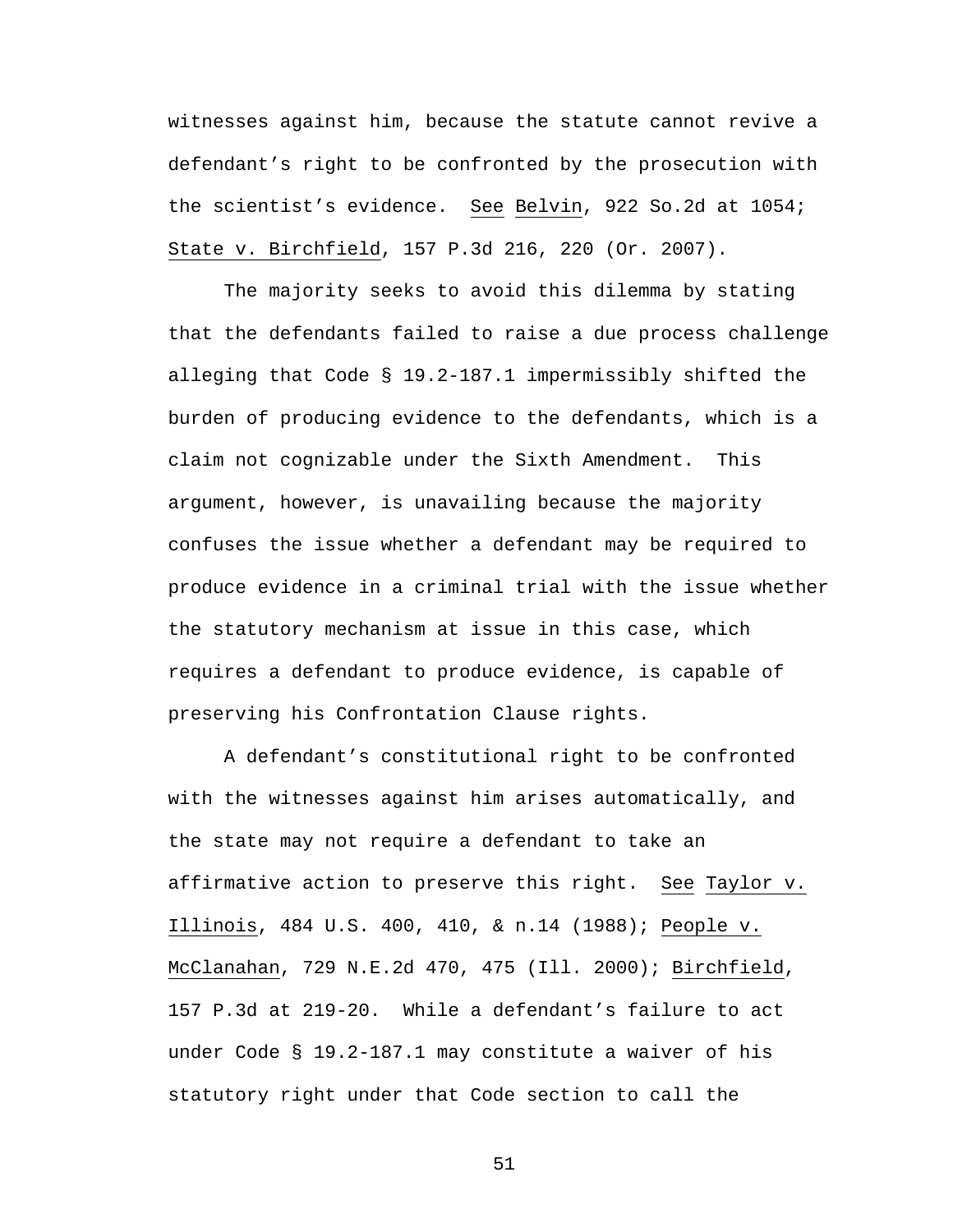forensic scientist in the defendant's case, the fact that he chooses not to exercise this statutory right is insufficient to establish a waiver of his separate constitutional confrontation right that is guaranteed to him throughout his criminal trial. See City of S. Boston v. Halifax County, 247 Va. 277, 282, 441 S.E.2d 11, 14 (1994); Thomas, 914 A.2d at 16; Collins, 988 F.2d at 1369- 70; Snowden, 867 A.2d at 332-33.

A defendant cannot waive a right that he has already been denied. The extent of a defendant's waiver of a right under Code § 19.2-187.1 necessarily is limited to rights he possesses under the statute. See Barber v. Page, 390 U.S. 719, 725 (1968); Brookhart v. Janis, 384 U.S. 1, 4 (1966); Johnson v. Zerbst, 304 U.S. 458, 464 (1938). Thus, the defendants in these cases could not have waived under Code § 19.2-187.1 rights that had already been denied by operation of Code § 19.2-187.

Even if the majority were correct, however, that Code § 19.2-187.1 offers a defendant the protection of a confrontation right, the record does not support a conclusion that these defendants waived that right. A waiver of a constitutional right requires a clear showing that there was an "intentional relinquishment or abandonment of a known right or privilege." Barber, 390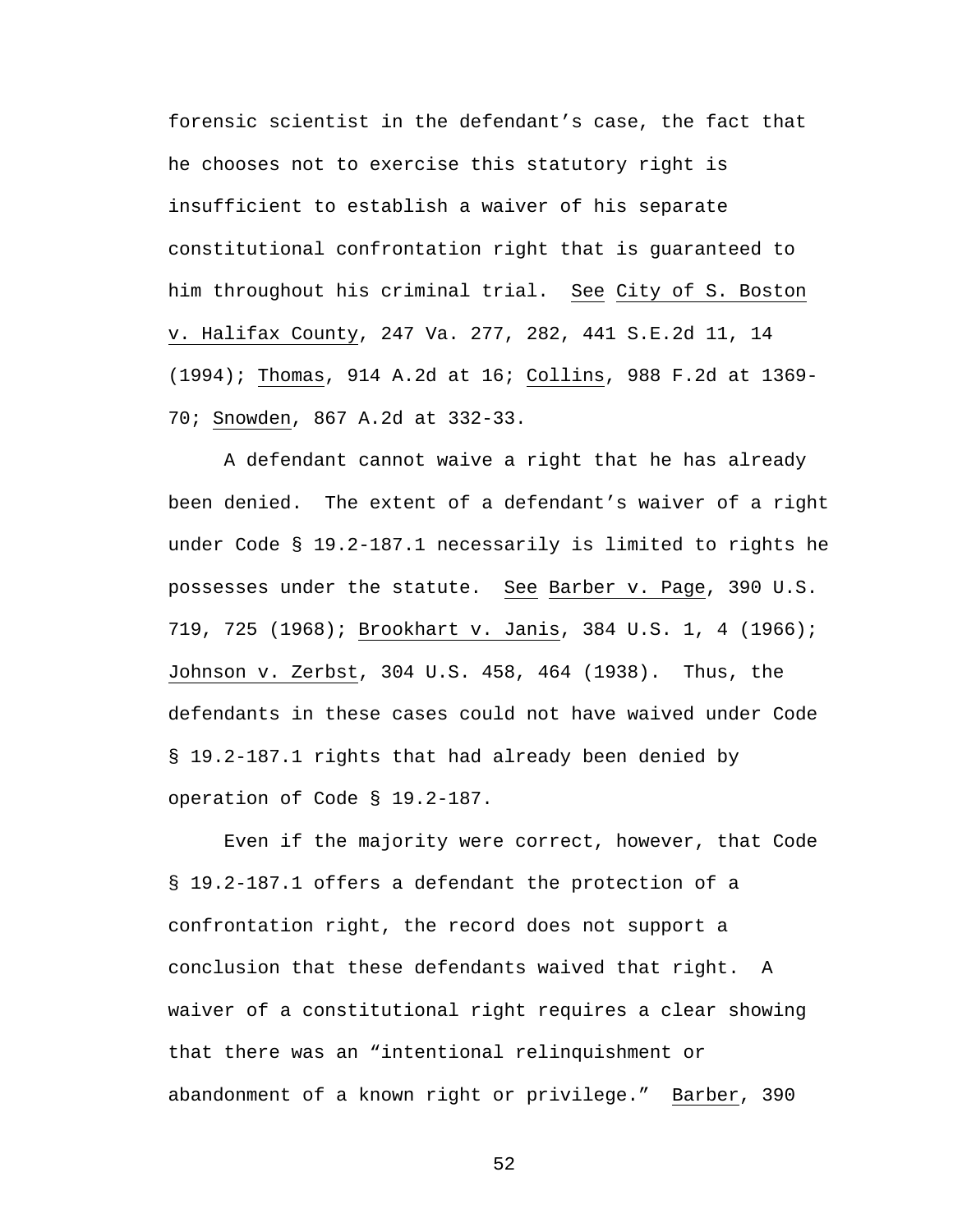U.S. at 725; Brookhart, 384 U.S. at 4; Zerbst, 304 U.S. at 464; Allen v. Commonwealth, 252 Va. 105, 111, 472 S.E.2d 277, 280 (1996). The record fails to establish a "knowing and intelligent" waiver under Code § 19.1-187.1 because that Code section does not provide a defendant with notice that if he fails to avail himself of the statute's provisions, he waives his Sixth Amendment right. See Brookhart, 284 U.S. at 4. This Court should not presume a defendant's waiver of his Confrontation Clause rights from a silent record. See Boykin, 395 U.S. at 242; Laturner, 163 P.3d at 377; cf. Barber, 390 U.S. at 725.

I would hold that a constitutional application of Code § 19.2-187 requires that if the prosecution wishes to introduce in evidence a certificate of analysis contemplated by Code § 19.2-187, the prosecution must obtain from a defendant a stipulation regarding the admissibility of the contents of that certificate, or an affirmative waiver by a defendant of his Confrontation Clause rights regarding the certificate. In the absence of such a stipulation or affirmative waiver, the Sixth Amendment requires that the prosecution call in its case in chief the forensic scientist who prepared the certificate to present this "testimonial" evidence. See Davis, 547 U.S. at \_\_\_, 126 S.Ct. at 2277; Crawford, 541 U.S. at 68;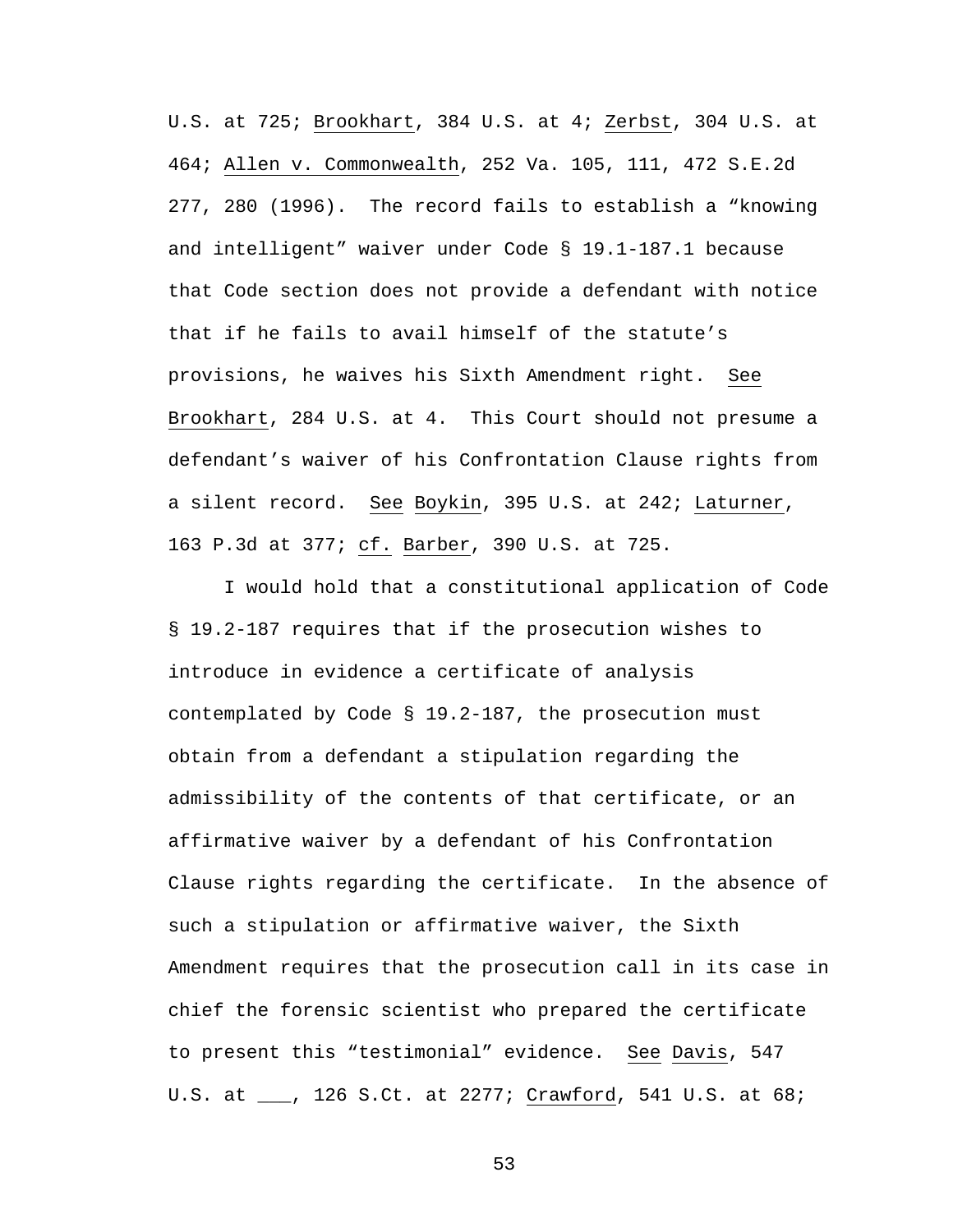Boykin, 395 U.S. at 243; Laturner, 163 P.3d at 377; cf. Barber, 390 U.S. at 725. Because there were no such affirmative waivers or stipulations in the cases before us, and the forensic scientists did not testify regarding the contents of the certificates in the prosecution's cases in chief, I would hold that the certificates of analysis in these cases were admitted in violation of the defendants' Confrontation Clause rights. Therefore, I would reverse the defendants' convictions and remand the cases for new trials, if the Commonwealth be so advised.

i

<span id="page-53-0"></span><sup>∗</sup> In reaching this conclusion, I recognize that courts in various jurisdictions have reached differing results in deciding the question whether certificates of scientific analysis are "testimonial" in character, within the meaning of Davis and Crawford. Compare, Thomas v. United States, 914 A.2d 1, 12-13 (D.C. App. 2006) (holding that chemist's report was testimonial because it was akin to expert report and primary purpose was to substitute for chemist's testimony in prosecution of accused); Hinojos-Mendoza v. People, 169 P.3d 662, 665-66 (Colo. 2007) (holding that laboratory report was testimonial because it was prepared at direction of police, solely for purposes of prosecution, and introduced in evidence to establish element of offense); Martin v. State, 936 So.2d 1190, 1192 (Fla. Dist. Ct. App. 2006) (holding that drug certificate was testimonial because it was created for criminal prosecution); Belvin v. State, 922 So.2d 1046, 1050 (Fla. Dist. Ct. App. 2006) (deciding that breath test affidavits were testimonial because they were generated by law enforcement for later use at criminal trial); State v. Laturner, 163 P.3d 367, 376-77 (Kan. Ct. App. 2007) (holding that laboratory report was testimonial because scientist was witness, statements in report were testimony, and scientist knew statements would be used in later trial against accused); People v. Lonsby, 707 N.W.2d 610, 619-21 (Mi. 2005) (concluding that crime lab report was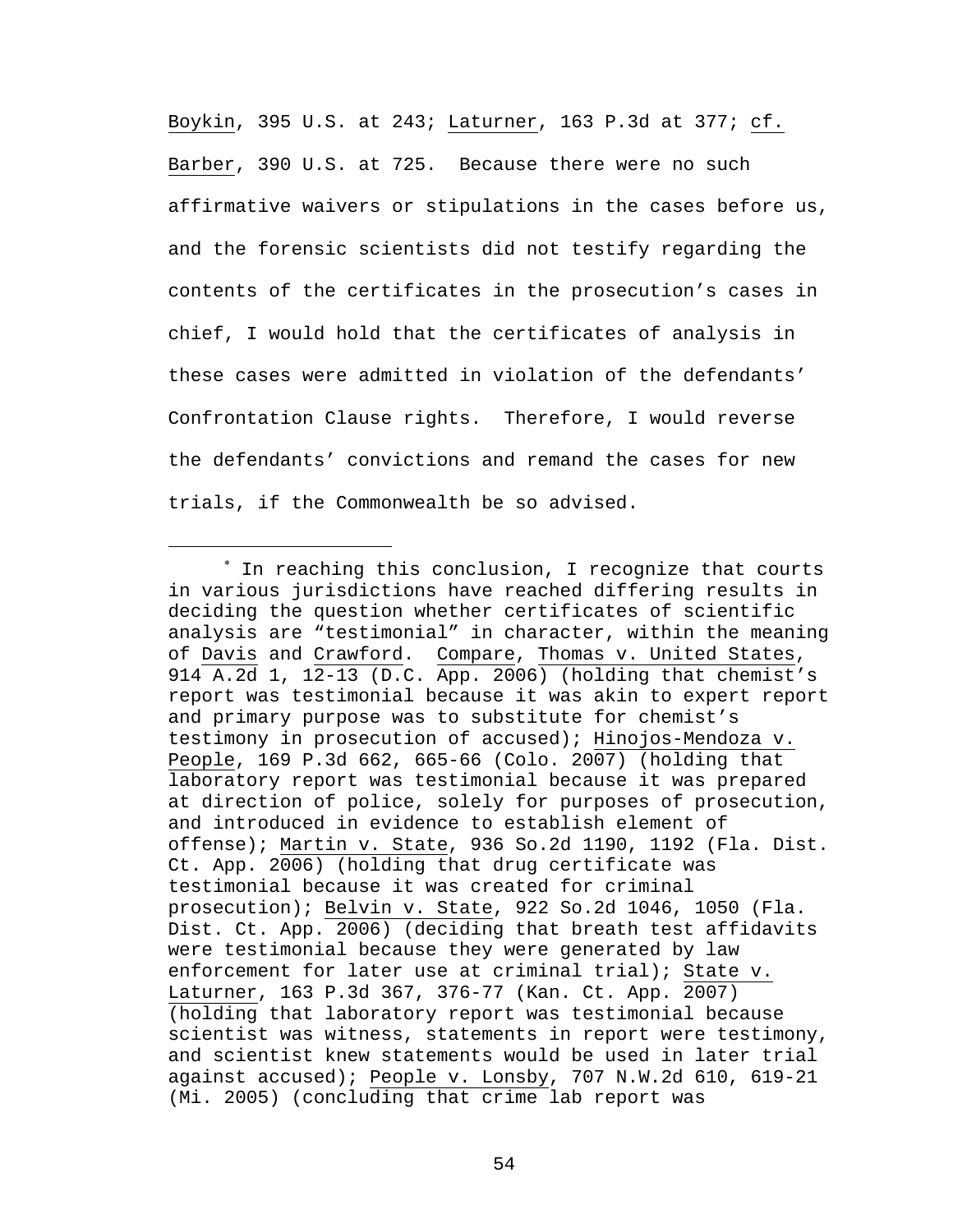testimonial because person preparing report would reasonably expect it to be used in prosecution); State v. Caulfield, 722 N.W.2d 304, 309 (Minn. 2006) (deciding that laboratory report was testimonial because analyst attested to findings, report was equivalent of testimony, and report was prepared at police request for purpose of prosecution); State v. March, 216 S.W.3d 663, 666 (Mo. 2007) (holding that laboratory report was testimonial because it was prepared at request of law enforcement, created for purposes of prosecution, intended to prove element of offense, and offered in lieu of testimony); State v. Berezansky, 899 A.2d 306, 312 (N.J. Super. Ct. App. Div. 2006) (concluding that blood test analysis was testimonial because it was prepared to prove element of offense in lieu of calling technician to testify); City of Las Vegas v. Walsh, 124 P.3d 203, 208 (Nev. 2005) (holding that nurse's affidavit stating name, time, and manner of blood withdrawal was testimonial because it was made for later use at trial); People v. Rogers, 780 N.Y.S.2d. 393, 396-97 (N.Y. App. Div. 2004) (holding that blood test report was testimonial because it was initiated by prosecution to discover evidence against the accused); State v. Crager, 844 N.E.2d 390, 396 (Ohio App. 2005) (holding that DNA analysis was testimonial because it was prepared as part of police investigation and reasonable people would conclude that report would later be used at trial); State v. Miller, 144 P.3d 1052, 1058 (Or. Ct. App. 2006) (concluding that laboratory report was testimonial because it contained solemn declarations produced in response to police inquiry for purpose of establishing critical element at later criminal prosecution); Deener v. State, 214 S.W.3d 522, 526 (Tex. Ct. App. 2006) (deciding that certificates of analysis were core testimonial evidence); with, United States v. Washington, 498 F.3d 225, 230-32 (4th Cir. 2007) (holding that report of data analyzing blood sample was not testimonial statement of lab technician because statement was generated by machine); United States v. Ellis, 460 F.3d 920, 926-27 (7th Cir. 2006) (holding that certificates of blood and urine analysis were non-testimonial even though person creating records knew records may be used for criminal prosecution, because records were created in ordinary course of business and technicians were not testifying and were not acting as witnesses); Pruitt v. State, 954 So.2d 611, 617 (Ala. Crim. App. 2006) (concluding that certificate of analysis was nontestimonial because it was created by inherently

i